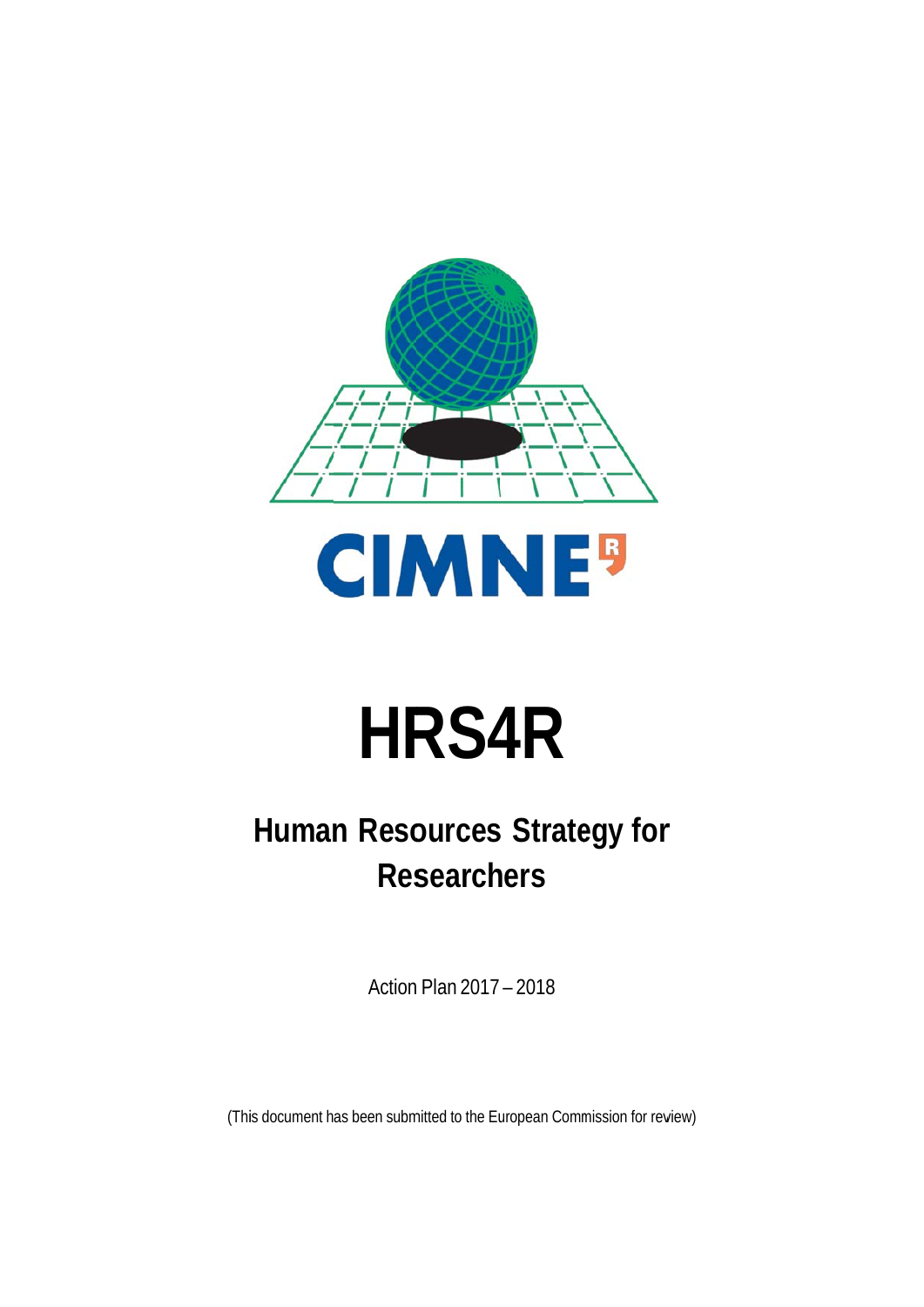

#### **CONTENTS**

| 1 <sup>1</sup>                                              |  |
|-------------------------------------------------------------|--|
| 1.1.<br>1.2.<br>1.3 <sub>1</sub><br>1.4.                    |  |
| 2.                                                          |  |
| 2.1.<br>2.2.<br>2.2.1<br>2.3.                               |  |
| 3 <sub>1</sub>                                              |  |
| 3.1<br>3.2.<br>3.2.1.<br>3.2.2.<br>3.2.3.<br>3.2.4.<br>3.3. |  |
| $\mathbf{4}$                                                |  |
| 4.1.<br>4.2.<br><b>TIMELINE</b>                             |  |
|                                                             |  |
|                                                             |  |
|                                                             |  |
|                                                             |  |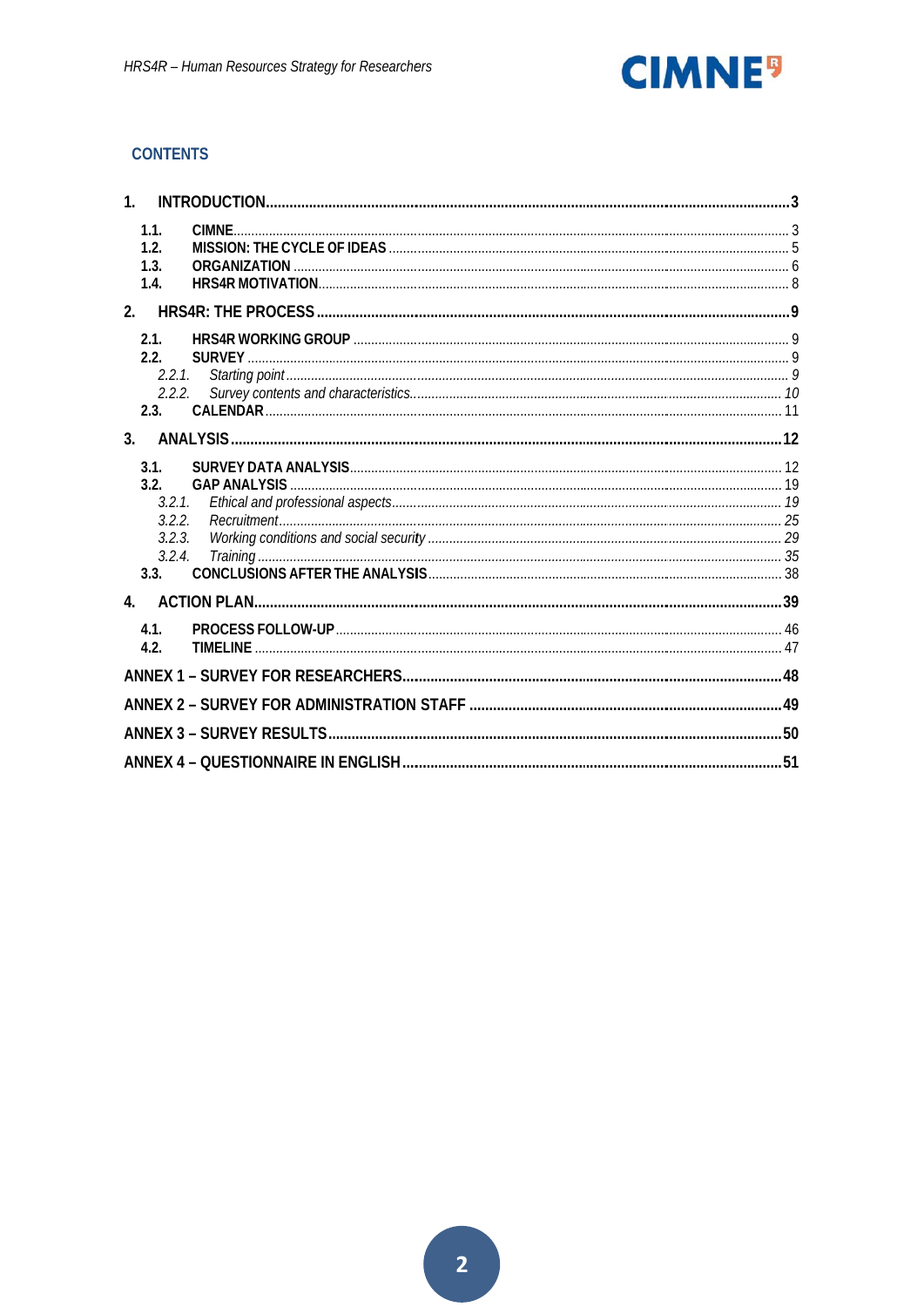

## **1. INTRODUCTION**

### **1.1. CIMNE**

The International Centre for Numerical Methods in Engineering (CIMNE) is a research organization created in 1987 at the heart of the prestigious Technical University of Catalonia (UPC) as a partnership between the Government of Catalonia and UPC. The aim of CIMNE (www.cimne.com) is the development of numerical methods and computational techniques for advancing knowledge and technology in engineering and applied sciences.

CIMNE's headquarters are located at the heart of the Technical University of Catalonia (UPC) in Barcelona. CIMNE has also premises at different buildings in several campus of the UPC. CIMNE has also offices in Spain in Madrid, Terrassa and Ibiza. In 2005 CIMNE started its international expansion and since then it has created the following international branches: CIMNE Latin-America (Non-profit Foundation in Santa Fe, Argentina); CIMNE USA (Non-profit Corporation in Washington DC, USA); CIMNE Singapore (Non-profit Corporation in Singapore) and CIMNE Beijing (China).

CIMNE employs some 200 scientists and engineers who work in the different offices of CIMNE around the world. CIMNE has also established a network of 30 Classrooms and Joint Labs in partnership with Universities in Spain and 10 Latin American countries (http://aulas.cimne.com/).

The research and technology development (RTD) activities of CIMNE cover a wide spectrum of topics ranging from classical engineering fields such as civil, mechanic, environmental, naval, marine and offshore, food, telecommunication and bio-medical engineering, computer sciences and applied sciences such as material sciences bio-medicine, computational physics, nature, social and economic sciences and multimedia sciences, among others.

Over the last 28 years, CIMNE has taken part in over 2000 RTD projects in cooperation with some 500 companies, universities and research centres worldwide.

The RTD activities of CIMNE are complemented by education and training activities via Master Courses, short courses and seminars and CIMNE Coffee talks. CIMNE scientists supervise doctorate students in cooperation with several universities in Spain and worldwide.

CIMNE has an own Publications Department in charge of publishing books, monographs, research reports and technical reports. Besides, CIMNE also has a Congress Department (Congress Bureau, http://congress.cimne.com/web/) that organizes international conferences and workshops in the different areas of CIMNE. It has organized 140 conferences since 1987.

CIMNE has a vocation for transferring the scientific and technical outputs from RTD projects to the industrial sector. This is effectively carried out in cooperation with companies from different sectors that exploit and market CIMNE technology. CIMNE has actively promoted the creation of spin-off companies, some of them totally or partially owned by CIMNE, which play an important role in the industrialization and exploitation of CIMNE technology. In 2011, CIMNE created CIMNE TECNOLOGIA S.A., a company 100% owned by CIMNE, in charge of implementing the technology transfer strategy of the group.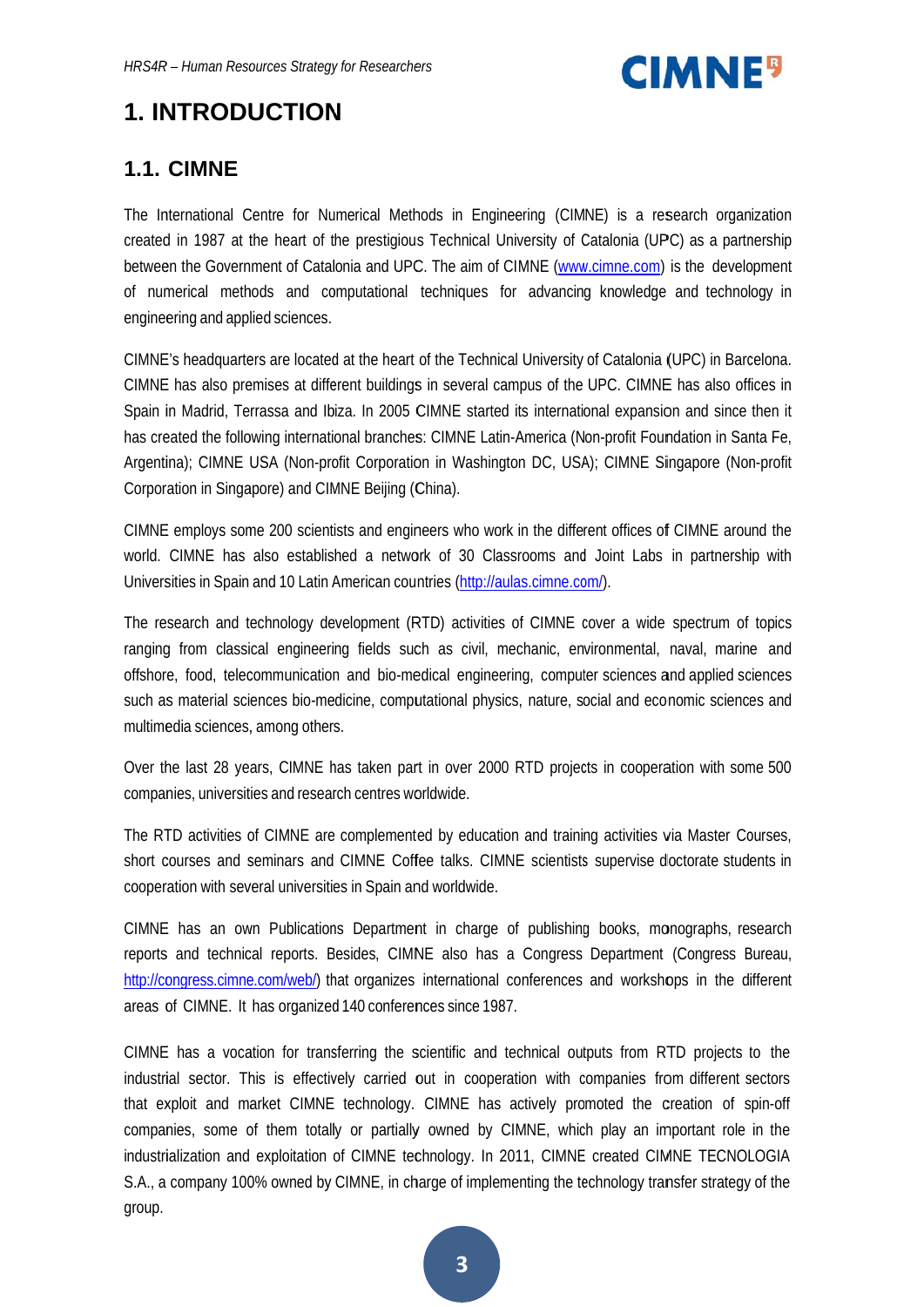

CIMNE maintains close cooperation links with many universities and RTD centres in the field of computational engineering and sciences worldwide. CIMNE has access to the computing facilities of several supercomputer centres in Spain and Europe.

CIMNE has been identified as one of the International Centres of Excellence on Simulation- Based Engineering and Sciences in a recent National Science Foundation (NSF) report [Glotzer et al., WTEC Panel Report on International Assessment of Research and Development in Simulation Based Engineering and Science. World Technology Evaluation Center (www.wtec.org), 2009].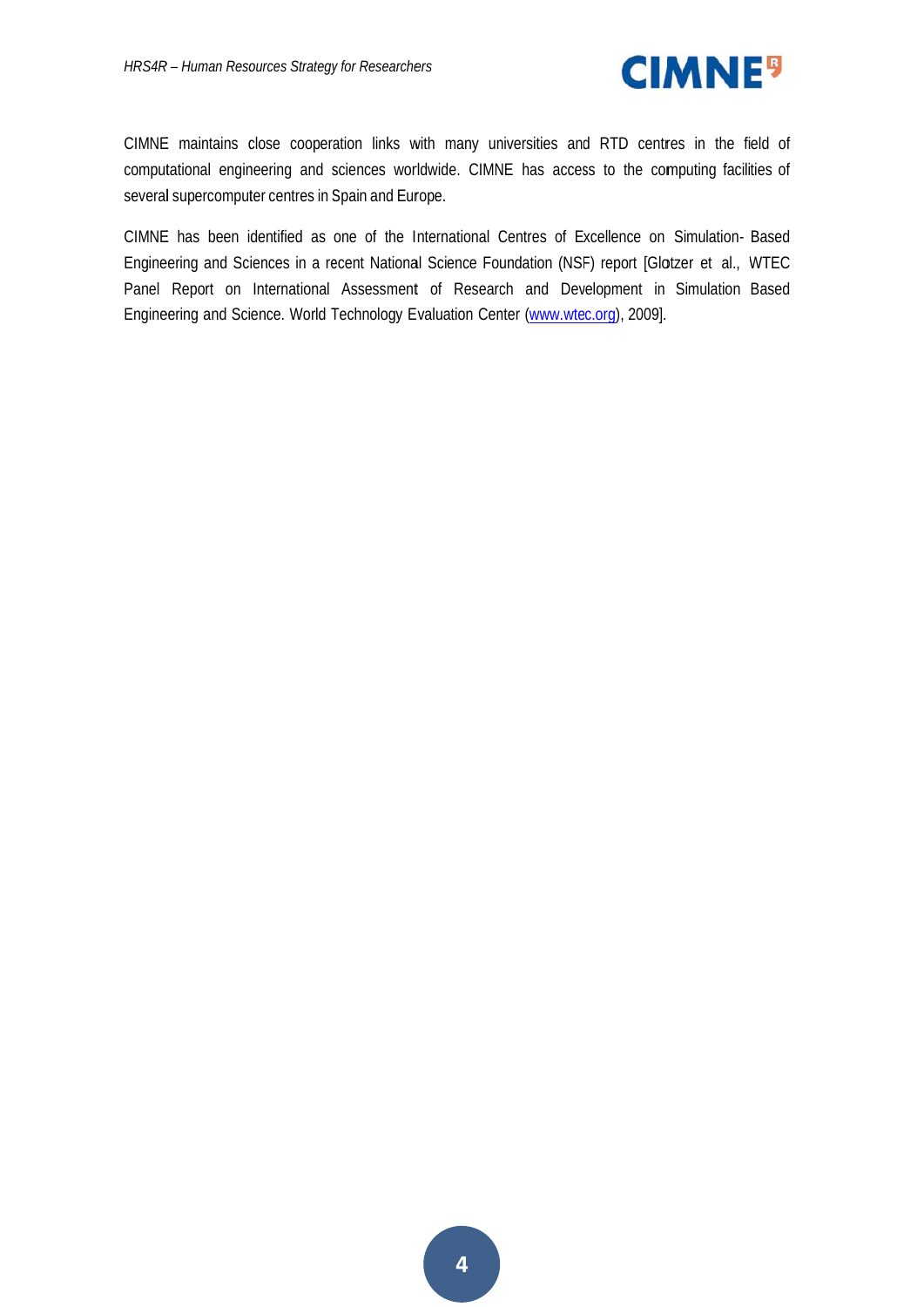## **CIMNF<sup>9</sup>**

#### **1.2. MISSION: THE CYCLE OF IDEAS**

Our mission and activity can be explained through what we call the Cycle of Ideas. It shows the scheme of the transit of an idea, from the instant it originates until it is transformed in an industrial and commercial success. Similarly to what it happens in biological and environmental cycles (the water cycle for instance), the cadencies and tempos are very important in the Cycle of Ideas.



The overall research and technological development (RTD) activities of CIMNE has evolved over the years towards providing comprehensive solutions for solving problems that affect human beings. This can be achieved by integrating existing knowledge in a particular field with quantitative information emanating for prediction methods (i.e. computational-based techniques) and experimental measurements. The link between these four concepts: the problem to be solved, computational methods, experimental methods and existing knowledge is conceptually represented by the figure below:

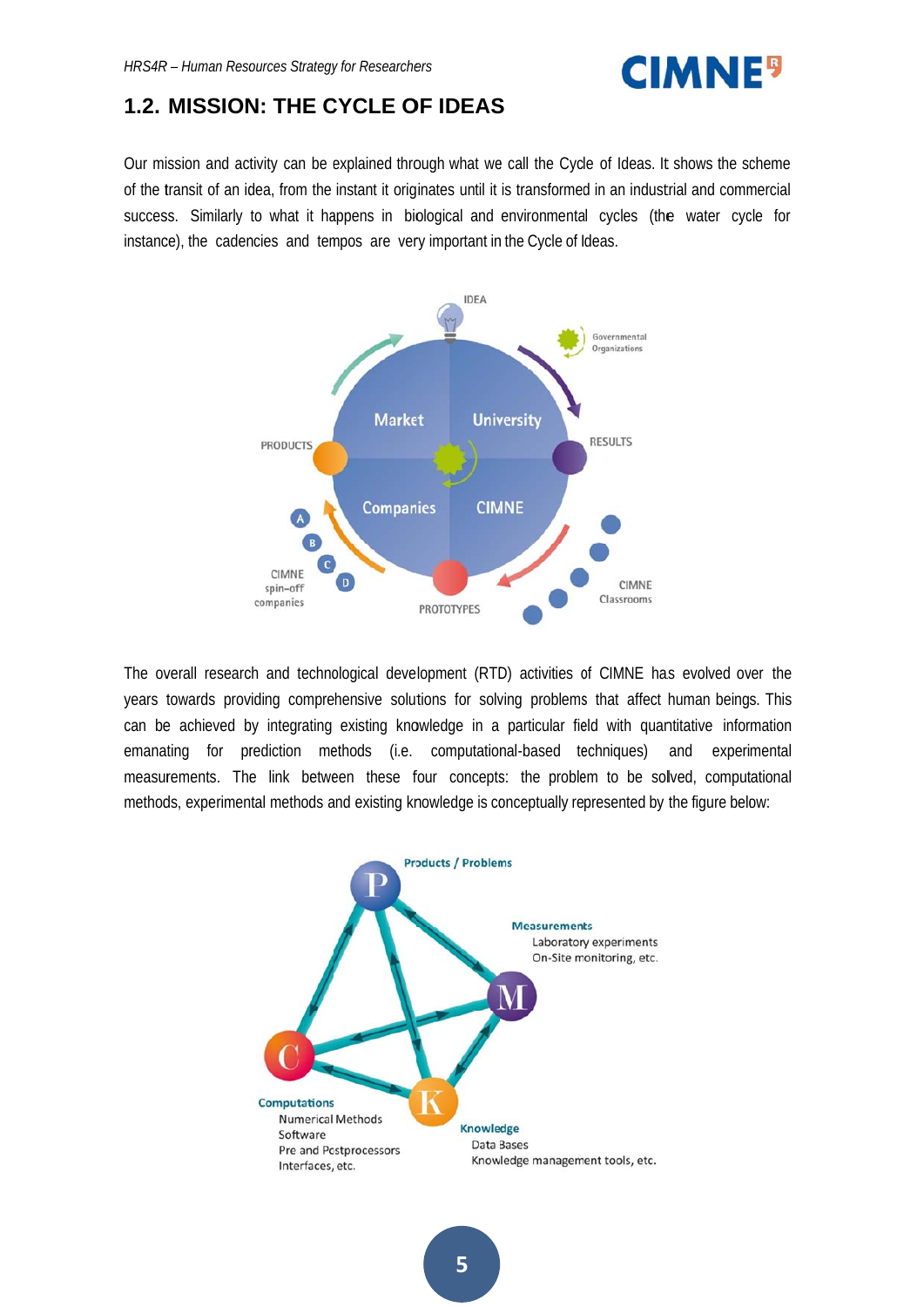## **CIMNE<sup>9</sup>**

### **1.3. ORGANIZATION**

The governing bodies at CIMNE are:



The highest governing body in CIMNE is the Governing Council, in charge of the definition of the strategy of CIMNE activities, the budget approval and the appointing of the Executive Council. The Governing Council is formed by 3 representatives of the Catalan Government, 3 of UPC and 1 of UNESCO. Its current President is Mr. Jordi Baiget, Minister for Economy and Knowledge of the Catalan Government. The Executive Vice-President is E. Oñate, who also acts as Director of CIMNE.

The Executive Council counts with 12 representatives. It is chaired by E.Oñate. Its roles are the follow-up of CIMNE activities and the review of the annual accounts.

The Advisory Scientific Council is formed by 15 prestigious international scientists, chaired by Prof. Roger Owen from Swansea University (UK).

CIMNE has an internal management structure including a Director, a Scientific Director and a General Manager. They are responsible for implementing the policies agreed by CIMNE's governing bodies and they count with a team of professionals specialized in the several strategic services of the entity.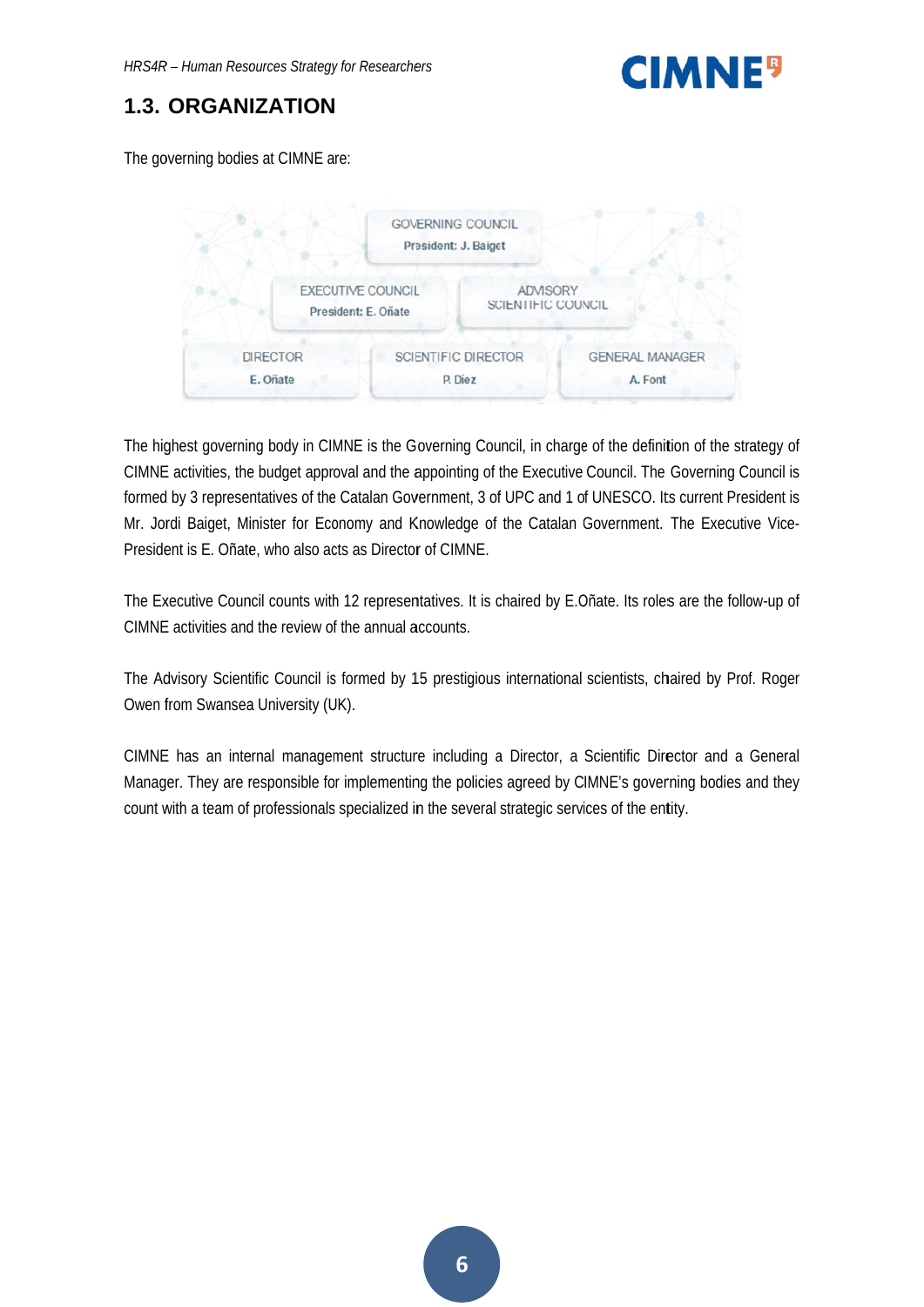This is CIMNE's Organization Chart:

**RTD AREAS AND GROUPS** 

**BIO-MEDICAL ENGINEERING** 

ARFA

**Biomechanics Group** 

E. Soudah

AREA

**Fluid Mechanics Group** 

Leader - R.Codina

**Geomechanics Group** 

Leaders - E. Alonso and A. Gens

Leaders - M. Cerrolaza and

CIVIL ENGINEERING

#### RESEARCH AND TECH. DEVELOPMENT



#### **ADMINISTRATION**

**ACCOUNTANCY and FINANCES** Leader-M.C. Linares

PROJECT MANAGEMENT Leader - S. Pérez

> CONGRESS BUREAU Leader - C. Forace

POST-GRADUATE TRAINING Leader - L. Zielonka

> **SYSTEMS** Leader - M. Alonso

PUBLICATIONS and **COMMUNICATION** Leader - M.J. Samper

**LEGAL** 

Leader - R. Casanova

**HUMAN RESOURCES** Leader - M. Linares

**Industrial Processes Group** Leaders - M. Chiumenti and O. Fruitós

**Structural Mechanics Group** Leader - E. Oñate

TRANSPORT AREA **Aerospace Engineering Group** Leader - J. Pons

**Naval and Marine Engineering** Group Leader - J. García

COMPUTATIONAL AND INFORMATION TECH. AREA **Information and Technology** Group Leader - J. Jiménez

Large-Scale Scientific Computing Group Leader - S. Badia

**Mathematical and Computational Modelling Group** 

Leader - A. Huerta

**Pre and Post-Processing Group** Leader - A. Coll

#### ENERGY AND ENVIRONMENT AREA

**Building, Energy and Environmental Group** Leader - J. Cipriano

Nature Group Leader - P. Arnau

**Risk Assessment Group** Leader - A. Barbat

As it can be observed it is divided into two big blocks:

- 1) Research and Technology Development Staff (formed by 200 professionals)
- 2) Administration Staff (integrated by 35 professionals)

The Research and Technology Development Staff in CIMNE is organized into 5 different Research Areas: Biomedical Engineering, Civil Engineering, Transport, Computational & Technology Information and Energy & Environment. Each of these areas is subdivided into different Research Groups. Each group has a Leader in charge of defining the major research topics in which the group will be actively participating. The Group Leader has the responsibility of the economic sustainability of the group.

The Administration Staff in CIMNE is organized in the following Departments: Accountancy and Finances, Project Management, Congress Bureau, Post Graduate Training, Systems, Publications & Communication, Legal and Human Resources.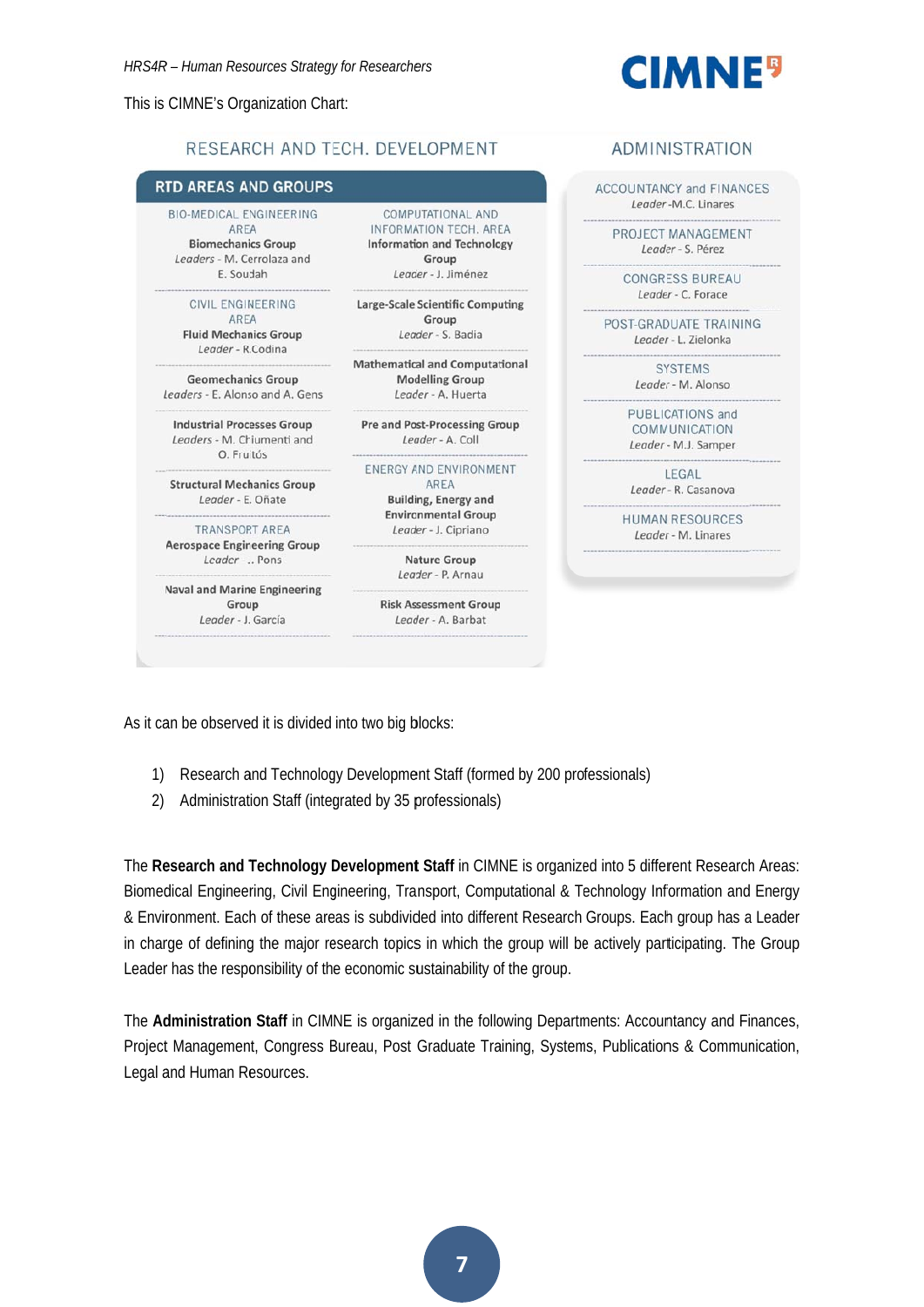

### **1.4. HRS4R MOTIVATION**

In 2015-16, CIMNE has made an important effort in the field of Human Resources. Two important challenges have been faced:

- 1) Gender Equality Plan
- 2) HRS4R Award

#### **Gender Equality Plan:**

CIMNE bases its activity on the respect and equality. Both research management policies and eligibility, employability, institutional representation, distribution of resources and assessment must be based on a fair assessment of people and avoid biases and discriminatory tendencies.

In the EU women are 50% of students and 45% of doctoral students but instead represent only one third of researchers. This situation has not changed in the last almost 10 years.

Although women researchers have started to enter with force in some scientific fields, this increase in numbers does not evidence an absence of gender bias. Also, in some areas there has been such an unequal distribution of economic resources in research for men and women (fewer women being principal investigator, for example).

CIMNE is convinced that the implementation of appropriate quidelines will lead to a balanced position which will generate greater creativity and excellent dynamics in science and technology.

This is the reason why CIMNE has undertaken the responsibility of developing a Gender Equality Plan, which was approved by the Governing Council on the 23<sup>rd</sup> of June 2016. This plan, piloted by a Gender Commission created ad-hoc, can be consulted at the Transparency Portal of CIMNE: http://www.cimne.com/vpage/2/0/About/Transparency-Portal

http://www.cimne.com/cvdata/cntr2/dtos/img/mdia/About/transparency/Pla-Igualtat-CIMNE.pdf

#### **HRS4R Award:**

CIMNE is extremely interested in attracting and retaining talent and is convinced that the HRS4R is an instrument that will help the organisation to achieve it.

In 2013, CIMNE endorsed the principles of the European Charter Code through the signature of the Declaration of Commitment. By the end of 2015, CIMNE started to work on the analysis of the 40 principles and on the methodology for the identification of the gaps in the centre.

The gaps identified and the plan to overcome them provides an attractive and supportive environment to researchers. In addition, CIMNE enters a network of aligned organisations from across Europe, providing opportunities for the exchange of experiences and the sharing of good practice with other organisations. With the certification of the award CIMNE also increases its international visibility and reputation.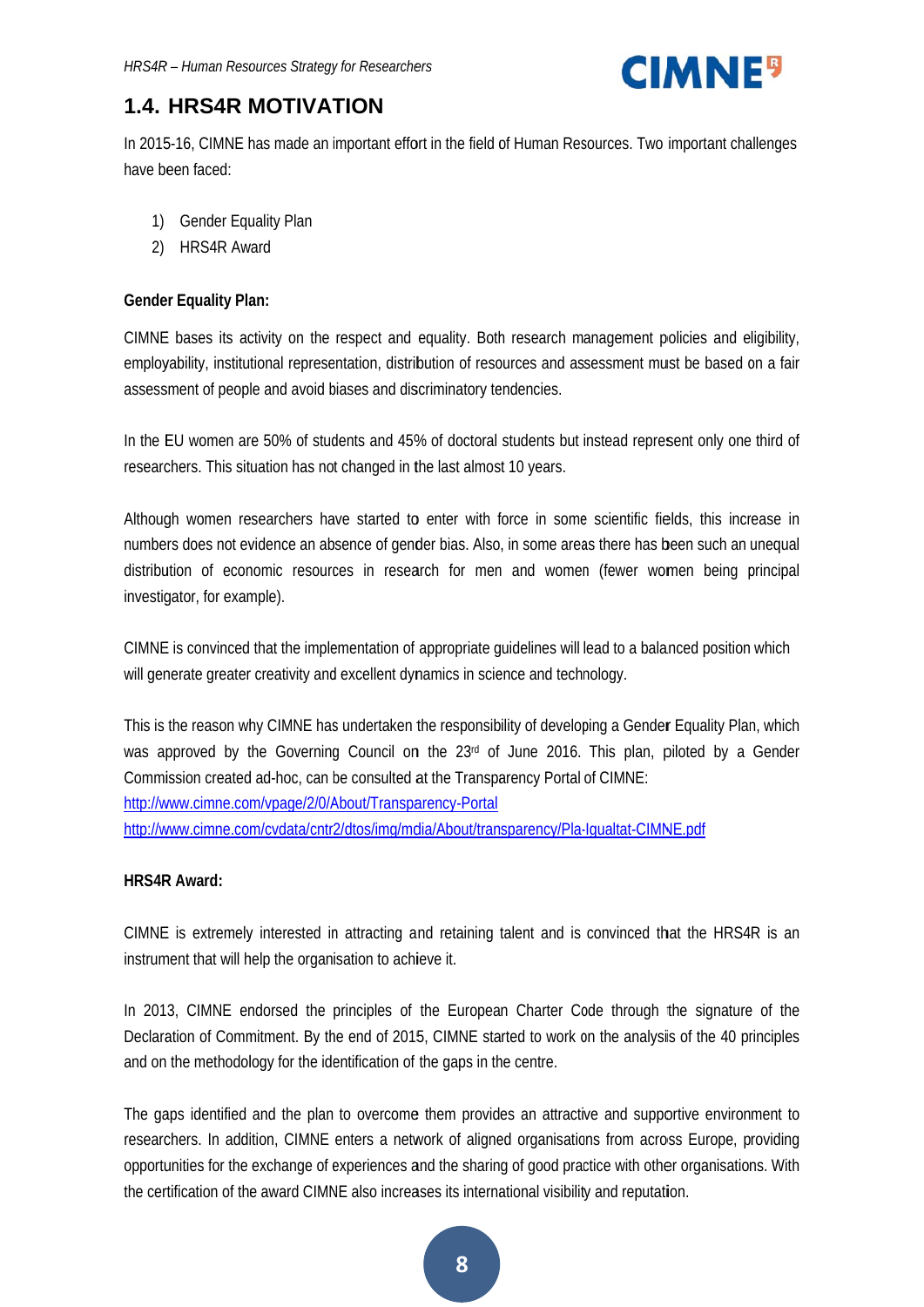

## 2. HRS4R: THE PROCESS

### 2.1. HRS4R WORKING GROUP

CIMNE has created a working group of 8 persons (5 women and 3 men), with different level of responsibility inside the organisation, different kind of job and from different departments. These are the members:

| name                  | e-mail                  | <b>Position</b>           | area <sup>1</sup>       |
|-----------------------|-------------------------|---------------------------|-------------------------|
| Mercè Alberich        | malberich@cimne.upc.edu | <b>Director Secretary</b> | Administration          |
| Joan Baiges           | jbaiges@cimne.upc.edu   | Associate Research        | Research and Technology |
|                       |                         | Professor                 | Development             |
| Roger Casanova        | rcasanova@cimne.upc.edu | Director Legal Area       | Administration          |
| <b>Ester Comellas</b> | ecomellas@cimne.upc.edu | Post Doc                  | Research and Technology |
|                       |                         |                           | Development             |
| Anna Font             | annaf@cimne.upc.edu     | <b>General Manager</b>    | Administration          |
| Irene Latorre         | ilatorre@cimne.upc.edu  | Human Resources           | Administration          |
| Salvador Latorre      | latorre@cimne.upc.edu   | <b>PhD Student</b>        | Research and Technology |
|                       |                         |                           | Development             |
| Anna Monrós           | monros@cimne.upc.edu    | Research Engineer         | Research and Technology |
|                       |                         |                           | Development             |

Four members out of the eight employees involved in the HRS4R working groups are part of the researchers' community of CIMNE.

## 2.2. SURVEY

#### 2.2.1. Starting point

The HRS4R working group studied the 40 principles of the European Charter for Researchers and the Code of Conduct to determine the most relevant aspects for the centre.

Although the European Strategy is thought exclusively for researchers, there are in CIMNE around 35 professionals working in administration tasks serving the researchers (see Section 1). Given that CIMNE is very committed for a successful implementation of the HRS4R and believe that the opinion of the Administration staff could only add value, the working group decided to take them on board. Therefore, it was decided to design two separate surveys: one for the professionals working in the Research and Technology Development Area and another one for the Administration Staff. This approach made possible that everyone in CIMNE could understand the importance of obtaining the quality award.

The information that has been used for the Plan we are presenting comes from the results of the survey for researchers. The analysis of the data emanating from the survey for Administration Staff has been kept for further internal analysis and conclusions are not presented in this document.

Both surveys are included as Annex 1 (Survey for Researchers) and Annex 2 (Survey for Administration Staff).

<sup>&</sup>lt;sup>1</sup> This classification is in accordance to the 2 main blocks of personnel at CIMNE, described in the Organization Chart shown in Section 1 of this document.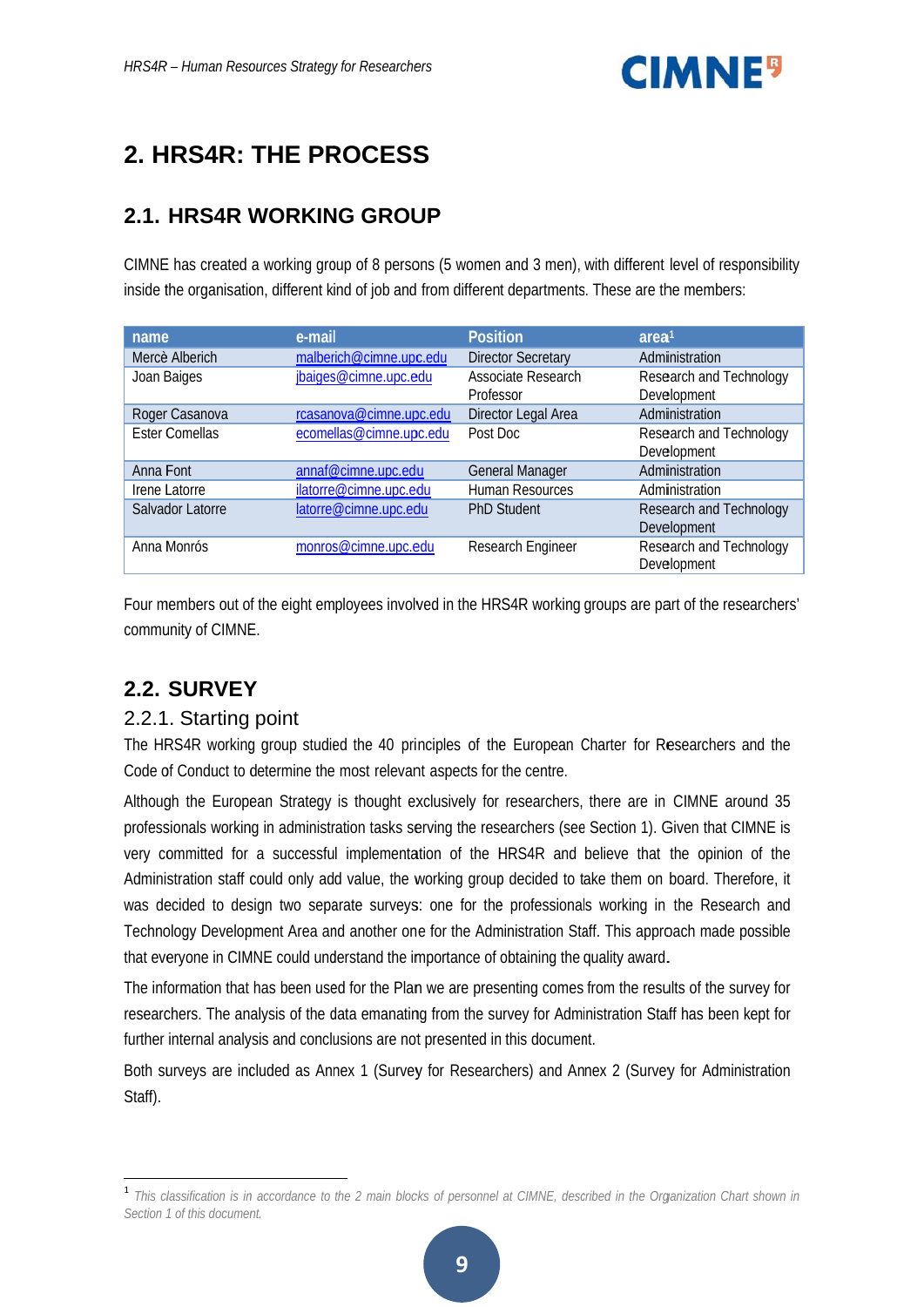

#### 2.2.2. Survey contents and characteristics

In order to increase the participation rate and the frankness of the answers, the survey was prepared to be answered on-line and anonymously.

The survey contained 37 questions and they were of different kinds:

- $\overline{a}$ Level of agreement to a given statement: the researcher could click from 1 to 5, 1 meaning no agreement at all and 5, meaning absolutely. This kind of questions also had the option of selecting NR/DK
- Yes/No questions, with an extra button of NR/DK
- True or False questions
- Open questions

The 37 questions were organised as follows:

- $\overline{a}$ 2 introductory questions
- 14 questions related to Ethical and Professional
- 17 questions related to Recruitment issues
- 11 questions concerning Working Conditions and Social Security
- 2 questions on Training aspects  $\overline{a}$
- 1 final open space to give the opportunity to express further concerns

All CIMNE researchers (179) were invited to answer the survey (155 men and 24 women); 47 complete questionnaires were received. 38 out of these 47 answers correspond to men and 9, to women.



The graphic shows that women have participated in a higher percentage than men in the survey.

The answers received gave CIMNE enough data to analyse and extract very interesting conclusions and ideas for the HRS4R Action Plan.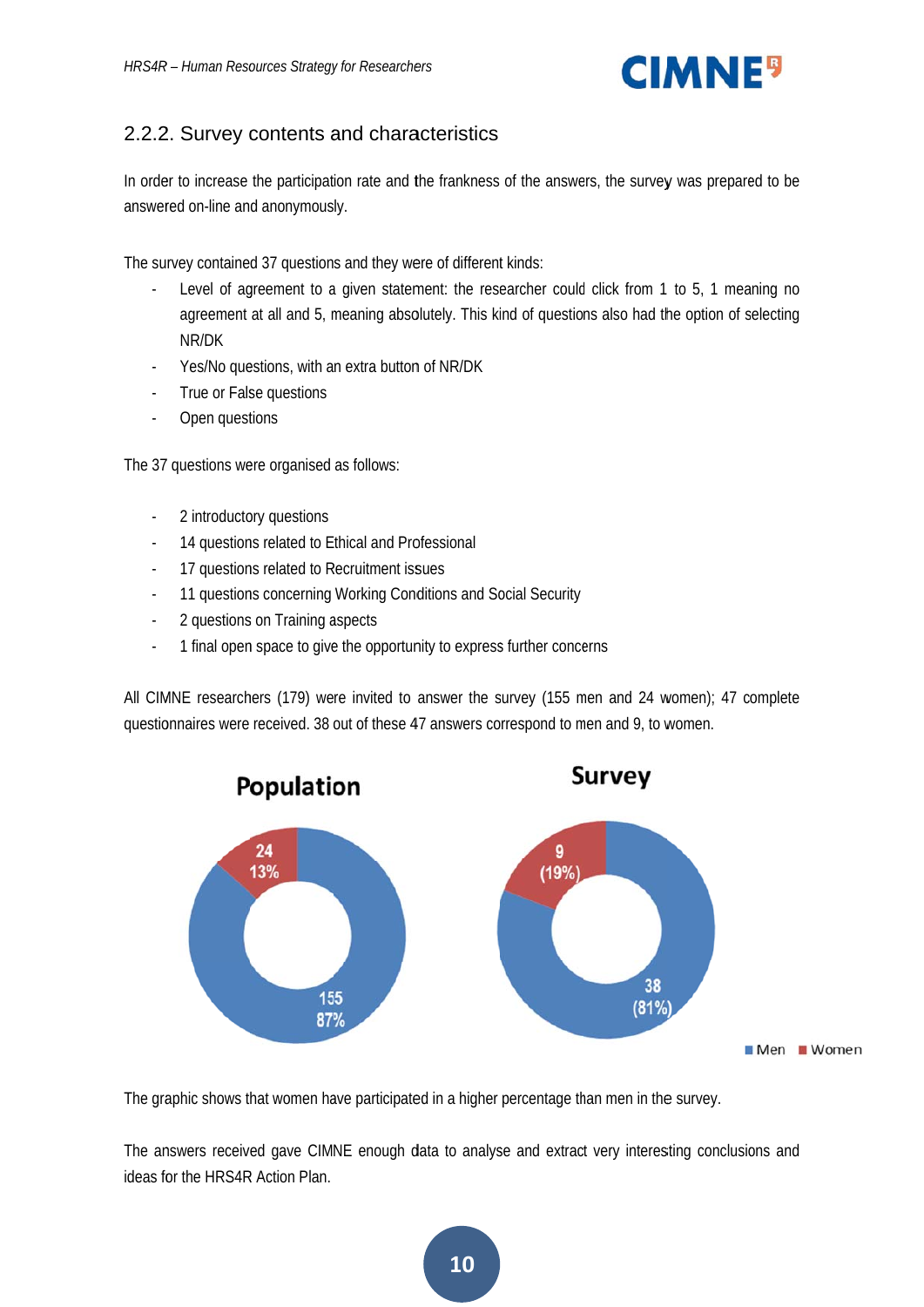

## 2.3. CALENDAR

The following table shows the timeline of all the actions undertaking in the process:

| time                        | action                                                                                                                                                                                                     |
|-----------------------------|------------------------------------------------------------------------------------------------------------------------------------------------------------------------------------------------------------|
| <b>July 2013</b>            | CIMNE endorses the principles of the European Charter and Code                                                                                                                                             |
| December 2015               | CIMNE signs a contract with an external consultant to receive guidance through the<br>process                                                                                                              |
| January 2016                | CIMNE's Direction signs a commitment to support the Implementation of the resulting<br>Action Plan for the HR Excellence Award                                                                             |
| January 2016                | Training: The General Manager and the Human Resources Department are trained on<br>Human Resources Excellence Process and some best practices are analysed                                                 |
| February 2016               | A draft version of the survey is prepared, pending to be discussed with the working group                                                                                                                  |
| March 2016                  | Creation of a multidisciplinary, multilevel and gender balanced working group. Regular<br>weekly meetings start.                                                                                           |
| March - April 2016          | In-depth discussion of the questions to be included in the survey. The presence of many<br>different staff categories with different focus interests made these discussions terribly<br>fruitful           |
| May 2016                    | Communication to all CIMNE Staff concerning the importance of this matter, informing<br>about the framework of the strategy, and the next steps - surveying and requesting<br>collaboration and commitment |
| May 2016                    | Surveying 179 researchers. 47 complete questionnaires received and ready to be<br>analysed                                                                                                                 |
| May 2016                    | The HRS4R working group analyses the data gathered, with the assistance of an<br>external consultant                                                                                                       |
| June - September 2016       | The HRS4R working group elaborates the Action Plan, with the support of an external<br>consultant                                                                                                          |
| September 2016 <sup>2</sup> | The HRS4R Action Plan is presented for approval                                                                                                                                                            |
| January 2017                | The application is accepted pending minor changes. An updated final version addressing<br>reviewers' comments is submitted.                                                                                |

 <sup>2</sup> *Please* present document is a re-submission. All comments and recommendations received in the Consensus Report have been taken into *account. e note that CIMM ME made a first*  $\overline{\phantom{0}}$ submission of the HRS4R Action Plan in May 2016. Unfortunately, it was declined. The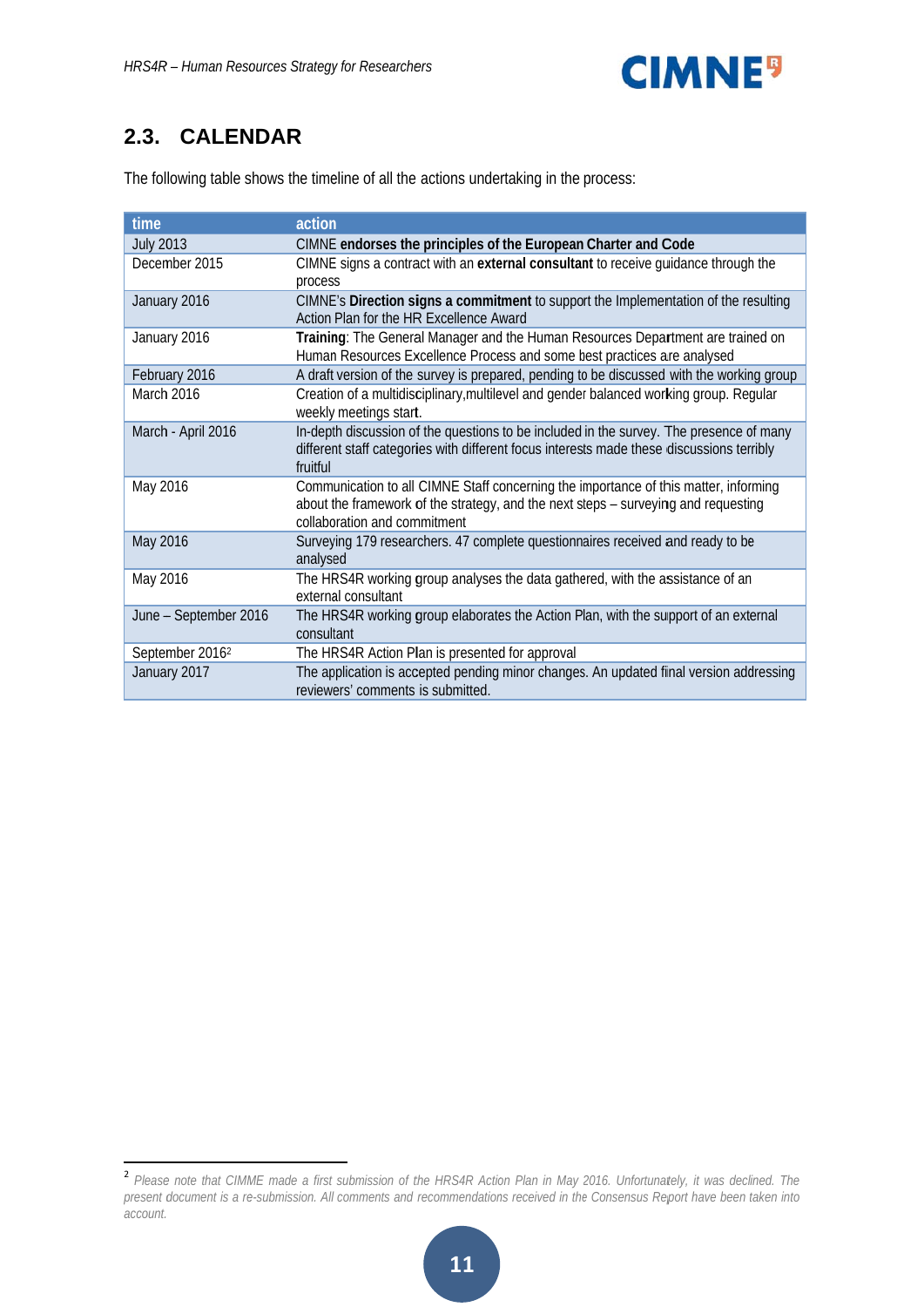

## **3. ANALYSIS**

#### $3.1.$ **SURVEY DATA ANALYSIS**

In the next pages, CIMNE is presenting an in-depth analysis of all the answers collected, properly classified into the 4 blocks already mentioned:

- **Ethical and Professional**  $\overline{a}$
- Recruitment issues  $\overline{a}$
- Working Conditions and Social Security  $\overline{a}$
- Training  $\overline{a}$

The first column contains the question (in Spanish). The second column links this question to one of the forty principles. Please, take into account that some of the questions relate to more than one principle of the chart. The answers are expressed as a % of the total answers received in each question. For every question, the most responded is coloured.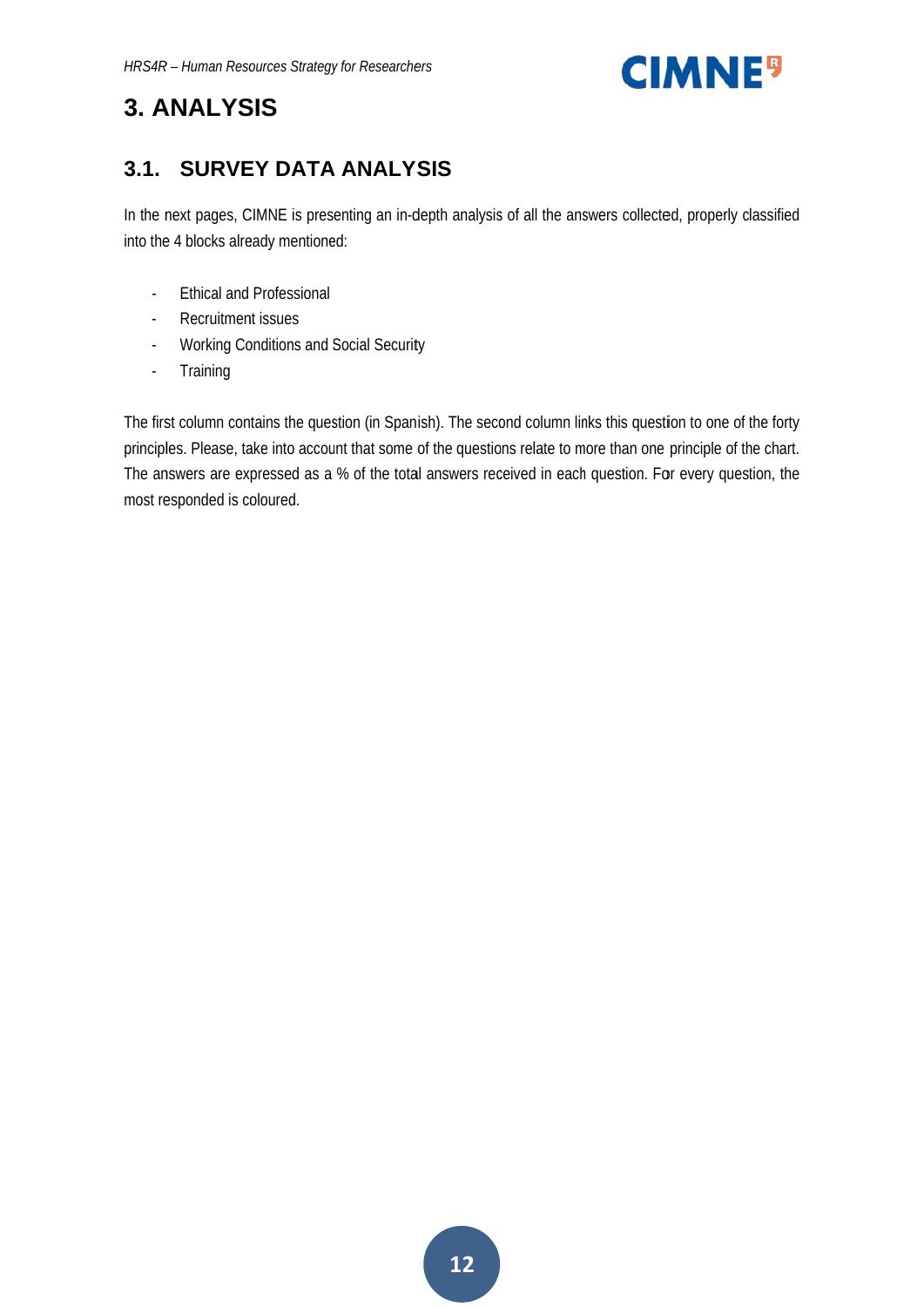## **CIMNE**<sup>9</sup>

| <b>ETHICAL AND PROFESSIONAL</b>                                                                                                                                                                                                                                                                                                                       |                                                                                                          |                                    | <b>NO</b>   |                                 | <b>YES</b> |                      | NR/DK |
|-------------------------------------------------------------------------------------------------------------------------------------------------------------------------------------------------------------------------------------------------------------------------------------------------------------------------------------------------------|----------------------------------------------------------------------------------------------------------|------------------------------------|-------------|---------------------------------|------------|----------------------|-------|
| Question in the survey (in Spanish)                                                                                                                                                                                                                                                                                                                   | Relation with the 40 principles                                                                          | Does not agree<br>at all           |             | Does not agree Partially agrees | Agrees     | Absolutely<br>Agrees | NR/DK |
| 3. CIMNE facilita a sus colaboradores/as la libertad de pensamiento y<br>expresión y libre elección de métodos para resolver problemas, siempre<br>que se respeten los principios y prácticas éticas, y las limitaciones de la<br>supervisión por parte del responsable, las partidas presupuestarias o la<br>protección de la propiedad intelectual. | (1) Research freedom                                                                                     | $\mathbf 0$                        | $\mathbf 0$ | 6,38                            | 40,43      | 51,06                | 2,13  |
| 4. ¿Has podido desarrollar una investigación a partir de una propuesta<br>propia?                                                                                                                                                                                                                                                                     | (1) Reserach freedom: Develop an own proposal                                                            | 10,64                              |             |                                 |            | 74,47                | 14,89 |
| 5. Como investigador/a haces lo posible para que los trabajos de<br>investigación que desarrollas aporten novedad y no sean redundantes o<br>duplicados.                                                                                                                                                                                              | (3) Professional responsibility: Relevant and<br>innovative research                                     | $\mathbf 0$                        | 0           | 2,13                            | 36,17      | 61,7                 | 0     |
| 6. Como investigador/a conoces los objetivos estratégicos de CIMNE en el<br>ámbito de tu área de investigación.                                                                                                                                                                                                                                       | (4) Professional attitude, allignement to<br>strategic objectives                                        | 6,38                               | 10,64       | 36,17                           | 25,53      | 17,02                | 4,26  |
| 7. Como investigador/a conoces los mecanismos de financiación para llevar<br>a cabo proyectos en el ámbito de tu área de investigación.                                                                                                                                                                                                               | (5) Contractual and legal obligations: Funding<br>mechanisms                                             | 2,13                               | 10,64       | 21,28                           | 36,17      | 23,4                 | 6,38  |
| 8. Conozco la normativa de propiedad intelectual de CIMNE.                                                                                                                                                                                                                                                                                            | (5) Contractual and legal obligations and (31)<br>Intellectual Property Rights: Intellectual<br>Property |                                    | 74,47       |                                 |            | 25,53                | 0     |
| 9. Como personal de CIMNE soy consciente de que mi trabajo está<br>financiado por fondos públicos y que por ello, soy responsable de su uso<br>eficiente. Además, estoy comprometido/a a seguir los principios de<br>competencia, transparencia y eficacia en la gestión financiera.                                                                  | (6) Accountability: Responsibilty for managing<br>public funds                                           | $\mathbf 0$                        | $\mathbf 0$ | 2,13                            | 34,04      | 63,83                | 0     |
| 10. CIMNE facilita que sus colaboradores/as adopten siempre métodos de<br>trabajo seguros y tomen las debidas precauciones para salvaguardar la<br>salud y la seguridad.                                                                                                                                                                              | (7) Good practice in research: safe working<br>practices                                                 | 2,13                               | 2,13        | 6,38                            | 27,66      | 55,32                | 6,38  |
| 11. CIMNE facilita a sus colaboradores/as las medidas adecuadas para<br>protegerse de pérdidas de información.                                                                                                                                                                                                                                        | (7) Good practice in research: information loss<br>prevention                                            | $\mathbf 0$                        | 12,77       | 17,02                           | 29,79      | 29,79                | 10,64 |
| 12. CIMNE facilita a sus colaboradores la difusión y explotación de los<br>resultados de sus investigaciones, con el objeto de que los trabajos de<br>investigación sean fructíferos y, en su caso, comercializados o difundidos al<br>oúblico.                                                                                                       | (8) Dissemination, exploitation of results                                                               | $\mathbf 0$                        | $\mathbf 0$ | 21,28                           | 31,91      | 40,43                | 6,38  |
| 13. CIMNE vela para hacer llegar los resultados de su investigación al<br>público general.                                                                                                                                                                                                                                                            | (9) Public engagement: Dissemination of resarch<br>results to general public                             | $\mathbf 0$                        | 2,13        | 23,4                            | 36,17      | 29,79                | 8,51  |
| 14. CIMNE no discrimina a sus empleados/as por motivos de: Género,<br>Edad, Etnia o nacionalidad, Origen social o condición socio-económica,<br>Religión o creencias, Orientación sexual, Idioma, Discapacidad, Opinión<br>política                                                                                                                   | (10) Non discrimination                                                                                  | See details of question n.14 below |             |                                 |            |                      |       |
| 15. CIMNE dispone de un comité de evaluación de resultados de la<br>investigación transparente, independiente e internacional.                                                                                                                                                                                                                        | (11) Evaluation/ appraisal systems: Evaluation<br>commitee                                               |                                    | 19,15       |                                 |            | 19,15                | 61,7  |
| 16. Mi rendimiento como personal de CIMNE es evaluado de forma<br>periódica.                                                                                                                                                                                                                                                                          | (11) Evaluation/appraisal systems: Evaluation of<br>performance                                          |                                    | 21,28       |                                 |            | 68,09                | 10,64 |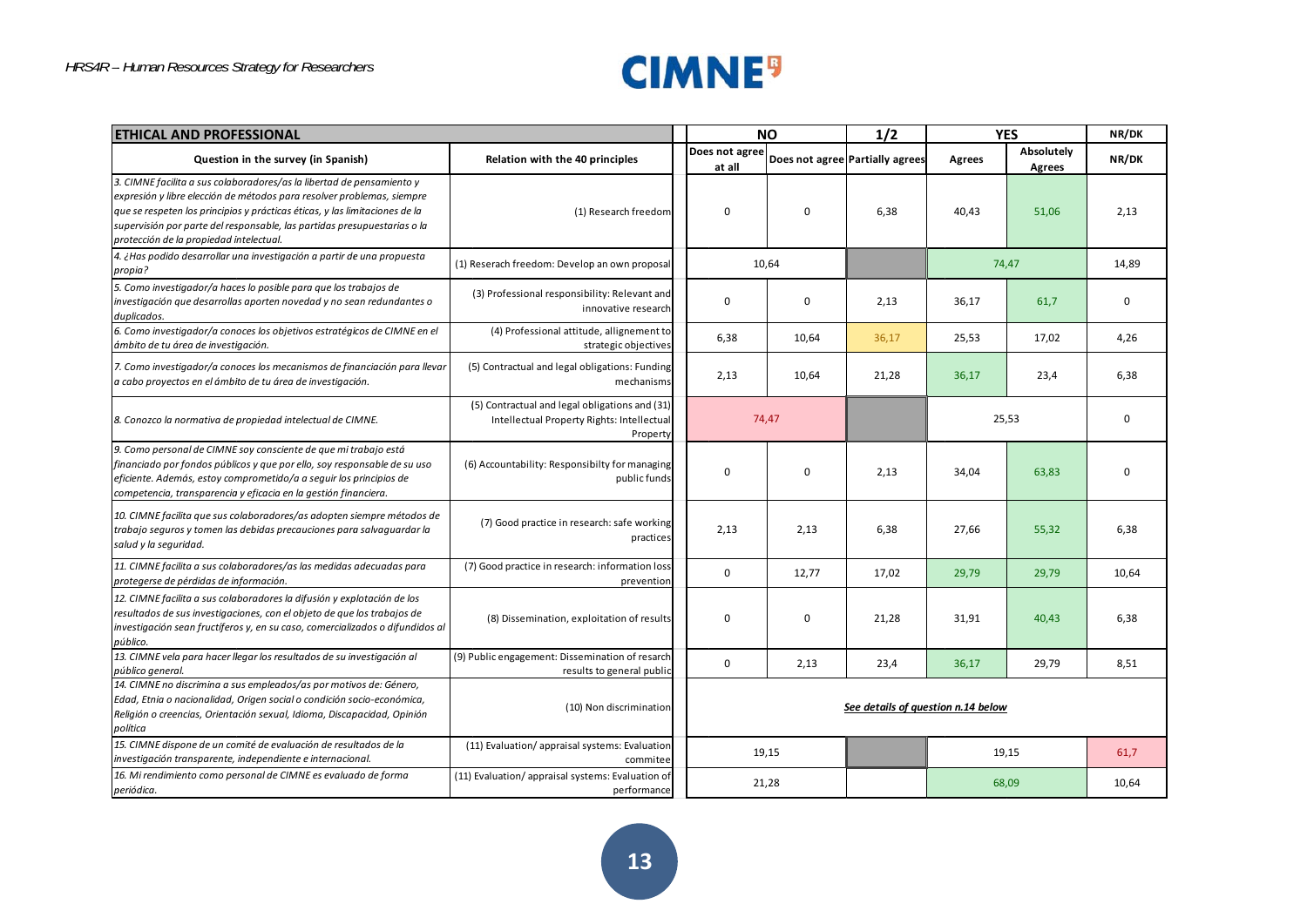

#### And the details of question n.14 follow:

| 14. CIMNE no discrimina a sus empleados/as por motivos de: Género,<br>Edad, Etnia o nacionalidad, Origen social o condición socio-económica,<br>Religión o creencias, Orientación sexual, Idioma, Discapacidad, Opinión<br>política | (10) Non discrimination                    | <b>NO</b> | 1/2 | <b>YES</b> | NR/DK |
|-------------------------------------------------------------------------------------------------------------------------------------------------------------------------------------------------------------------------------------|--------------------------------------------|-----------|-----|------------|-------|
|                                                                                                                                                                                                                                     | Gender                                     | 11        |     | 82         |       |
|                                                                                                                                                                                                                                     | Age                                        |           |     | 91         |       |
|                                                                                                                                                                                                                                     | Etnich or nationality                      | 11        |     | 89         |       |
|                                                                                                                                                                                                                                     | Social orirgin or socio-economic condition | 13        |     | 87         |       |
|                                                                                                                                                                                                                                     | Religion or beliefs                        |           |     | 96         |       |
|                                                                                                                                                                                                                                     | Sexual orientation                         |           |     | 96         |       |
|                                                                                                                                                                                                                                     | Language                                   |           |     | 91         |       |
|                                                                                                                                                                                                                                     | Disability                                 | 11        |     | 89         |       |
|                                                                                                                                                                                                                                     | Political opinion                          |           |     | 94         |       |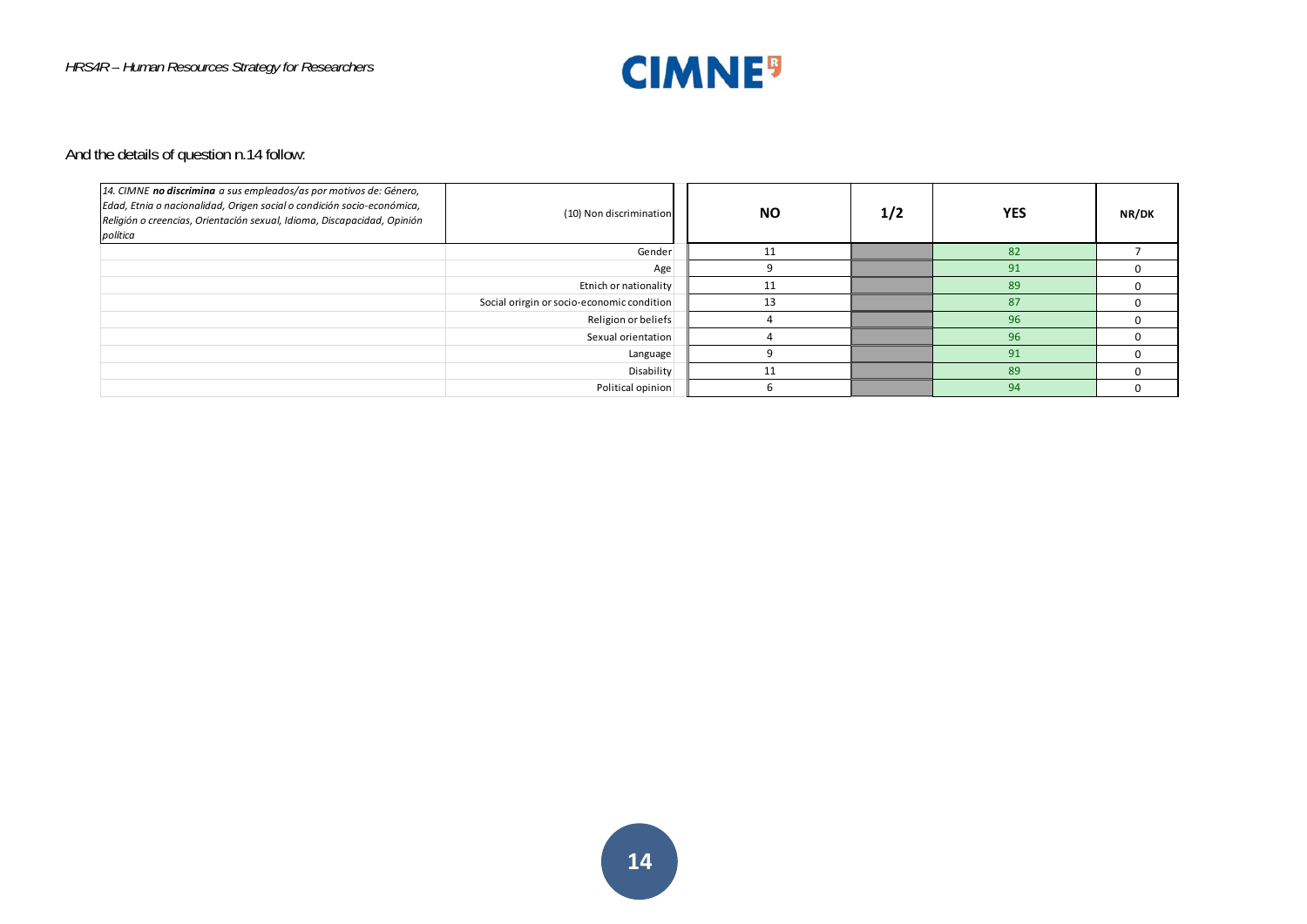

| <b>RECRUITMENT</b>                                                                                                                                                                                                                                                                     |                                                                                                                                                                                                                    |  | <b>NO</b>                          |       | 1/2                             | <b>YES</b>    |                      | NR/DK |  |       |
|----------------------------------------------------------------------------------------------------------------------------------------------------------------------------------------------------------------------------------------------------------------------------------------|--------------------------------------------------------------------------------------------------------------------------------------------------------------------------------------------------------------------|--|------------------------------------|-------|---------------------------------|---------------|----------------------|-------|--|-------|
| Question in the survey (in Spanish)                                                                                                                                                                                                                                                    | Relation with the 40 principles                                                                                                                                                                                    |  | Does not agree<br>at all           |       | Does not agree Partially agrees | <b>Agrees</b> | Absolutely<br>Agrees | NR/DK |  |       |
| 17. ¿Conoces la existencia de estándares establecidos por CIMNE con<br>referencia a la admisión de personal investigador al principio de la carrera<br>investigadora?                                                                                                                  | (12) Recruitment: Standards for admission of<br>PhDs or junior researc engineers                                                                                                                                   |  | 60,87                              |       |                                 |               |                      | 15,22 |  | 23,91 |
| 18. CIMNE tiene establecidos procesos de selección abiertos, transparentes,<br>eficientes y no discriminatorios.                                                                                                                                                                       | (12) Recruitment, (13) Recruitment code and (17)<br>Variations in the chronological order of CVs: Non<br>Discrimatory, open selection processes                                                                    |  | 4,26                               | 8,51  | 17,02                           | 14,89         | 19,15                | 36,17 |  |       |
| 19. ¿Estarías de acuerdo en implementar un comité de selección específico<br>para cada vacante en el ámbito del personal investigador?                                                                                                                                                 | (14) Selection Code: Implementation of a<br>selection committee                                                                                                                                                    |  | 14,89                              |       | 55,32                           |               |                      | 29,79 |  |       |
| 20. ¿Estarías dispuesto a formar parte de este comité?                                                                                                                                                                                                                                 | (14) Selection Code: Becoming a member of the<br>selection committee                                                                                                                                               |  |                                    |       | 17,02                           |               |                      | 55,32 |  | 27,66 |
| 21. ¿Crees que los procesos de selección son suficientemente claros en lo<br>que respecta a los criterios de valoración, número de vacantes y<br>perspectivas de desarrollo profesional?                                                                                               | (15) Transparency Code: Transparent recruitment<br>processes and clear merits to be appraised                                                                                                                      |  | 2,13                               | 14,89 | 25,53                           | 17,02         | 8,51                 | 31,91 |  |       |
| 22. Por favor, puntúa del 1 al 5 (1: poco importante y 5: muy importante) la<br>importancia de los siguientes criterios de valoración en un proceso de<br>selección para el personal científico. También puedes contestar NS/NC si no<br>estás seguro/a (PUNTO 16, 18, 19, 20, 29, 33) | (16) Judging merit, (18) Recognition of mobility<br>experience, (19) Recognition of qualifications,<br>(20) Seniority, (29) Value of mobility and (33)<br>Teaching: Establishing the scale for measuting<br>merit: |  | See details of question n.22 below |       |                                 |               |                      |       |  |       |
| 23. CIMNE dispone de normas claras y explícitas para el reclutamiento de<br>los investigadores postdoctorales, incluyendo la duración máxima y los<br>objetivos de sus contratos.                                                                                                      | (21) Postdoctoral appointments Code: clear<br>procedures for postdoctoral recruitment                                                                                                                              |  | 10,64                              | 14,89 | 12,77                           | 8,51          | 4,26                 | 48,94 |  |       |

| 1 Academic Merits           | Being the most appraised  |  |  |  |
|-----------------------------|---------------------------|--|--|--|
| 2 Creativity                |                           |  |  |  |
| 3 Experience                |                           |  |  |  |
| 4 Participation in projects |                           |  |  |  |
| 5 Independence              |                           |  |  |  |
| 6 Publications              |                           |  |  |  |
| 7 Citations                 |                           |  |  |  |
| 8 Mobility                  |                           |  |  |  |
| 9 Dissemination             |                           |  |  |  |
| 10 Thesis Direction         |                           |  |  |  |
| 11 Teaching                 | Being the least appraised |  |  |  |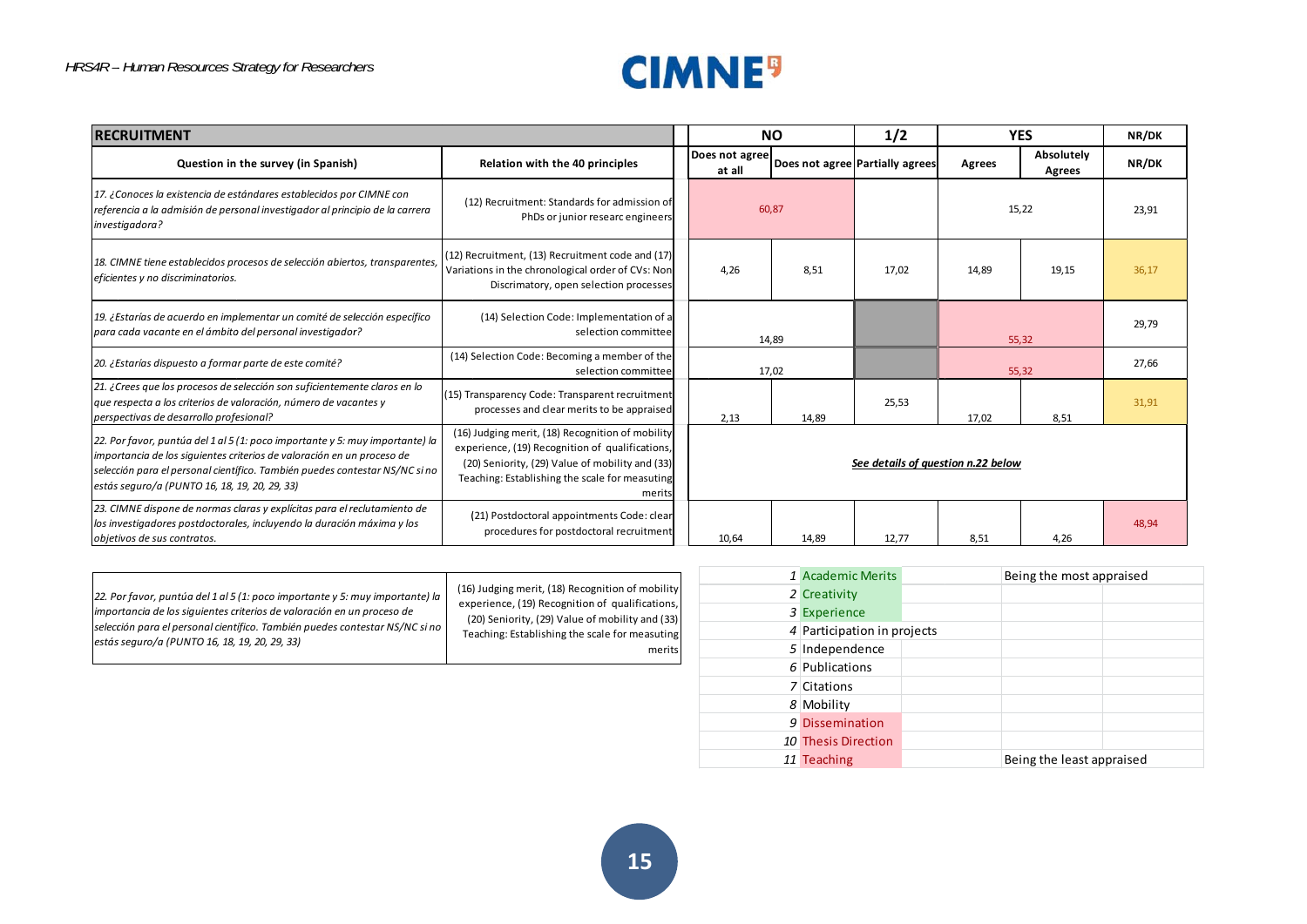

| <b>WORKING CONDITIONS AND SOCIAL SECURITY</b>                                                                                                                                                                                                             |                                                                             | <b>NO</b>                |             | 1/2<br><b>YES</b>               |        |                             | NR/DK |
|-----------------------------------------------------------------------------------------------------------------------------------------------------------------------------------------------------------------------------------------------------------|-----------------------------------------------------------------------------|--------------------------|-------------|---------------------------------|--------|-----------------------------|-------|
| Question in the survey (in Spanish)                                                                                                                                                                                                                       | Relation with the 40 principles                                             | Does not agree<br>at all |             | Does not agree Partially agrees | Agrees | Absolutely<br><b>Agrees</b> | NR/DK |
| 24. CIMNE dispone de un plan de carrera investigadora, que conozco.                                                                                                                                                                                       | (22) Recognition of the profession: Research<br>Career Development Plan     | 14,89                    | 14,89       | 10,64                           | 17,02  | 10,64                       | 31,91 |
| 25. Cuento con un espacio de trabajo que facilita el desarrollo de mis<br>labores profesionales.                                                                                                                                                          | (23) Research environment                                                   | $\mathbf 0$              | 6,38        | 6,38                            | 29,79  | 55,32                       | 2,13  |
| 26. CIMNE ofrece la posibilidad de hacer un horario flexible, que facilita la<br>conciliación de la vida personal y profesional.                                                                                                                          | (24) Working conditions: Flexible working hours                             | $\mathbf 0$              | $\mathbf 0$ | 4,26                            | 27,66  | 65,96                       | 2,13  |
| 27. CIMNE promueve la estabilidad de los puestos de trabajo, evitando en<br>la medida de lo posible y de acuerdo con la legislación vigente, los<br>contratos de duración determinada.                                                                    | (25) Stabillity and permanence of employment                                | 6,38                     | 4,26        | 23,4                            | 27,66  | 14,89                       | 23,4  |
| 28. Estoy conforme con los niveles retributivos.                                                                                                                                                                                                          | (26) Funding and salaries: Salaries                                         | 6,38                     | 31,91       | 31,91                           | 21,28  | 4,26                        | 4,26  |
| 29. ¿Eres consciente de que CIMNE complementa al 100% las bajas<br>médicas, aun cuando no es un requisito legal?                                                                                                                                          | (26) Funding and salaries: Sickness benefits                                |                          | 59,57       |                                 | 25,53  |                             | 14,89 |
| 30a. En CIMNE no se produce ningún tipo de discriminación en función del<br>género en ningún nivel, primando la igualdad de oportunidades en el<br>momento de la contratación                                                                             | (27) Gender Balance: Gender Balance at a<br>recruitment phase               | $\mathbf 0$              | 4,35        | 4,35                            | 19,57  | 58,7                        | 13,04 |
| 30a. En CIMNE no se produce ningún tipo de discriminación en función del<br>género en ningún nivel, primando la igualdad de oportunidades durante el<br>tiempo de permanencia en el centro                                                                | (27) Gender Balance: Gender Balance along the<br>contract duration          | $\mathbf 0$              | 4,26        | 8,51                            | 14,89  | 61,7                        | 10,64 |
| 31. CIMNE tiene definida una estrategia de desarrollo, asesoramiento y<br>apoyo personal y profesional para los trabajadores en todas las etapas de<br>su carrera que motiva y contribuya a la reducción de la incertidumbre en su<br>futuro profesional. | (28) Career developmenet: Professional and<br>pesonnel development strategy | 17,02                    | 29,79       | 14,89                           | 12,77  | 8,51                        | 17,02 |
| 32. CIMNE ofrece orientación profesional a sus trabajadores.                                                                                                                                                                                              | (30) Access to career advice                                                |                          | 48,94       |                                 |        | 23,4                        | 27,66 |
| 33. CIMNE dispone de un sistema de sugerencias y reclamaciones, basado<br>en una estructura imparcial y confidencial, con la finalidad de resolver<br>conflictos, disputas y quejas.                                                                      | (34) Complains/appeals                                                      |                          | 34,04       |                                 |        | 6,38                        | 59,57 |
| 34. Existen mecanismos en CIMNE que permiten la participación en los<br>órganos de decisión.                                                                                                                                                              | (35) Participation in decision-making bodies                                |                          | 34,04       |                                 |        | 10,64                       | 55,32 |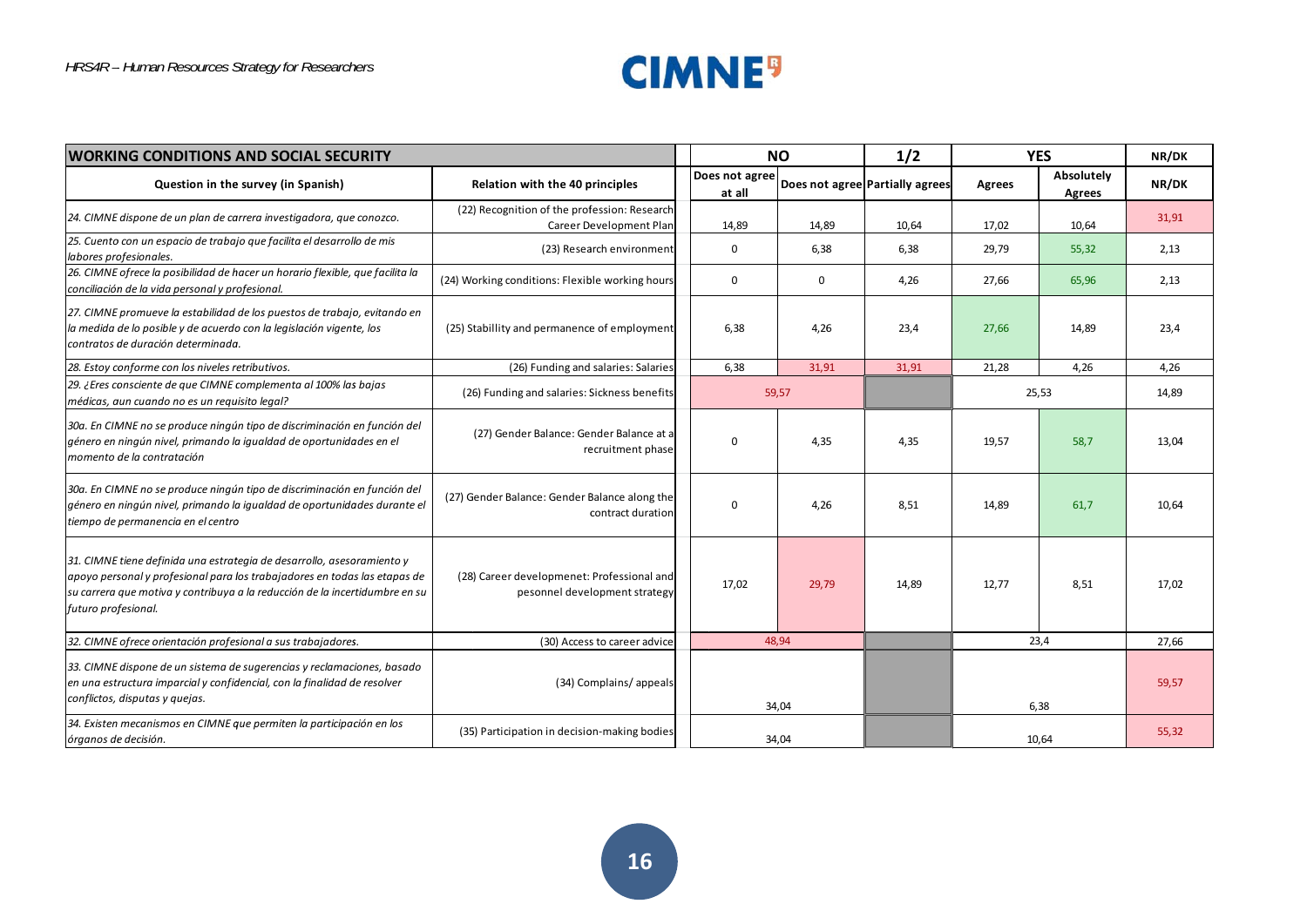

| <b>NO</b><br><b>TRAINING</b>                                                                                                                                                                     |                                                                                                             |                          | 1/2   |                                 | YES    | NR/DK                |       |
|--------------------------------------------------------------------------------------------------------------------------------------------------------------------------------------------------|-------------------------------------------------------------------------------------------------------------|--------------------------|-------|---------------------------------|--------|----------------------|-------|
| Question in the survey (in Spanish)                                                                                                                                                              | Relation with the 40 principles                                                                             | Does not agree<br>at all |       | Does not agree Partially agrees | Agrees | Absolutely<br>Agrees | NR/DK |
| 35. El centro fomenta el contacto organizado entre sus trabajadores,<br>supervisores y representantes de los departamentos que permite mejorar<br>los resultados a través del feedback recibido. | (36) Relation with supervisors, (40) Supervision                                                            | 2,13                     | 19,15 | 19,15                           | 38,3   | 10,64                | 10,64 |
| 36. CIMNE favorece que sus trabajadores puedan perfeccionar su<br>formación<br>a través de diferentes medios como seminarios, conferencias, enseñanza<br>oficial o formación virtual.            | (38) Continuing Professional Development, (39)<br>Access to reserach training and continuous<br>development |                          | 6,38  | 2,13                            | 36,17  | 55,32                |       |

Besides, we are also presenting all the answers to the questions in the survey in Annex 3 – Survey results. In Annex 3, every question is accompanied by a pie chart, showing clearly the percentage of each question.

The final question of the survey was no. 37:

37. Nos gustaría poder contar con tu opinión. Por favor, haz alguna sugerencia para mejorar la igualdad de oportunidades de género y aspectos relacionados con la carrera investigadora

#### **ENGLISH:**

We would be happy to hear your opinion. Please make any suggestion to improve gender equality opportunities and/or any issue related to the research career.

We are glad that 9 researchers actually filled in this last question. The answers can be found at the end of Annex 3.

We also include the translation into English of the whole list of questions of the survey as Annex 4.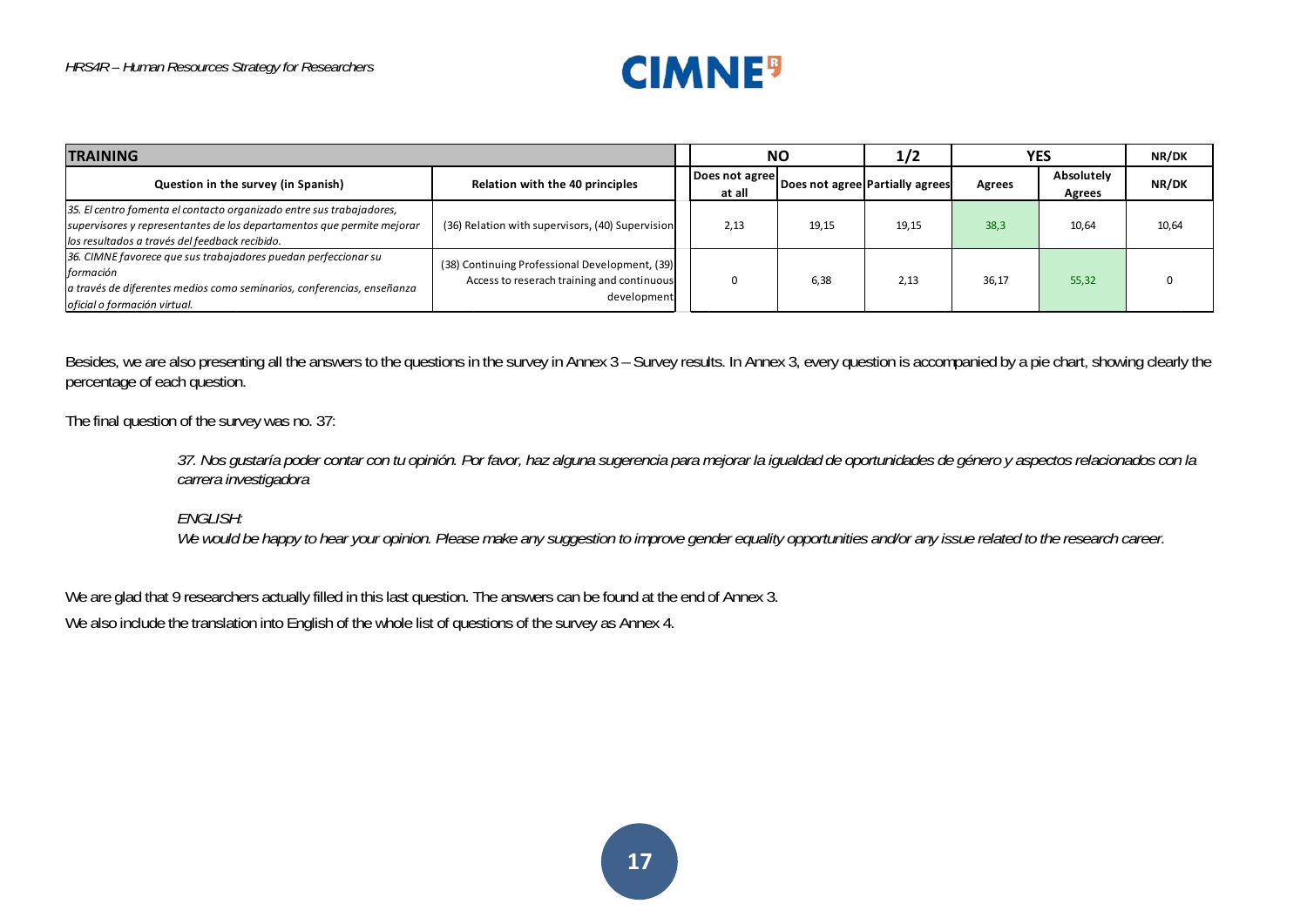

Based on the answers received in the survey, it can be observed that:

On **Ethical and Professional** Aspects, the major issues that should be addressed are:

- The need to disseminate the strategic research objectives to researchers'
- The absolute necessity of explaining and disseminating CIMNE's internal Intellectual Property Policy, which exists and was approved by CIMNE's governing bodies in 2014
- The convenience of explaining the existence of the Scientific Advisory Committee, as more than 60% of respondents declared that they do not know it.

It is important to note that in a three cases, it is more a problem of communication strategy than other.

Concerning **Recruitment** issues, the survey shows that there is a need to clarify the admission standards and respondents are in favour of the creation of a special committee for recruitment and selection processes. In fact, when they are asked whether they would accept being appointed member of such a committee, more than 55% answer yes. In general, it seems that selection is a major concern for researchers and, therefore, this has to be an important point of improvement.

When asked about which are the merits that should be appraised in a selection process, the order (from most to least appraised) expressed by respondents is as follows: Academic Merits, Creativity, Experience, Participation in projects, Independence, Publications, Citations, Mobility, Dissemination, Thesis Direction and Teaching.

For what refers to Working Conditions and Social Security, it seems that researchers are not fully aware of the Research Career Development Plan, which actually exists and was approved by the governing bodies of the centre. On the other hand, researchers do not agree in general with the remuneration levels and are not aware of the effort in complementing sickness benefits that the centre is making. They report a lack of access to career advice. They also express their ignorance on the existence of a Complain/Appeal mechanism and on the possibility of participation in the decision-making bodies.

Finally, concerning Training, the level of satisfaction of respondents is quite high and thus the alignment with the contents of the code is also high.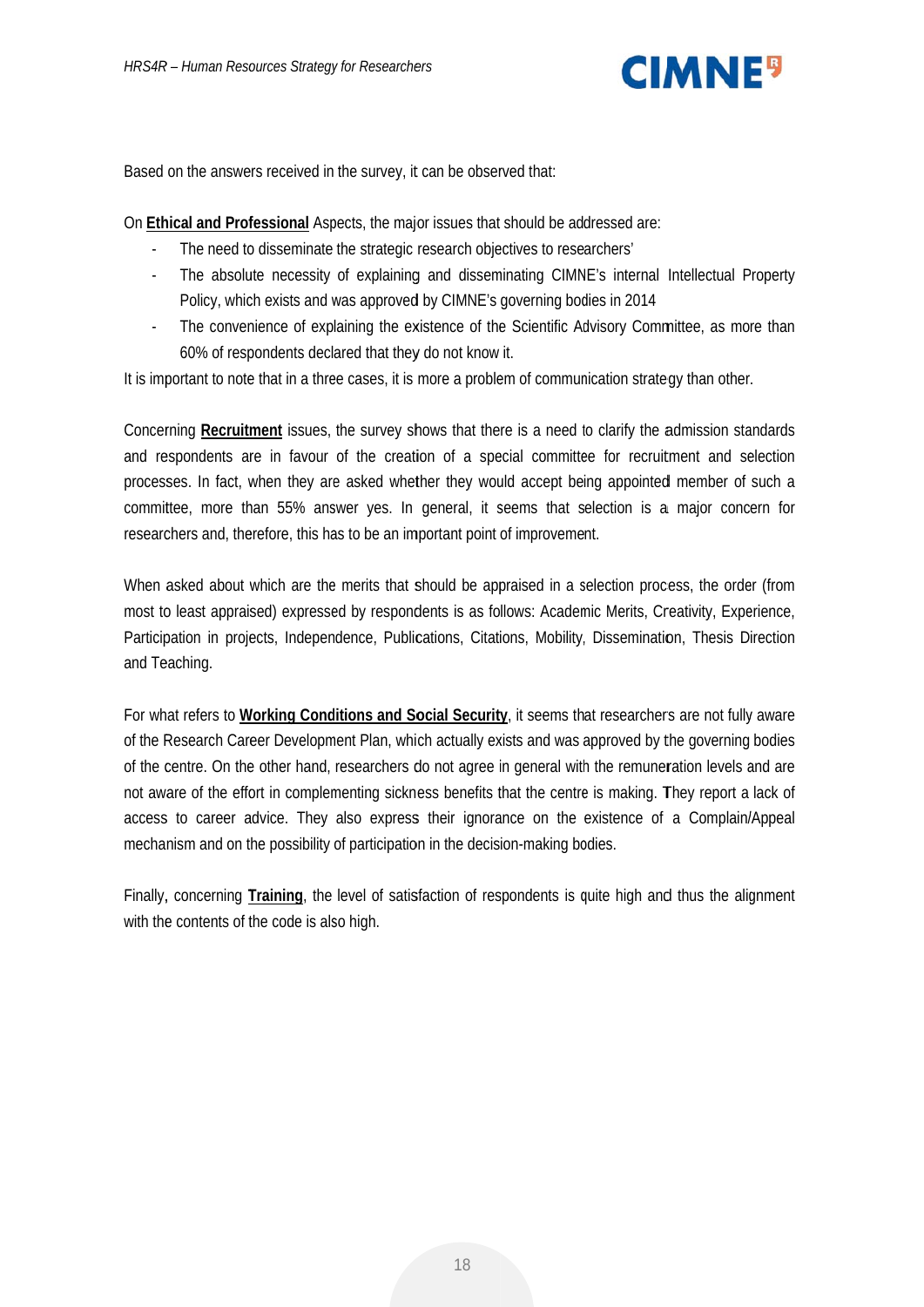

#### **GAP ANALYSIS**  $3.2.$

Complementary to the survey, a Gap Analysis of the 40 principles has been performed. The following pages analyse the compliance of CIMNE with every principle.

#### 3.2.1. Ethical and professional aspects

#### 1. Research freedom

Researchers should focus their research for the good of mankind and for expanding the frontiers of scientific knowledge, while enjoying the freedom of thought and expression, and the freedom to identify methods by which problems are solved, according to recognised ethical principles and practices. Researchers should, however, recognise the limitations to this freedom that could arise as a result of particular research circumstances (including supervision/guidance/management) or operational constraints. e.g. for budgetary or infrastructural reasons or, especially in the industrial sector, for reasons of intellectual property protection. Such limitations should not, however, contravene recognised ethical principles and practices, to which researchers have to adhere.

| <b>Existing Institutional rules</b><br>and/or practices                                                                           | <b>Actions required</b> | When/Who |
|-----------------------------------------------------------------------------------------------------------------------------------|-------------------------|----------|
| Endorsement to the principles of<br>European Charter and Code<br>General Legislation Framework <sup>3</sup> .<br>GLF, from now on | None                    | N/A      |

#### 2. Ethical principles

Researchers should adhere to the recognised ethical practices and fundamental ethical principles appropriate to their discipline(s) as well as to ethical standards as documented in the different national, sectorial or institutional Codes of Ethics.

| <b>Existing Institutional rules</b><br>and/or practices       | Actions required | When/Who |
|---------------------------------------------------------------|------------------|----------|
| Endorsement to the principles of<br>European Charter and Code | None             | N/A      |
| GLF                                                           |                  |          |

<sup>3</sup> This legislation includes, among others:

Spanish Constitution (specially articles 44.2, 20.1, 20.4 and 149.15)

Ley 14/2011, de 1 de junio, de la Ciencia, la Tecnología y la Innovación

v Sanciones en el Orden Social.

Lev 31/1995, de 8 de noviembre, de Prevención de Riesaos Laborales.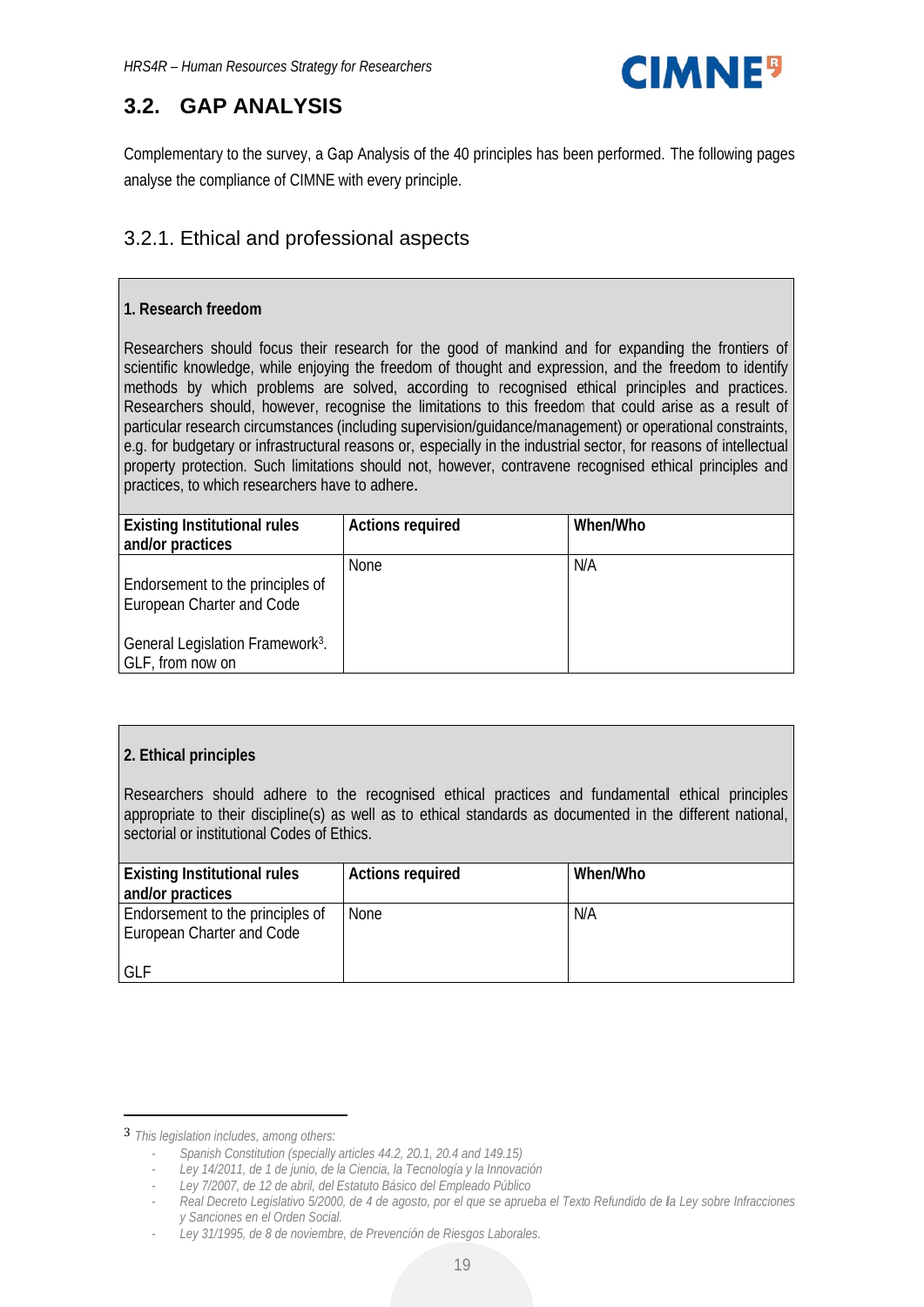

#### 3. Professional responsibility

Researchers should make every effort to ensure that their research is relevant to society and does not duplicate research previously carried out elsewhere. They must avoid plagiarism of any kind and abide by the principle of intellectual property and joint data ownership in the case of research carried out in collaboration with a supervisor(s) and/or other researchers. The need to validate new observations by showing that experiments are reproducible should not be interpreted as plagiarism, provided that the data to be confirmed are explicitly quoted. Researchers should ensure, if any aspect of their work is delegated. that the person to whom it is delegated has the competence to carry it out.

| <b>Existing Institutional rules</b><br>and/or practices                     | <b>Actions required</b> | When/Who |
|-----------------------------------------------------------------------------|-------------------------|----------|
| Endorsement to the principles of<br>European Charter and Code<br><b>GLF</b> | <b>None</b>             | N/A      |

#### 4. Professional attitude

Researchers should be familiar with the strategic goals governing their research environment and funding mechanisms, and should seek all necessary approvals before starting their research or accessing the resources provided. They should inform their employers, funders or supervisor when their research project is delayed, redefined or completed, or give notice if it is to be terminated earlier or suspended for whatever reason.

| <b>Existing Institutional rules</b><br>and/or practices   | <b>Actions required</b>                           | When/Who            |
|-----------------------------------------------------------|---------------------------------------------------|---------------------|
| Bi-annual performance<br>assessment                       | Dissemination of strategic<br>research objectives | Q1 2017 / Direction |
| Evaluation of the Scientific<br><b>Advisory Committee</b> |                                                   |                     |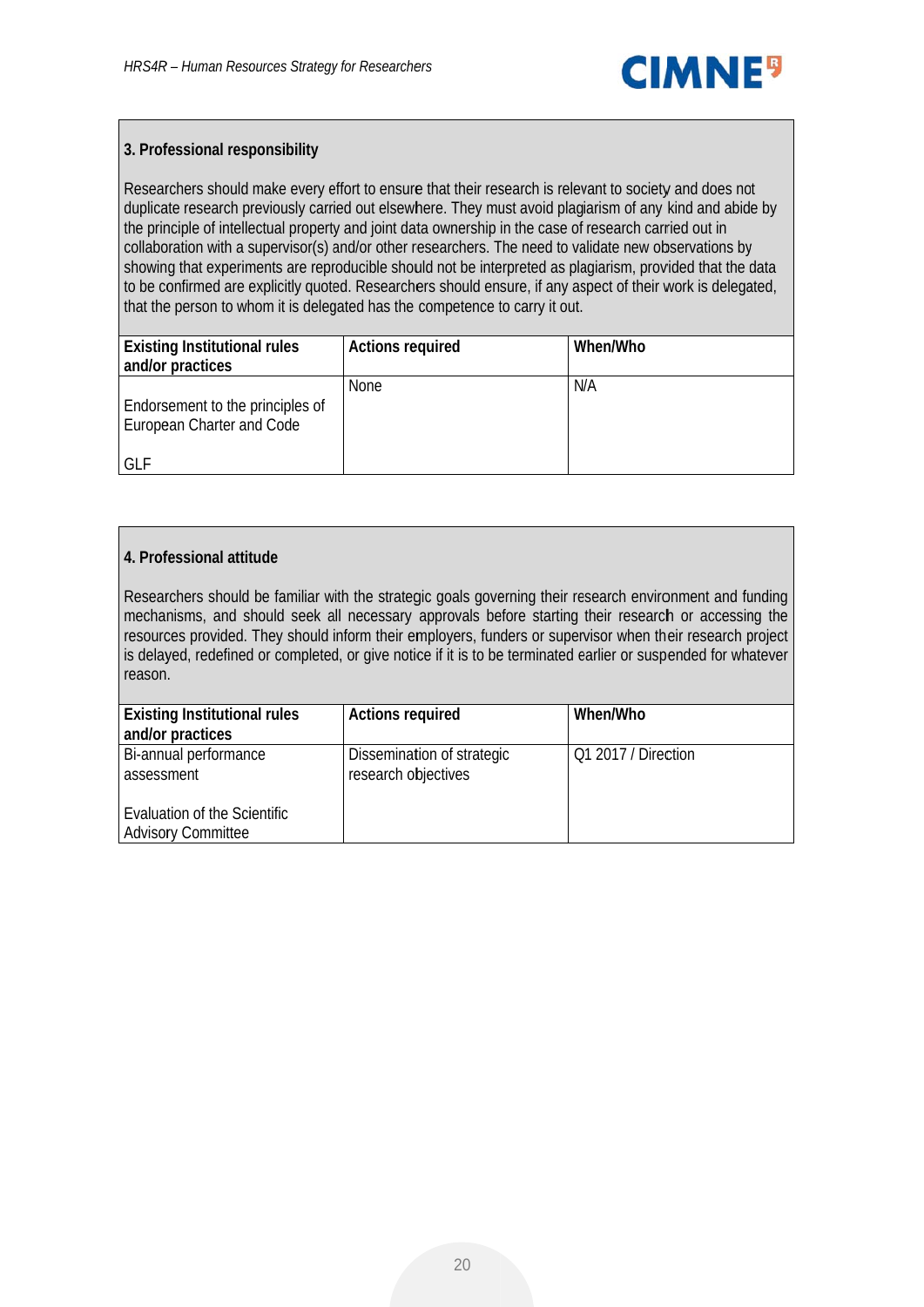

#### 5. Contractual and legal obligations

Researchers at all levels must be familiar with the national, sectorial or institutional regulations governing training and/or working conditions. This includes Intellectual Property Rights regulations, and the requirements and conditions of any sponsor or funders, independently of the nature of their contract. Researchers should adhere to such regulations by delivering the required results (e.g. thesis, publications, patents, reports, new products development, etc.) as set out in the terms and conditions of the contract or equivalent document.

| <b>Existing Institutional rules</b><br>and/or practices   | <b>Actions required</b>                         | When/Who                        |
|-----------------------------------------------------------|-------------------------------------------------|---------------------------------|
| <b>CIMNE</b> Intellectual Property<br>Policy <sup>4</sup> | Yearly training on regulations,<br>including IP | Q2 2017 and Q2 2018 / Direction |
| <b>GLF</b>                                                |                                                 |                                 |

#### 6. Accountability

Researchers need to be aware that they are accountable towards their employers, funders or other related public or private bodies as well as, on more ethical grounds, towards society as a whole. In particular, researchers funded by public funds are also accountable for the efficient use of taxpayers' money. Consequently, they should adhere to the principles of sound, transparent and efficient financial management and cooperate with any authorised audits of their research, whether undertaken by their employers/funders or by ethics committees.

Methods of collection and analysis, the outputs and, where applicable, details of the data should be open to internal and external scrutiny, whenever necessary and as requested by the appropriate authorities.

| <b>Existing Institutional rules</b><br>and/or practices                                                                   | <b>Actions required</b> | When/Who |
|---------------------------------------------------------------------------------------------------------------------------|-------------------------|----------|
| Bi-annual performance<br>assessment                                                                                       | None                    | N/A      |
| Annual Audit (financial and legal),<br>supervised by Intervenció de la<br>Generalitat de Catalunya (public<br>controller) |                         |          |
| Project management Reports                                                                                                |                         |          |
| Internal CRM data (SigPro)                                                                                                |                         |          |

<sup>&</sup>lt;sup>4</sup> CIMNE is provided with an Intellectual Property Policy, available to the researchers' community. It can be downloaded through the Transparency Portal from CIMNE's web site http://www.cimne.com/vpage/2/0/About/Transparency-Portal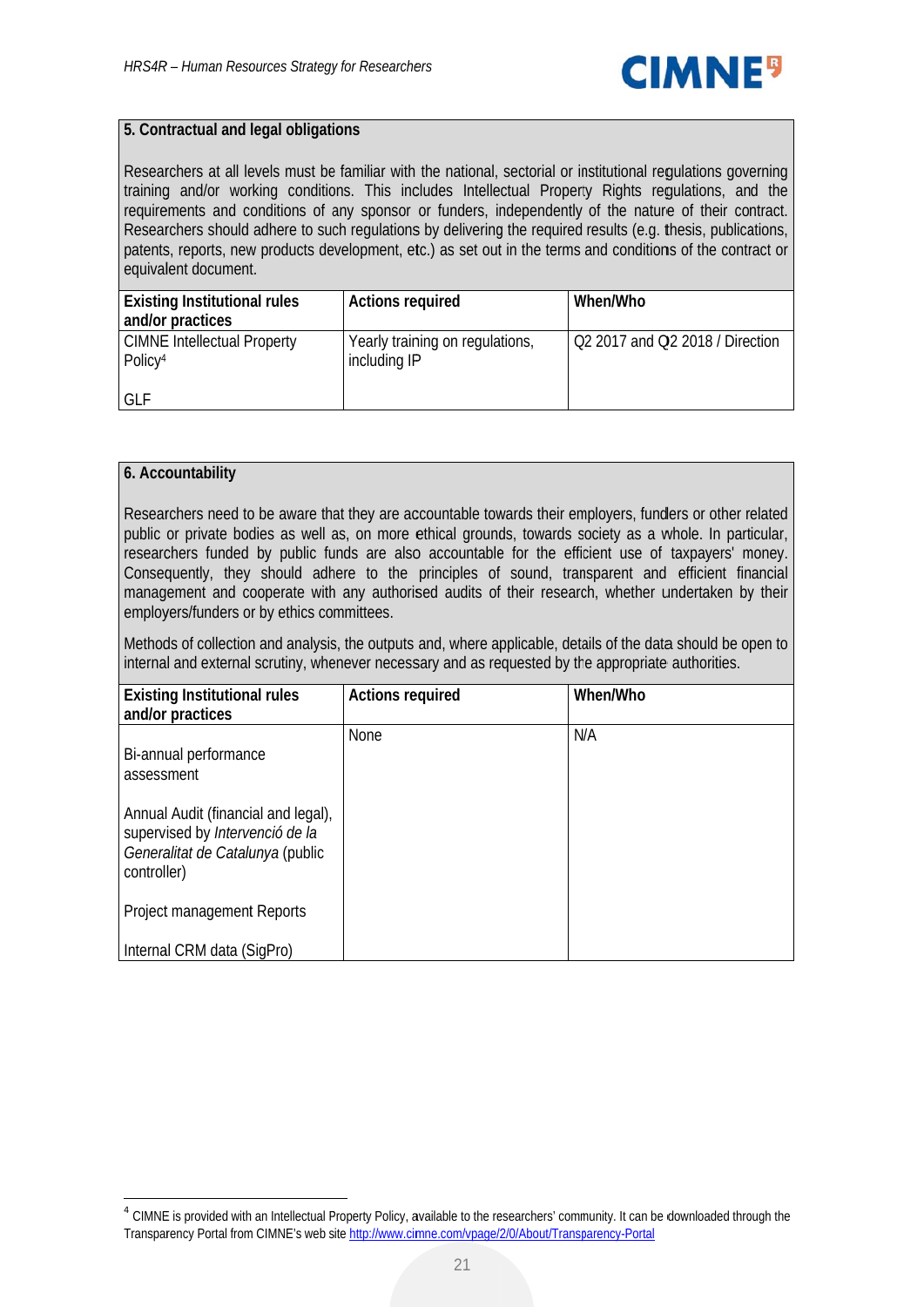

#### 7. Good practice in research

Researchers should at all times adopt safe working practices, in line with national legislation, including taking the necessary precautions for health and safety and for recovery from information technology disasters, e.g. by preparing proper back-up strategies. They should also be familiar with the current national legal requirements regarding data protection and confidentiality protection requirements, and undertake the necessary steps to fulfil them at all times.

| <b>Existing Institutional rules</b><br>and/or practices | <b>Actions required</b> | When/Who |
|---------------------------------------------------------|-------------------------|----------|
|                                                         |                         |          |
| <b>GLF</b>                                              | None                    | N/A      |
| Bi-annual audit on Data Protection                      |                         |          |
| Endorsement to the principles of                        |                         |          |
| European Charter and Code                               |                         |          |
| Occupational risk protection<br>service                 |                         |          |

#### 8. Dissemination, exploitation of results

All researchers should ensure, in compliance with their contractual arrangements, that the results of their research are disseminated and exploited, e.g. communicated, transferred into other research settings or, if appropriate, commercialised. Senior researchers, in particular, are expected to take a lead in ensuring that research is fruitful and that results are either exploited commercially or made accessible to the public (or both) whenever the opportunity arises.

| <b>Existing Institutional rules</b><br>and/or practices | <b>Actions required</b> | When/Who |
|---------------------------------------------------------|-------------------------|----------|
| <b>Publications Department</b>                          | None                    | N/A      |
| Conference organization service:<br>Congress Bureau     |                         |          |
| Technology Transfer service:<br>CIMNE TECNOLOGIA S.A.   |                         |          |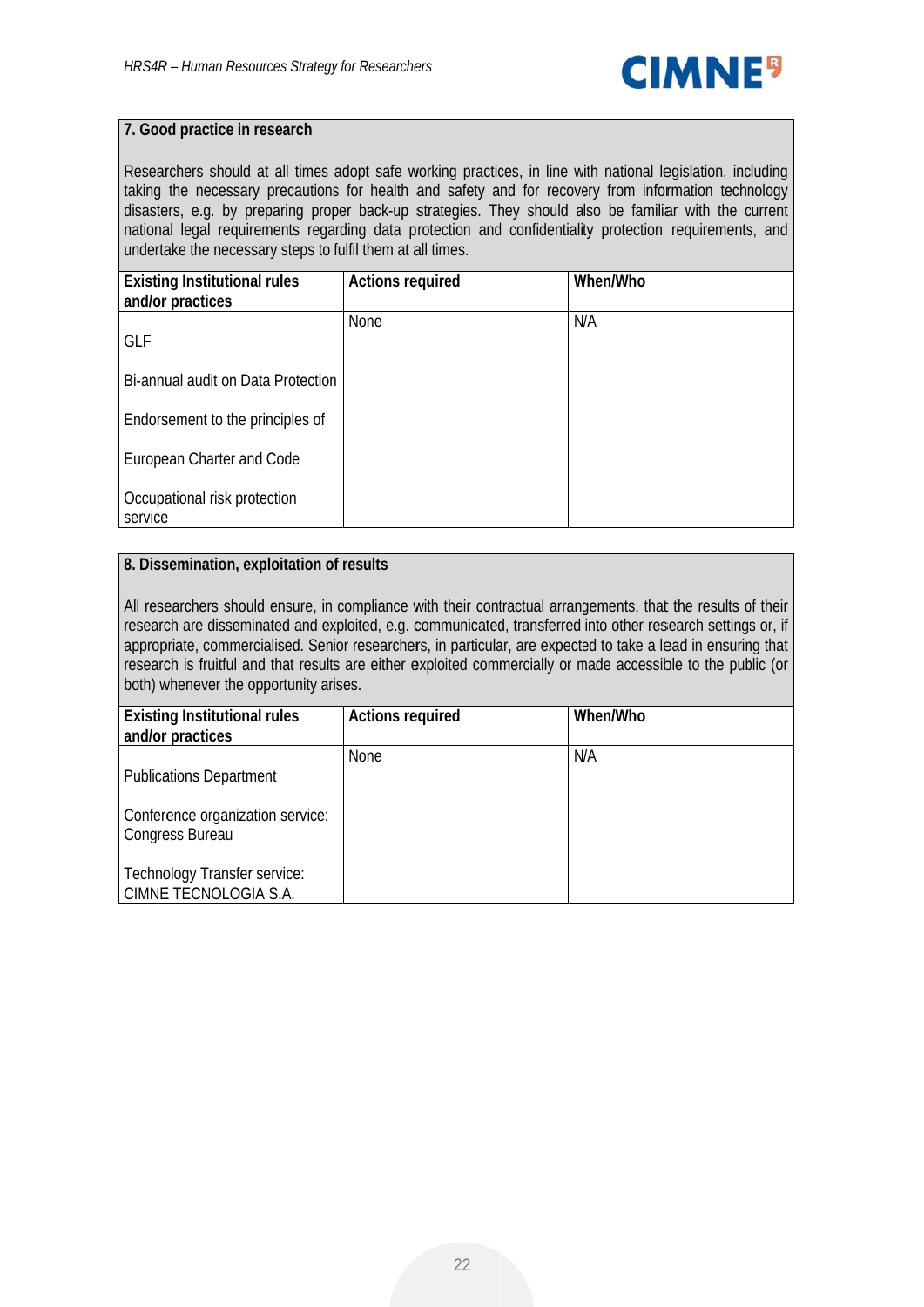#### 9. Public engagement

Researchers should ensure that their research activities are made known to society at large in such a way that they can be understood by non-specialists, thereby improving the public's understanding of science. Direct engagement with the public will help researchers to better understand public interest in priorities for science and technology and also the public's concerns.

| <b>Existing Institutional rules</b><br>and/or practices                           | <b>Actions required</b>            | When/Who                                             |
|-----------------------------------------------------------------------------------|------------------------------------|------------------------------------------------------|
| Use of social networks (mainly<br>web, Twitter and LinkedIn)                      | Development of an Outreach<br>Plan | Q1-Q2 2017 / Communication<br>Dept + General Manager |
| Collaboration thorough the<br><b>CERCA network of Catalan</b><br>centers and ACER |                                    |                                                      |
| <b>CIMNE Procurement Policy</b><br>(Instruccions Internes de<br>Contractació)     |                                    |                                                      |

#### 10. Non discrimination

Employers and/or funders of researchers will not discriminate against researchers in any way on the basis of gender, age, ethnic, national or social origin, religion or belief, sexual orientation, language, disability, political opinion, social or economic condition.

| <b>Existing Institutional rules</b><br>and/or practices                                      | <b>Actions required</b>                                                                                                                                      | When/Who                                                                         |
|----------------------------------------------------------------------------------------------|--------------------------------------------------------------------------------------------------------------------------------------------------------------|----------------------------------------------------------------------------------|
| Endorsement to the principles of<br>European Charter and Code<br><b>Gender Equality Plan</b> | Gender and Equality Plan Follow-<br>up (making conclusions and<br>recommendations available to the<br>scientific community) <sup>5</sup> in bilateral<br>wav | Q2 2017, Q3 2017, Q4 2017, Q1<br>2018, Q2 2018 /<br>General Manager + HHRR Dept. |

<sup>&</sup>lt;sup>5</sup> Discrimination, including gender, has been appointed as a problem in the survey performed. Along with the implementation of the Human Research Strategy, CIMNE is also deploying a Gender and Equality Plan (see transparency portal for more details). In order to take advantage of both actions, CIMNE will inform of every conclusion and action taken within the Gender working group and an e-mail address will be created to address questions and comments on gender issues.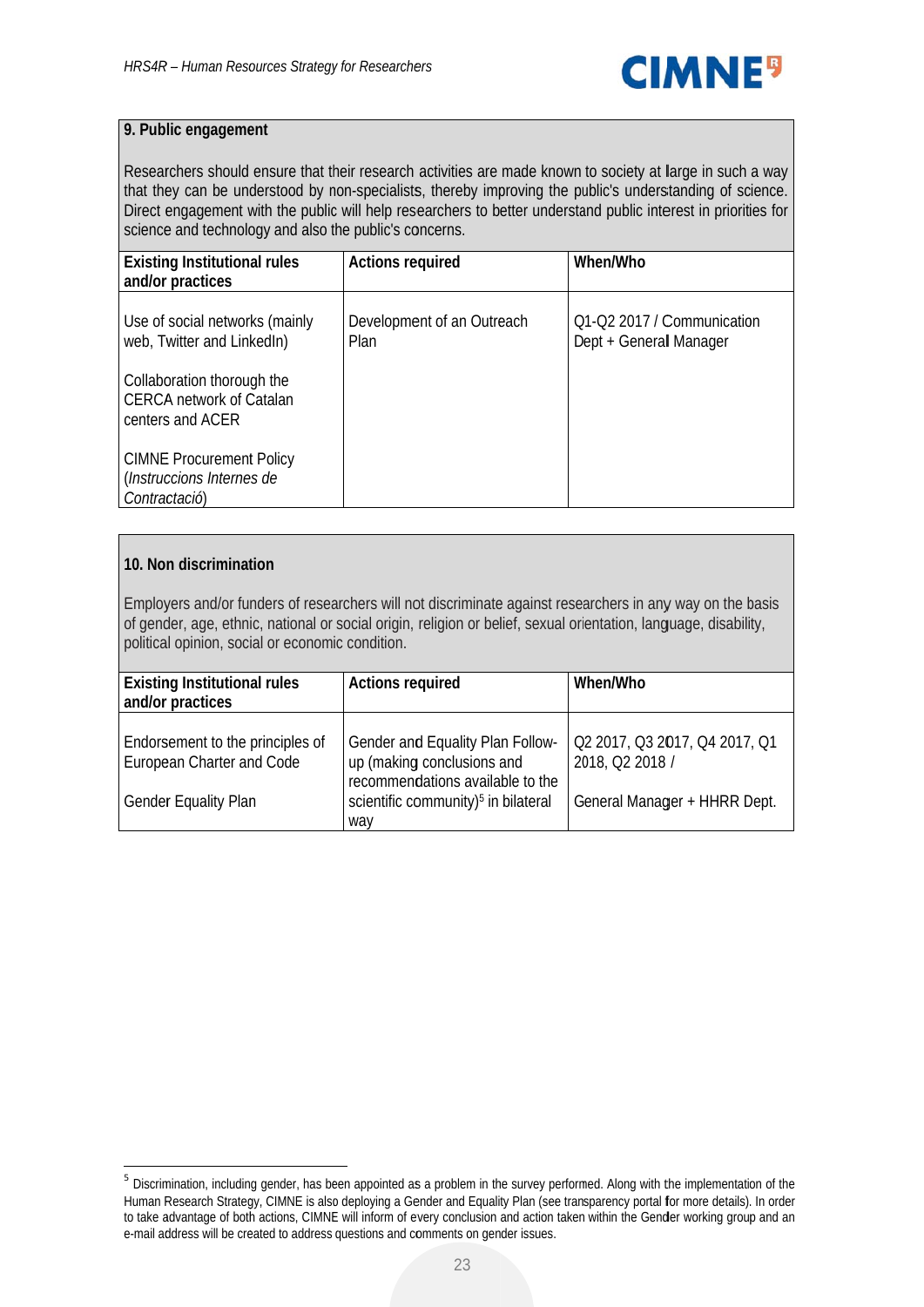

#### 11. Evaluation/ appraisal systems

Employers and/or funders should introduce for all researchers, including senior researchers, evaluation/appraisal systems for assessing their professional performance on a regular basis and in a transparent manner by an independent (and, in the case of senior researchers, preferably international) committee.

| <b>Existing Institutional rules</b><br>and/or practices                   | <b>Actions required</b>             | When/Who                    |
|---------------------------------------------------------------------------|-------------------------------------|-----------------------------|
|                                                                           | Improve the performance             | Q1 2017 / General Manager + |
| Career Development Plan                                                   | assessment procedure                | <b>Scientific Director</b>  |
| Bi-annual performance                                                     |                                     |                             |
| assessment for researchers                                                | Communicate the new                 | Q2 2017 / General Manager + |
| <b>CIMNE Scientific Evaluation by</b><br>the Scientific Advisory Comittee | performance assessment<br>procedure | <b>Scientific Director</b>  |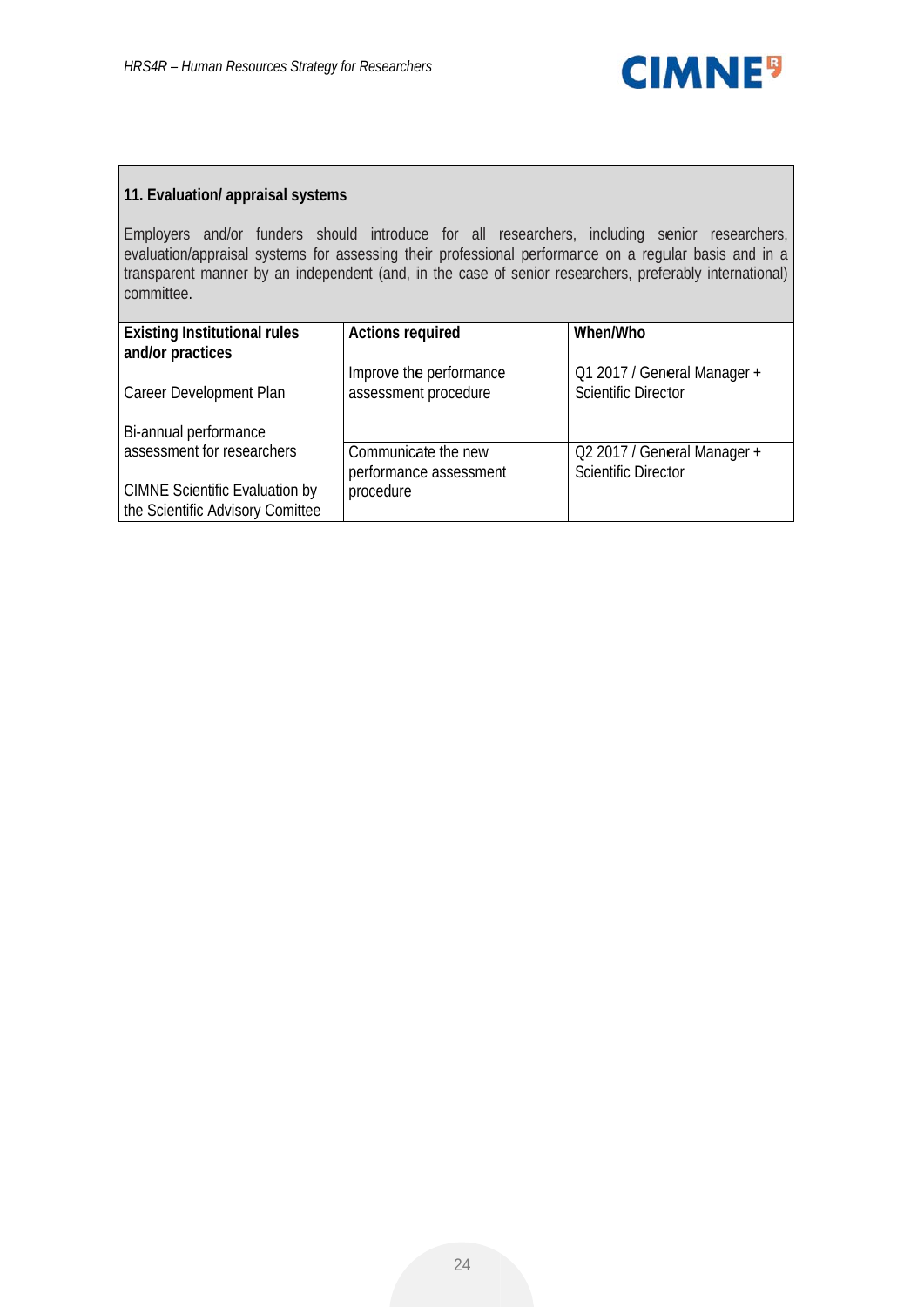

#### 3.2.2. Recruitment

#### 12. Recruitment

Employers and/or funders should ensure that the entry and admission standards for researchers. particularly at the beginning at their careers, are clearly specified and should also facilitate access for disadvantaged groups or for researchers returning to a research career, including teachers (of any level) returning to a research career. Employers and/or funders of researchers should adhere to the principles set out in the Code of Conduct for the Recruitment of Researchers when appointing or recruiting researchers.

| <b>Existing Institutional rules</b><br>and/or practices       | <b>Actions required</b>                                                                     | When/Who                                                       |
|---------------------------------------------------------------|---------------------------------------------------------------------------------------------|----------------------------------------------------------------|
| Section of "Job Offers" in CIMNE<br>web site                  | Development of a document<br>defining the admission standards<br>for researchers (Admission | Q1 2017/ Scientific Director +<br>General Manager + HHRR Dept. |
| Announcements in Euraxess<br>Endorsement to the principles of | Standards Doc)                                                                              |                                                                |
| European Charter and Code                                     | Communication of the Admission<br>Standards Doc to the researchers'<br>community            | Q2 2017/ Scientific Director                                   |

#### 13. Recruitment (Code)

Employers and/or funders should establish recruitment procedures which are open, efficient, transparent, supportive and internationally comparable, as well as tailored to the type of positions advertised. Advertisements should give a broad description of knowledge and competencies required, and should not be so specialised as to discourage suitable applicants. Employers should include a description of the working conditions and entitlements, including career development prospects. Moreover, the time allowed between the advertisement of the vacancy or the call for applications and the deadline for reply should be realistic.

| <b>Existing Institutional rules</b><br>and/or practices                                           | <b>Actions required</b>                     | When/Who                                        |
|---------------------------------------------------------------------------------------------------|---------------------------------------------|-------------------------------------------------|
| <b>CIMNE</b> Recruitment process<br>Section of "Job Offers" in CIMNE<br>web site                  | Communication of the recruitment<br>process | Q1 2017/ General Manager +<br><b>HHRR Dept.</b> |
| <b>Announcements in Euraxess</b><br>Endorsement to the principles of<br>European Charter and Code |                                             |                                                 |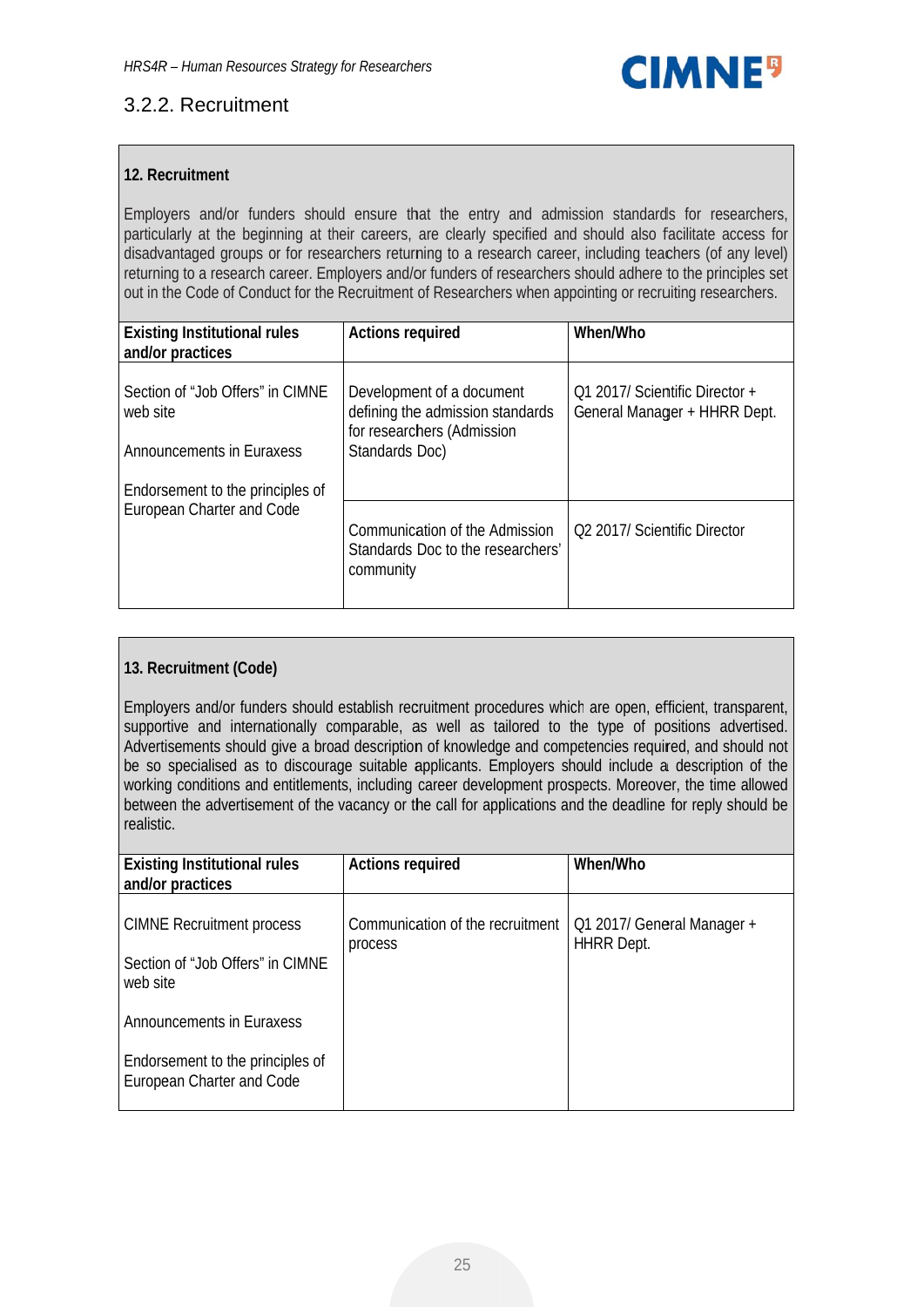

#### 14. Selection (Code)

Selection committees should bring together diverse expertise and competences and should have an adequate gender balance and, where appropriate and feasible, include members from different sectors (public and private) and disciplines, including from other countries and with relevant experience to assess the candidate. Whenever possible, a wide range of selection practices should be used, such as external expert assessment and face-to-face interviews. Members of selection panels should be adequately trained should be realistic

| <b>Existing Institutional rules</b><br>and/or practices                                           | <b>Actions required</b>                     | When/Who                                        |
|---------------------------------------------------------------------------------------------------|---------------------------------------------|-------------------------------------------------|
| <b>CIMNE Recruitment process</b><br>Endorsement to the principles of<br>European Charter and Code | Communication of the recruitment<br>process | Q1 2017/ General Manager +<br><b>HHRR</b> Dept. |

#### 15. Transparency (Code)

Candidates should be informed, prior to the selection, about the recruitment process and the selection criteria, the number of available positions and the career development prospects. They should also be informed after the selection process about the strengths and weaknesses of their applications.

| <b>Existing Institutional rules</b><br>and/or practices                                           | <b>Actions required</b>                                                  | When/Who          |
|---------------------------------------------------------------------------------------------------|--------------------------------------------------------------------------|-------------------|
| <b>CIMNE Recruitment process</b><br>Endorsement to the principles of<br>European Charter and Code | Communication of the recruitment   Q1 2017/ General Manager +<br>process | <b>HHRR</b> Dept. |

#### 16. Judging merit (Code)

The selection process should take into consideration the whole range of experience of the candidates. While focusing on their overall potential as researchers, their creativity and level of independence should also be considered. This means that merit should be judged qualitatively as well as quantitatively, focusing on outstanding results within a diversified career path and not only on the number of publications. Consequently, the importance of bibliometric indices should be properly balanced within a wider range of evaluation criteria, such as teaching, supervision, teamwork, knowledge transfer, management of research and innovation and public awareness activities. For candidates from an industrial background, particular attention should be paid to any contributions to patents, development or inventions.

| <b>Existing Institutional rules</b><br>and/or practices                                           | <b>Actions required</b>                     | When/Who                                        |
|---------------------------------------------------------------------------------------------------|---------------------------------------------|-------------------------------------------------|
| <b>CIMNE Recruitment process</b><br>Endorsement to the principles of<br>European Charter and Code | Communication of the recruitment<br>process | Q1 2017/ General Manager +<br><b>HHRR</b> Dept. |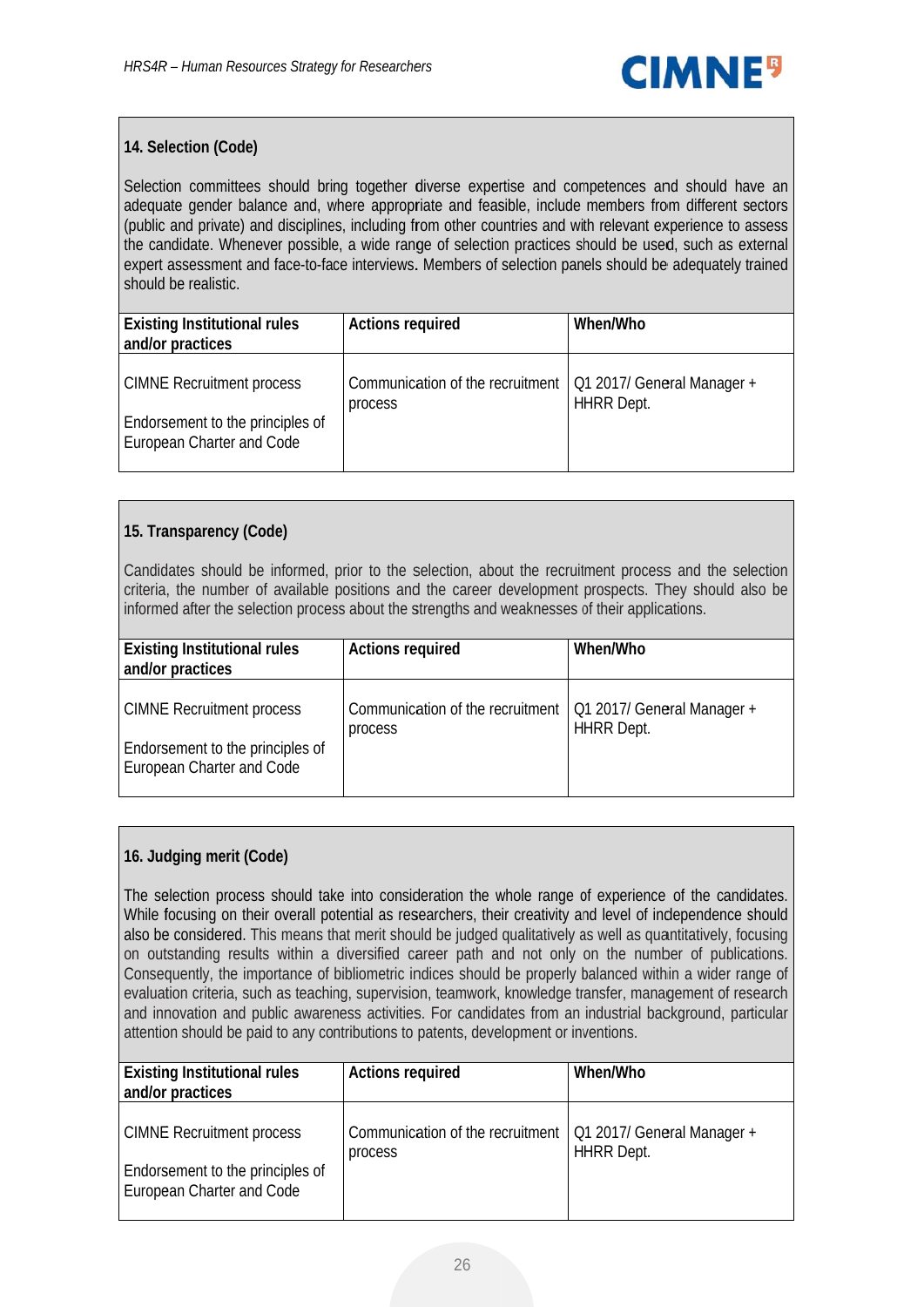#### 17. Variations in the chronological order of CVs (Code)

Career breaks or variations in the chronological order of CVs should not be penalised, but regarded as an evolution of a career, and consequently, as a potentially valuable contribution to the professional development of researchers towards a multidimensional career track. Candidates should therefore be allowed to submit evidence-based CVs, reflecting a representative array of achievements and qualifications appropriate to the post for which application is being made.

| <b>Existing Institutional rules</b><br>and/or practices                                           | <b>Actions required</b>                     | When/Who                                        |
|---------------------------------------------------------------------------------------------------|---------------------------------------------|-------------------------------------------------|
| <b>CIMNE Recruitment process</b><br>Endorsement to the principles of<br>European Charter and Code | Communication of the recruitment<br>process | Q1 2017/ General Manager +<br><b>HHRR</b> Dept. |

#### 18. Recognition of mobility experience (Code)

Any mobility experience, e.g. a stay in another country/region or in another research setting (public or private) or a change from one discipline or sector to another, whether as part of the initial research training or at a later stage of the research career, or virtual mobility experience, should be considered as a valuable contribution to the professional development of a researcher.

| <b>Existing Institutional rules</b><br>and/or practices                                           | <b>Actions required</b>                     | When/Who                                        |
|---------------------------------------------------------------------------------------------------|---------------------------------------------|-------------------------------------------------|
| <b>CIMNE</b> Recruitment process<br>Endorsement to the principles of<br>European Charter and Code | Communication of the recruitment<br>process | Q1 2017/ General Manager +<br><b>HHRR</b> Dept. |

#### 19. Recognition of qualifications (Code)

Employers and/or funders should provide for appropriate assessment and evaluation of the academic and professional qualifications, including non-formal qualifications, of all researchers, in particular within the context of international and professional mobility. They should inform themselves and gain a full understanding of rules, procedures and standards governing the recognition of such qualifications and, consequently, explore existing national law, conventions and specific rules on the recognition of these qualifications through all available channels.

| <b>Existing Institutional rules</b><br>and/or practices                                           | <b>Actions required</b>                                                  | When/Who          |
|---------------------------------------------------------------------------------------------------|--------------------------------------------------------------------------|-------------------|
| <b>CIMNE Recruitment process</b><br>Endorsement to the principles of<br>European Charter and Code | Communication of the recruitment   Q1 2017/ General Manager +<br>process | <b>HHRR</b> Dept. |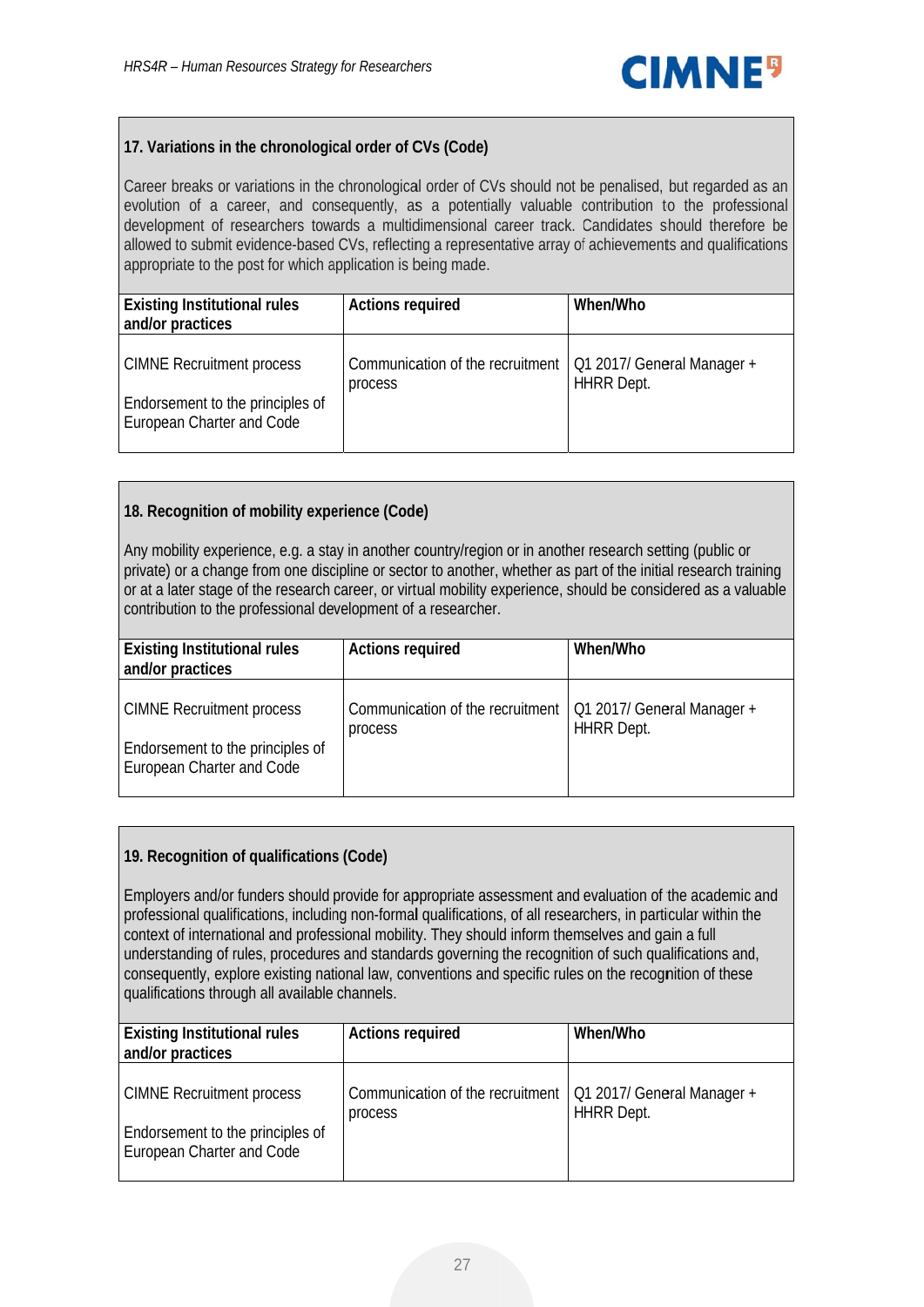

#### 20. Seniority (Code)

The levels of qualifications required should be in line with the needs of the position and not be set as a barrier to entry. Recognition and evaluation of qualifications should focus on judging the achievements of the person rather than his/her circumstances or the reputation of the institution where the qualifications were gained. As professional qualifications may be gained at an early stage of a long career, the pattern of lifelong professional development should also be recognised.

| <b>Existing Institutional rules</b><br>and/or practices                                           | <b>Actions required</b>                     | When/Who                                        |
|---------------------------------------------------------------------------------------------------|---------------------------------------------|-------------------------------------------------|
| <b>CIMNE</b> Recruitment process<br>Endorsement to the principles of<br>European Charter and Code | Communication of the recruitment<br>process | Q1 2017/ General Manager +<br><b>HHRR</b> Dept. |

#### 21. Postdoctoral appointments (Code)

Clear rules and explicit quidelines for the recruitment and appointment of postdoctoral researchers, including the maximum duration and the objectives of such appointments, should be established by the institutions appointing postdoctoral researchers. Such quidelines should take into account time spent in prior postdoctoral appointments at other institutions and take into consideration that the postdoctoral status should be transitional, with the primary purpose of providing additional professional development opportunities for a research career in the context of long-term career prospects.

| <b>Existing Institutional rules</b><br>and/or practices                                           | <b>Actions required</b>                     | When/Who                                        |
|---------------------------------------------------------------------------------------------------|---------------------------------------------|-------------------------------------------------|
| <b>CIMNE Recruitment process</b><br>Endorsement to the principles of<br>European Charter and Code | Communication of the recruitment<br>process | Q1 2017/ General Manager +<br><b>HHRR Dept.</b> |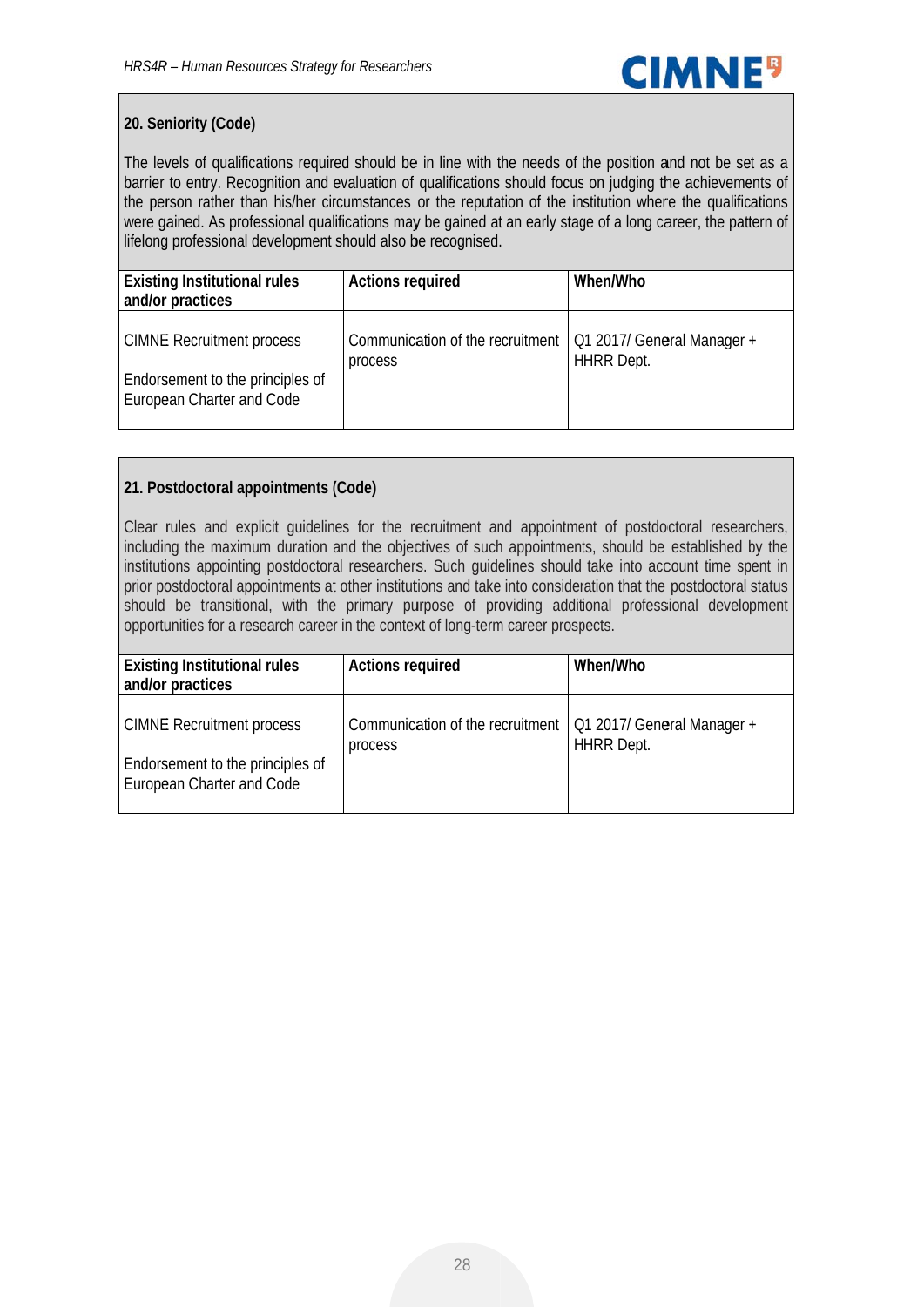

#### 3.2.3. Working conditions and social security

#### 22. Recognition of the profession

All researchers engaged in a research career should be recognized as professionals and be treated accordingly. This should commence at the beginning of their careers, namely at postgraduate level, and should include all levels, regardless of their classification at national level (e.g. employee, postgraduate student, doctoral candidate, postdoctoral fellow, civil servants).

| <b>Existing Institutional rules</b><br>and/or practices       | <b>Actions required</b>                                                          | When/Who                                                       |
|---------------------------------------------------------------|----------------------------------------------------------------------------------|----------------------------------------------------------------|
| Career Development Plan                                       | Communication of the Career<br>Development Plan to the<br>researchers' community | Q1 2017/ Scientific Director +<br>General Manager + HHRR Dept. |
| Endorsement to the principles of<br>European Charter and Code |                                                                                  |                                                                |

#### 23. Research environment

Employers and/or funders of researchers should ensure that the most stimulating research or research training environment is created which offers appropriate equipment, facilities and opportunities, including for remote collaboration over research networks, and that the national or sectoral regulations concerning health and safety in research are observed. Funders should ensure that adequate resources are provided in support of the agreed work programme.

| <b>Existing Institutional rules</b><br>and/or practices       | <b>Actions required</b> | When/Who |
|---------------------------------------------------------------|-------------------------|----------|
| Adequate Facilities and network<br>connections                | <b>None</b>             | N/A      |
| Endorsement to the principles of<br>European Charter and Code |                         |          |

#### 24. Working conditions

Employers and/or funders should ensure that the working conditions for researchers, including for disabled researchers, provide where appropriate the flexibility deemed essential for successful research performance in accordance with existing national legislation and with national or sectoral collectivebargaining agreements. They should aim to provide working conditions which allow both women and men researchers to combine family and work, children and career. Particular attention should be paid, inter alia, to flexible working hours, part-time working, tele-working and sabbatical leave, as well as to the necessary financial and administrative provisions governing such arrangements.

| <b>Existing Institutional rules</b><br>and/or practices | <b>Actions required</b> | When/Who |
|---------------------------------------------------------|-------------------------|----------|
| Occupational risk protection plan                       | <b>None</b>             | N/A      |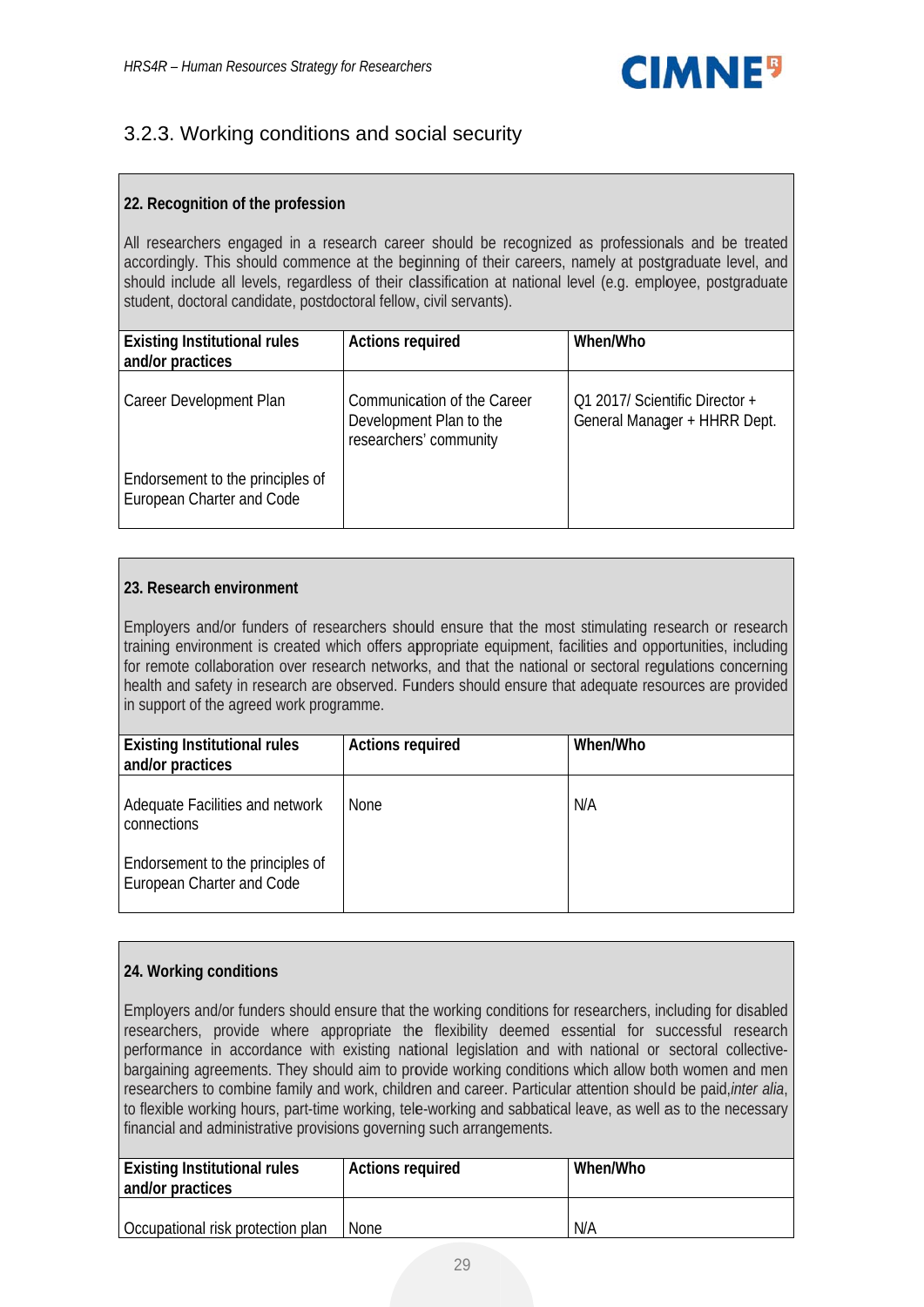

#### 25. Stability and permanence of employment

Employers and/or funders should ensure that the performance of researchers is not undermined by instability of employment contracts, and should therefore commit themselves as far as possible to improving the stability of employment conditions for researchers, thus implementing and abiding by the principles and terms laid down in the EU Directive on Fixed-Term Work.

| <b>Existing Institutional rules</b><br>and/or practices       | <b>Actions required</b>                                                              | When/Who                                                  |
|---------------------------------------------------------------|--------------------------------------------------------------------------------------|-----------------------------------------------------------|
| Endorsement to the principles of<br>European Charter and Code | Improve the procedure for the bi-<br>annual performance assessment<br>of researchers | Q1 2017 / Scientific Director +<br><b>General Manager</b> |

#### 26. Funding and salaries

Employers and/or funders of researchers should ensure that researchers enjoy fair and attractive conditions of funding and/or salaries with adequate and equitable social security provisions (including sickness and parental benefits, pension rights and unemployment benefits) in accordance with existing national legislation and with national or sectoral collective bargaining agreements. This must include researchers at all career stages including early-stage researchers, commensurate with their legal status, performance and level of qualifications and/or responsibilities.

| <b>Existing Institutional rules</b><br>and/or practices | <b>Actions required</b>                                                                                         | When/Who                                                        |
|---------------------------------------------------------|-----------------------------------------------------------------------------------------------------------------|-----------------------------------------------------------------|
| <b>GLF</b>                                              | Define a salary scale according to<br>the Career Development plan<br>categories (Category Salary Scale<br>Plan) | Q3 2017 / Scientific Director +<br>General Manager + HHRR Dept. |
|                                                         | Communication of the Category<br>Salary Scale Plan to the<br>researchers" community                             | Q4 2017 / Scientific Director +<br><b>General Manager</b>       |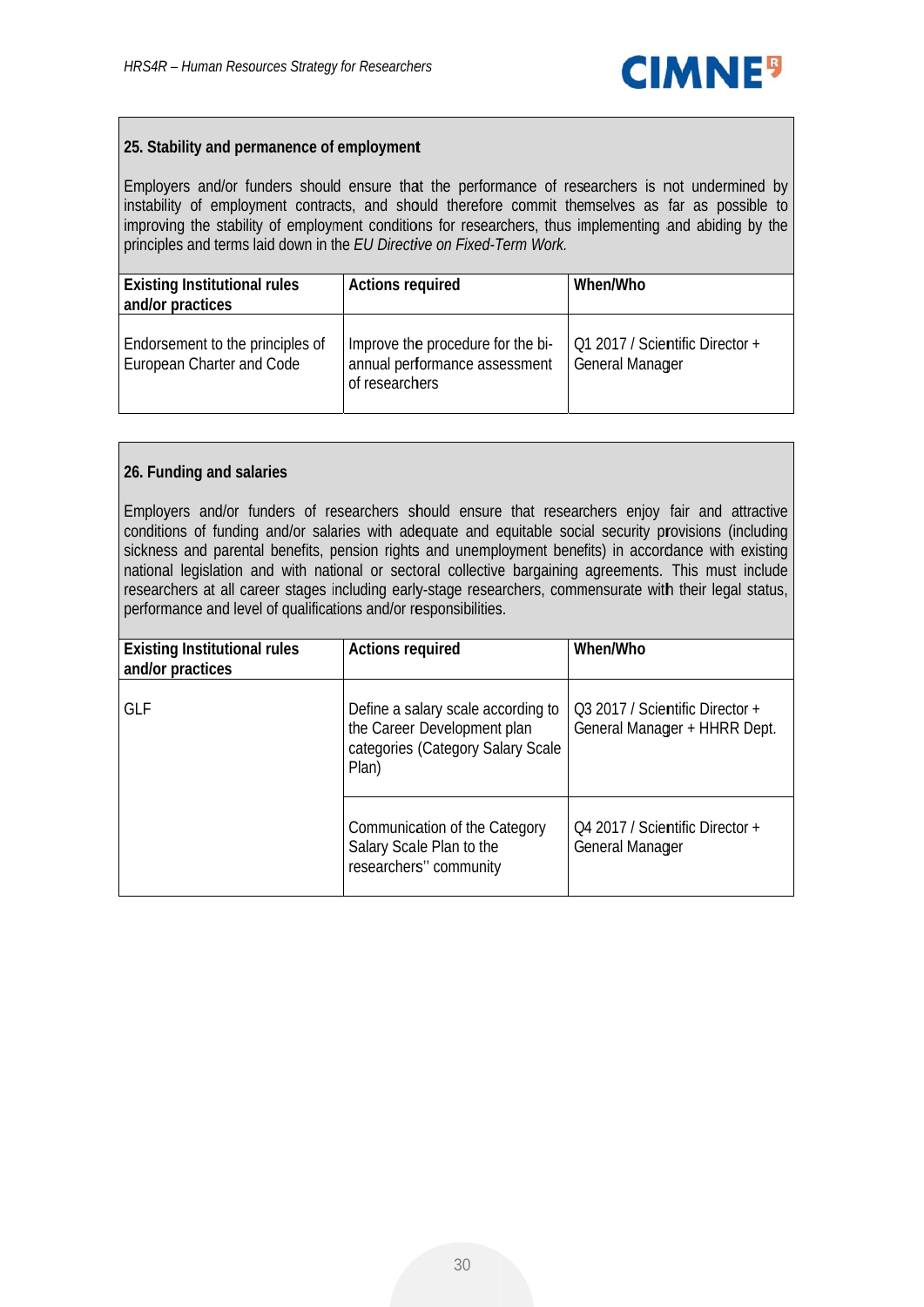

#### 27. Gender balance

Employers and/or funders should aim for a representative gender balance at all levels of staff, including at supervisory and managerial level. This should be achieved on the basis of an equal opportunity policy at recruitment and at the subsequent career stages without, however, taking precedence over quality and competence criteria. To ensure equal treatment, selection and evaluation committees should have an adequate gender balance.

| <b>Existing Institutional rules</b><br>and/or practices                                           | <b>Actions required</b>                                                                                               | When/Who                                         |
|---------------------------------------------------------------------------------------------------|-----------------------------------------------------------------------------------------------------------------------|--------------------------------------------------|
| <b>CIMNE Recruitment process</b><br>Endorsement to the principles of<br>European Charter and Code | Analysis of possible bias in salary/<br>level of responsibility within<br>CIMNE researchers with respect<br>to gender | Q2 2017 / General Manager +<br><b>HHRR</b> Dept. |

#### 28. Career development

Employers and/or funders of researchers should draw up, preferably within the framework of their human resources management, a specific career development strategy for researchers at all stages of their career, regardless of their contractual situation, including for researchers on fixed-term contracts, It should include the availability of mentors involved in providing support and guidance for the personal and professional development of researchers, thus motivating them and contributing to reducing any insecurity in their professional future. All researchers should be made familiar with such provisions and arrangements.

| <b>Existing Institutional rules</b><br>and/or practices                                  | <b>Actions required</b>                                                          | When/Who                                                        |
|------------------------------------------------------------------------------------------|----------------------------------------------------------------------------------|-----------------------------------------------------------------|
| Endorsement to the principles of<br>European Charter and Code<br>Career Development Plan | Communication of the Career<br>Development Plan to the<br>researchers' community | Q1 2017 / Scientific Director +<br>General Manager + HHRR Dept. |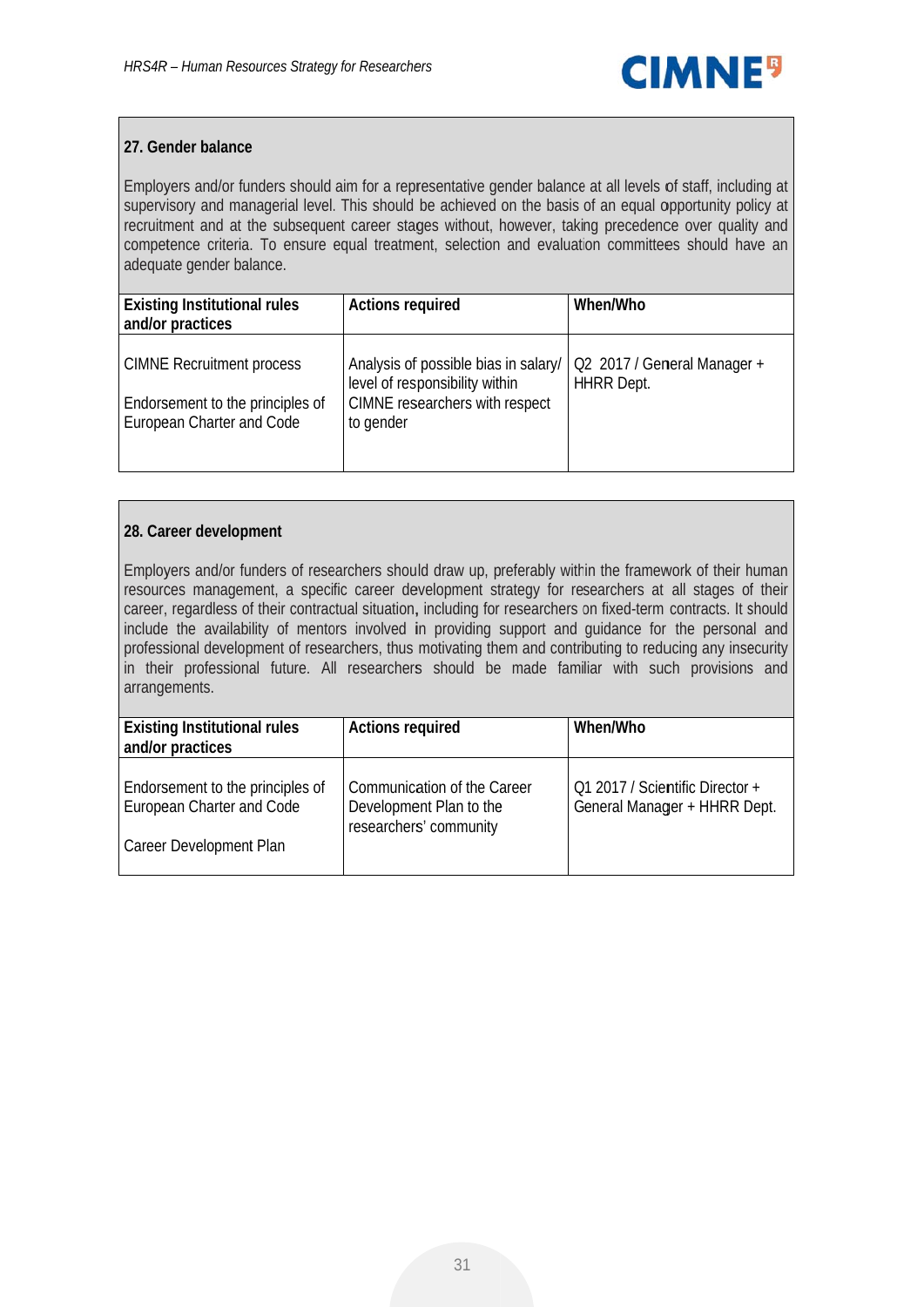

#### 29. Value of mobility

Employers and/or funders must recognize the value of geographical, intersectorial, inter- and transdisciplinary and virtual mobility as well as mobility between the public and private sector as an important means of enhancing scientific knowledge and professional development at any stage of a researcher's career. Consequently, they should build such options into the specific career development strategy and fully value and acknowledge any mobility experience within their career progression/appraisal system. This also requires that the necessary administrative instruments be put in place to allow the portability of both grants and social security provisions, in accordance with national legislation.

| <b>Existing Institutional rules</b><br>and/or practices                                  | <b>Actions required</b> | When/Who |
|------------------------------------------------------------------------------------------|-------------------------|----------|
| Endorsement to the principles of<br>European Charter and Code<br>Career Development Plan | <b>None</b>             | N/A      |

#### 30. Access to career advice

Employers and/or funders should ensure that career advice and job placement assistance, either in the institutions concerned, or through collaboration with other structures, is offered to researchers at all stages of their careers, regardless of their contractual situation.

| <b>Existing Institutional rules</b><br>and/or practices       | <b>Actions required</b>                                               | When/Who                                          |
|---------------------------------------------------------------|-----------------------------------------------------------------------|---------------------------------------------------|
| Endorsement to the principles of<br>European Charter and Code | Develop a Mentoring Program                                           | Q4 2017/ Director + Scientific<br><b>Director</b> |
|                                                               | Communicate the Mentoring<br>Program to the researchers'<br>community | Q1 2018/ Director                                 |

#### 31. Intellectual Property Rights

Employers and/or funders should ensure that researchers at all career stages reap the benefits of the exploitation (if any) of their R&D results through legal protection and, in particular, through appropriate protection of Intellectual Property Rights, including copyrights. Policies and practices should specify what rights belong to researchers and/or, where applicable, to their employers or other parties, including external commercial or industrial organisations, as possibly provided for under specific collaboration agreements or other types of agreement.

| <b>Existing Institutional rules</b><br>and/or practices          | <b>Actions required</b>                                                                                       | When/Who         |
|------------------------------------------------------------------|---------------------------------------------------------------------------------------------------------------|------------------|
| <b>CIMNE</b> Intellectual Property<br>Rights Policy (IPR Policy) | Communicate the CIMNE<br>Intellectual Property Rights Policy<br>(IPR Policy) to the researchers'<br>community | Q1 2018/Director |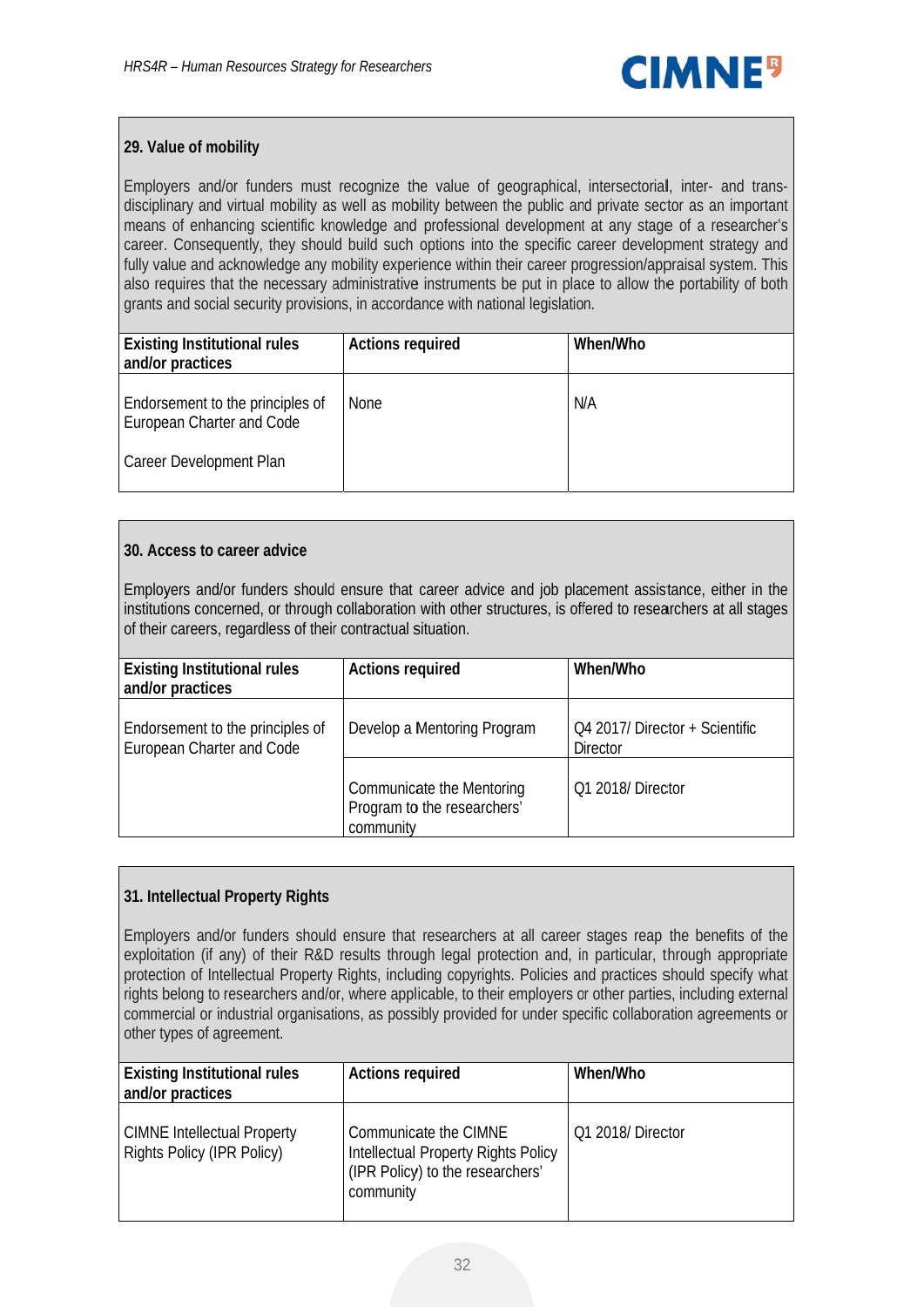

#### 32. Co-authorship

Co-authorship should be viewed positively by institutions when evaluating staff, as evidence of a constructive approach to the conduct of research. Employers and/or funders should therefore develop strategies, practices and procedures to provide researchers, including those at the beginning of their research careers, with the necessary framework conditions so that they can enjoy the right to be recognised and listed and/or quoted, in the context of their actual contributions, as co-authors of papers, patents, etc., or to publish their own research results independently from their supervisor(s).

| <b>Existing Institutional rules</b><br>and/or practices | <b>Actions required</b> | When/Who |
|---------------------------------------------------------|-------------------------|----------|
| <b>GLF</b>                                              | <b>None</b>             | N/A      |
| Usual practice at CIMNE                                 |                         |          |

#### 33. Teaching

Teaching is an essential means for the structuring and dissemination of knowledge and should therefore be considered a valuable option within the researchers' career paths. However, teaching responsibilities should not be excessive and should not prevent researchers, particularly at the beginning of their careers, from carrying out their research activities. Employers and/or funders should ensure that teaching duties are adequately remunerated and taken into account in the evaluation/appraisal systems, and that time devoted by senior members of staff to the training of early stage researchers should be counted as part of their teaching commitment. Suitable training should be provided for teaching and coaching activities as part of the professional development of researchers.

| <b>Existing Institutional rules</b><br>and/or practices | <b>Actions required</b> | When/Who |
|---------------------------------------------------------|-------------------------|----------|
| <b>GLF</b>                                              | <b>None</b>             | N/A      |
| Usual practice at CIMNE                                 |                         |          |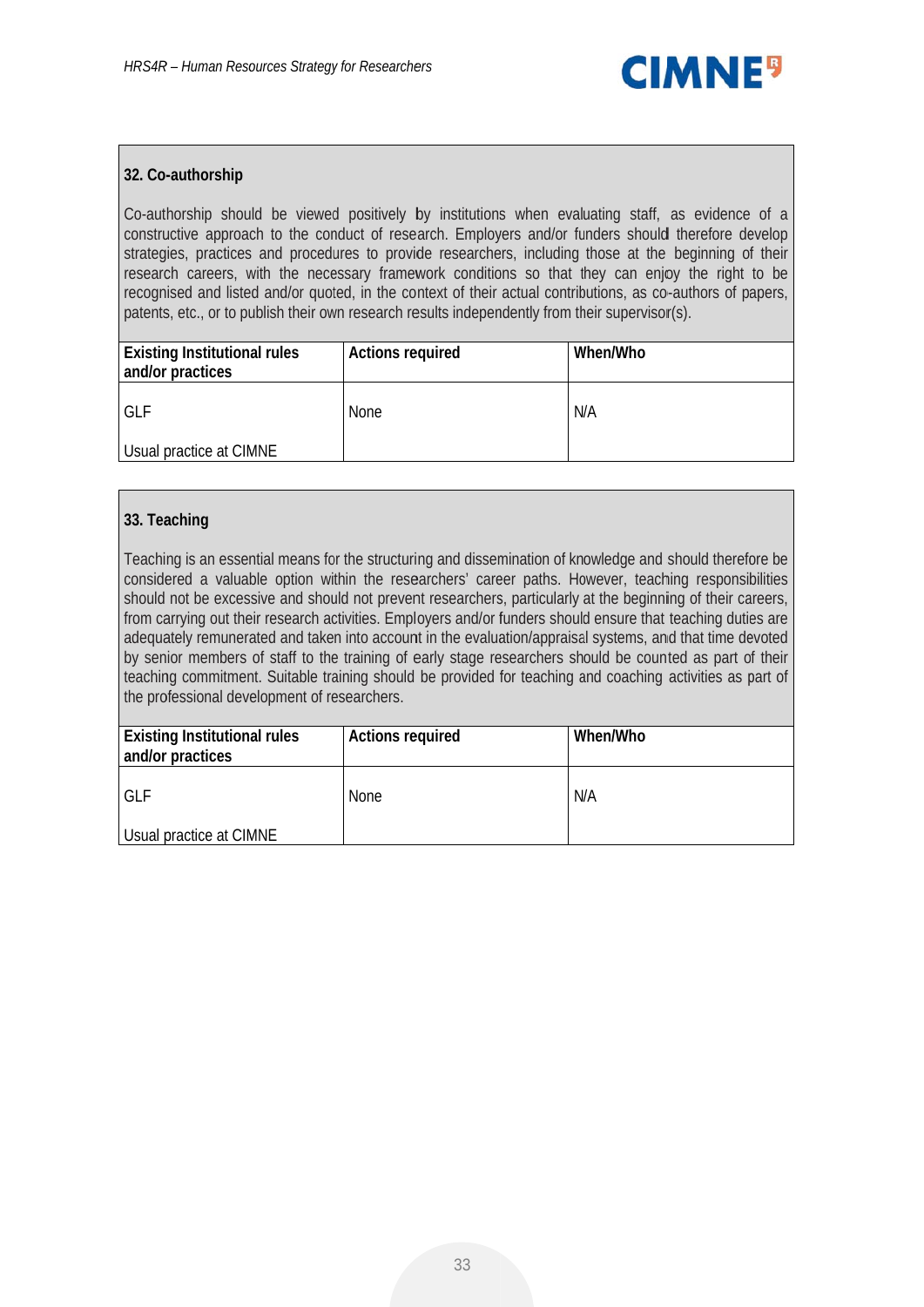

#### 34. Complains/ appeals

Employers and/or funders of researchers should establish, in compliance with national rules and regulations, appropriate procedures, possibly in the form of an impartial (ombudsman-type) person to deal with complaints/appeals of researchers, including those concerning conflicts between supervisor(s) and early-stage researchers. Such procedures should provide all research staff with confidential and informal assistance in resolving work-related conflicts, disputes and grievances, with the aim of promoting fair and equitable treatment within the institution and improving the overall quality of the working environment.

| <b>Existing Institutional rules</b><br>and/or practices | <b>Actions required</b>                                                            | When/Who                                                        |
|---------------------------------------------------------|------------------------------------------------------------------------------------|-----------------------------------------------------------------|
| <b>GLF</b>                                              | Development of an anonymous<br>web-based system to manage<br>complains and appeals | Q2 2017 / Systems + General<br>Manager                          |
|                                                         | Training activity on conflict<br>resolution for PIs                                | Q2 2018/ General Manager (with<br>the help of external experts) |

#### 35. Participation in decision-making bodies

Employers and/or funders of researchers should recognize it as wholly legitimate, and indeed desirable, that researchers be represented in the relevant information, consultation and decision-making bodies of the institutions for which they work, so as to protect and promote their individual and collective interests as professionals and to actively contribute to the workings of the institution.

| <b>Existing Institutional rules</b><br>and/or practices       | <b>Actions required</b>                                                       | When/Who                                                      |
|---------------------------------------------------------------|-------------------------------------------------------------------------------|---------------------------------------------------------------|
| Endorsement to the principles of<br>European Charter and Code | Implement periodic (every six<br>months) meetings among<br>directors of group | O1 2017 / Director + Scientific<br>Director + Group Directors |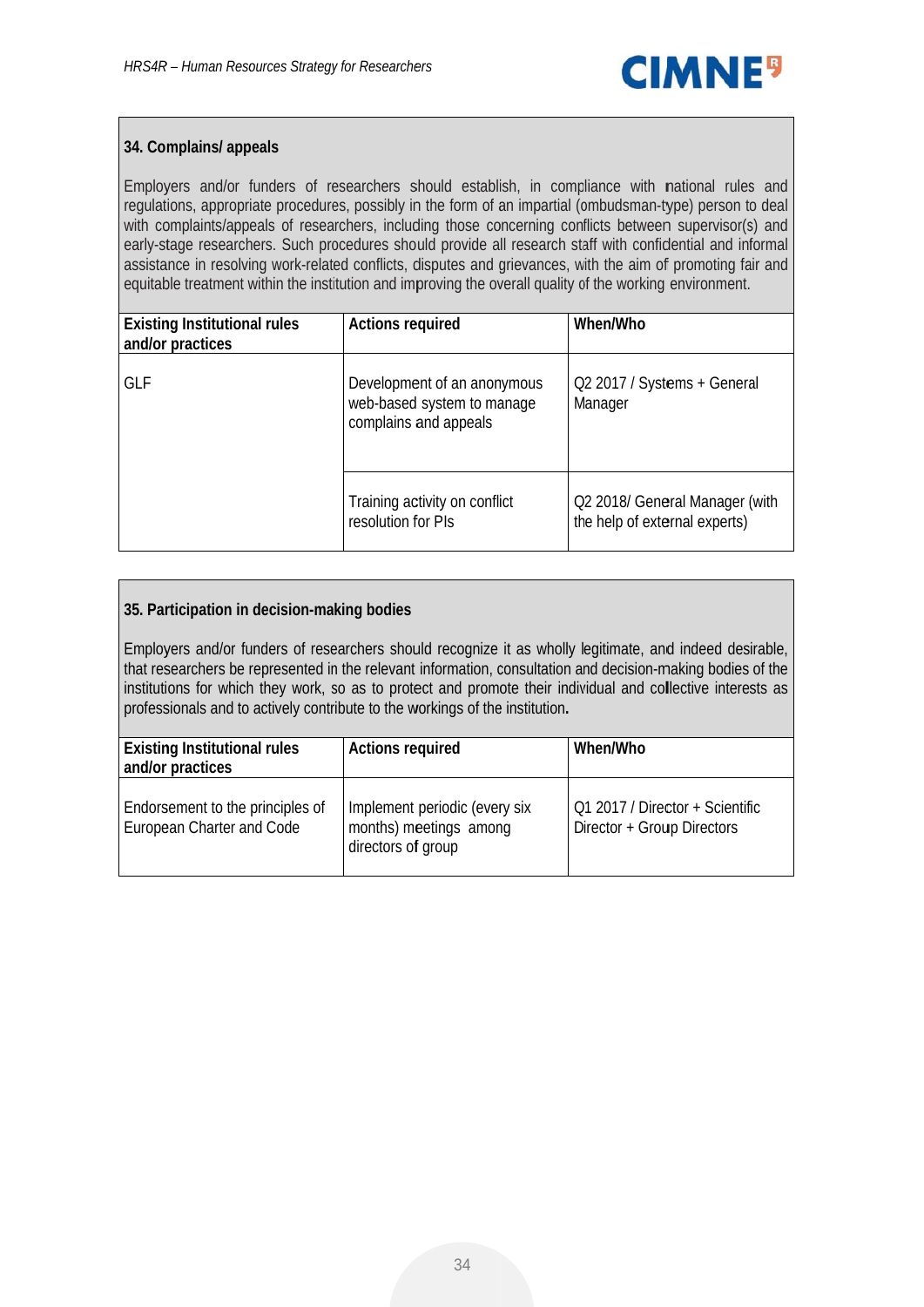

#### 3.2.4. Training

#### 36. Relation with supervisors

Researchers in their training phase should establish a structured and regular relationship with their supervisor(s) and faculty/departmental representative(s) so as to take full advantage of their relationship with them. This includes keeping records of all work progress and research findings, obtaining feedback by means of reports and seminars, applying such feedback and working in accordance with agreed schedules, milestones, deliverables and/or research outputs.

| <b>Existing Institutional rules</b><br>and/or practices                                   | <b>Actions required</b>                                                                                  | When/Who                                                  |
|-------------------------------------------------------------------------------------------|----------------------------------------------------------------------------------------------------------|-----------------------------------------------------------|
| Endorsement to the principles of<br>European Charter and Code<br>Well-educated PIs in the | Development of a document of<br>Guidelines for supervision duties<br>of PIs (Guidelines for Supervision) | Q1 2018 / Scientific Director +<br><b>General Manager</b> |
| international science system                                                              | Training for the implementation of<br>the Guidelines for Supervision                                     | Q2 2018 / Scientific Director + PIs<br>+ General Manager  |

#### 37. Supervision and managerial duties

Senior researchers should devote particular attention to their multi-faceted role as supervisors, mentors, career advisors, leaders, project coordinators, managers or science communicators. They should perform these tasks to the highest professional standards. With regard to their role as supervisors or mentors of researchers, senior researchers should build up a constructive and positive relationship with the earlystage researchers, in order to set the conditions for efficient transfer of knowledge and for the further successful development of the researchers' careers.

| <b>Existing Institutional rules</b><br>and/or practices                                   | <b>Actions required</b>                                                                                  | When/Who                                                  |
|-------------------------------------------------------------------------------------------|----------------------------------------------------------------------------------------------------------|-----------------------------------------------------------|
| Endorsement to the principles of<br>European Charter and Code<br>Well-educated PIs in the | Development of a document of<br>Guidelines for supervision duties<br>of PIs (Guidelines for Supervision) | Q1 2018 / Scientific Director +<br><b>General Manager</b> |
| international science system                                                              | Training for the implementation of<br>the Guidelines for Supervision                                     | Q1 2018 / Scientific Director + PIs<br>+ General Manager  |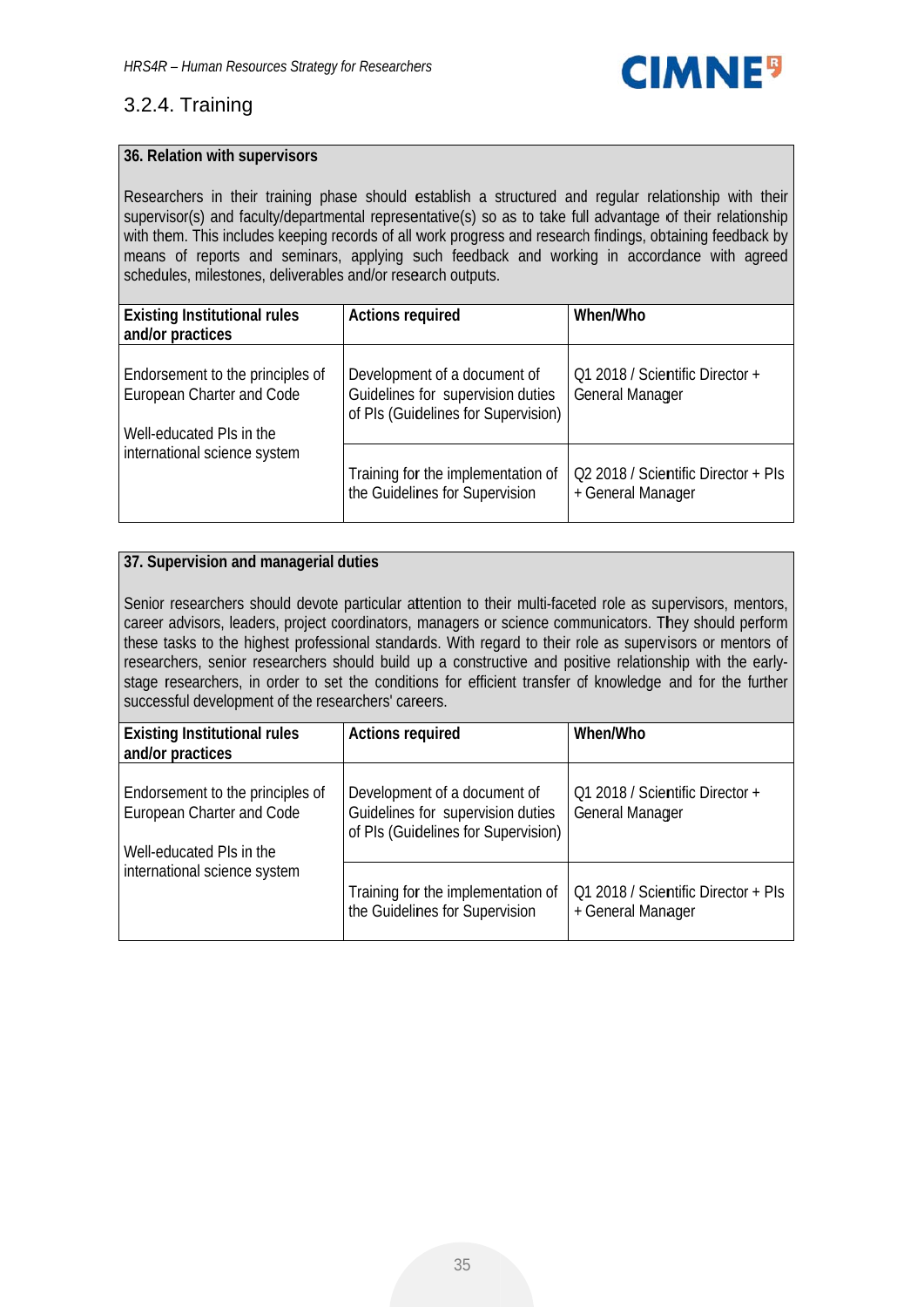

#### 38. Continuing Professional Development

Researchers at all career stages should seek to continually improve themselves by regularly updating and expanding their skills and competencies. This may be achieved by a variety of means including, but not restricted to, formal training, workshops, conferences and e-learning.

| <b>Existing Institutional rules</b><br>and/or practices | <b>Actions required</b> | When/Who |
|---------------------------------------------------------|-------------------------|----------|
| <b>CIMNE Training Opportunities</b>                     | <b>None</b>             | N/A      |
| <b>CIMNE's Seminar and Courses</b><br>Program           |                         |          |
| <b>CIMNE Coffee Talks</b>                               |                         |          |
| <b>CIMNE Conference organization</b>                    |                         |          |

#### 39. Access to research training and continuous development

Employers and/or funders should ensure that all researchers at any stage of their career, regardless of their contractual situation, are given the opportunity for professional development and for improving their employability through access to measures for the continuing development of skills and competencies. Such measures should be regularly assessed for their accessibility, take up and effectiveness in improving competencies, skills and employability.

| <b>Existing Institutional rules</b><br>and/or practices                              | <b>Actions required</b>                                                                                  | When/Who                                                 |
|--------------------------------------------------------------------------------------|----------------------------------------------------------------------------------------------------------|----------------------------------------------------------|
| <b>CIMNE Training Opportunities</b><br><b>CIMNE's Seminar and Courses</b><br>Program | Development of a document of<br>Guidelines for supervision duties<br>of PIs (Guidelines for Supervision) | Q1 2018 / Scientific Director +<br>General Manager       |
| <b>CIMNE Coffee Talks</b><br><b>CIMNE Conference organization</b>                    | Training for the implementation of<br>the Guidelines for Supervision                                     | Q2 2018 / Scientific Director + PIs<br>+ General Manager |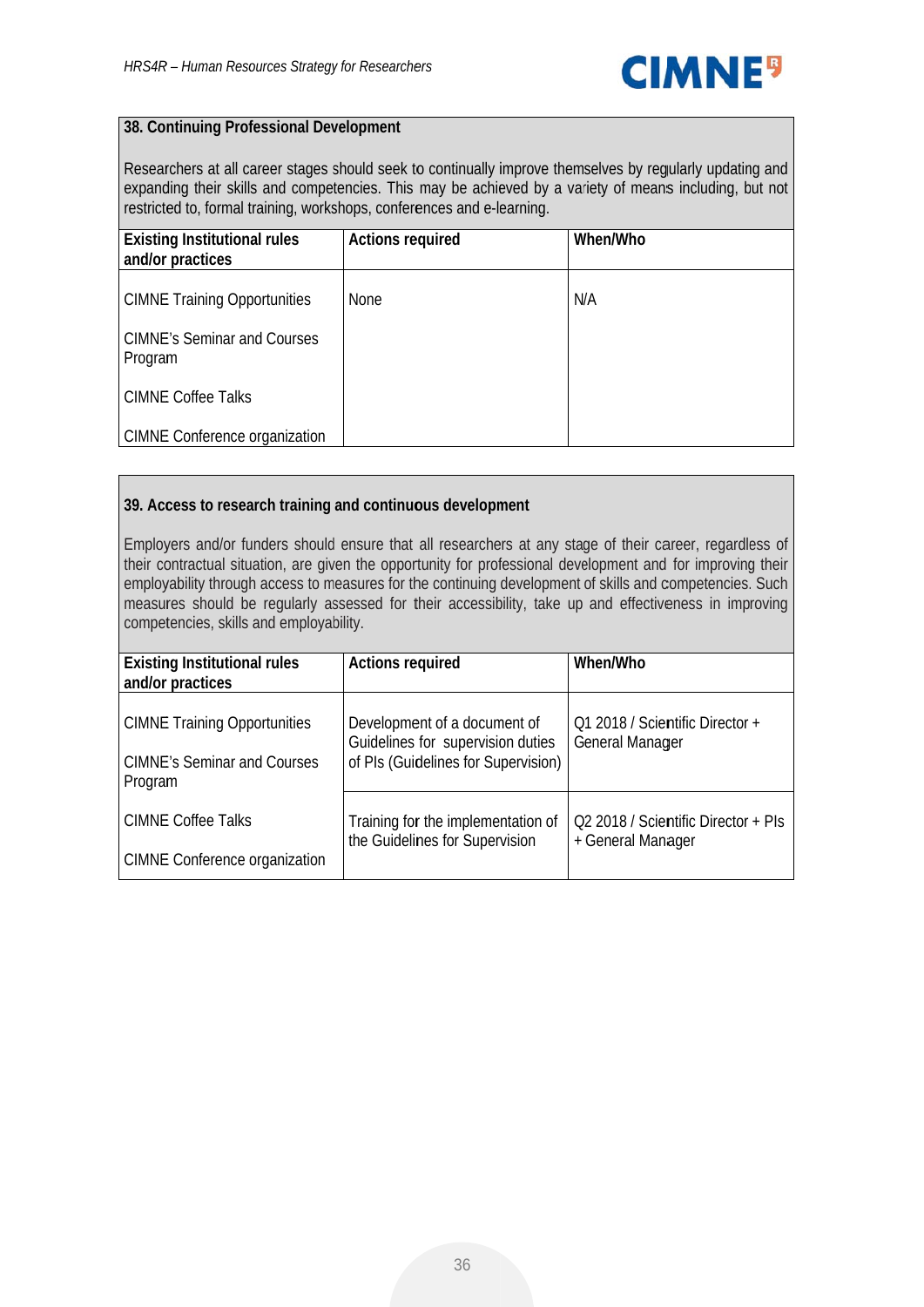

#### 40. Supervision

Employers and/or funders should ensure that a person is clearly identified to whom early-stage researchers can refer for the performance of their professional duties, and should inform the researchers accordingly. Such arrangements should clearly define that the proposed supervisors are sufficiently expert in supervising research, have the time, knowledge, experience, expertise and commitment to be able to offer the research trainee appropriate support and provide for the necessary progress and review procedures, as well as the necessary feedback mechanisms.

| <b>Existing Institutional rules</b><br>and/or practices                                   | <b>Actions required</b>                                                                                  | When/Who                                                  |
|-------------------------------------------------------------------------------------------|----------------------------------------------------------------------------------------------------------|-----------------------------------------------------------|
| Endorsement to the principles of<br>European Charter and Code<br>Well-educated PIs in the | Development of a document of<br>Guidelines for supervision duties<br>of PIs (Guidelines for Supervision) | Q1 2018 / Scientific Director +<br><b>General Manager</b> |
| international science system                                                              | Training for the implementation of<br>the Guidelines for Supervision                                     | Q2 2018 / Scientific Director + PIs<br>+ General Manager  |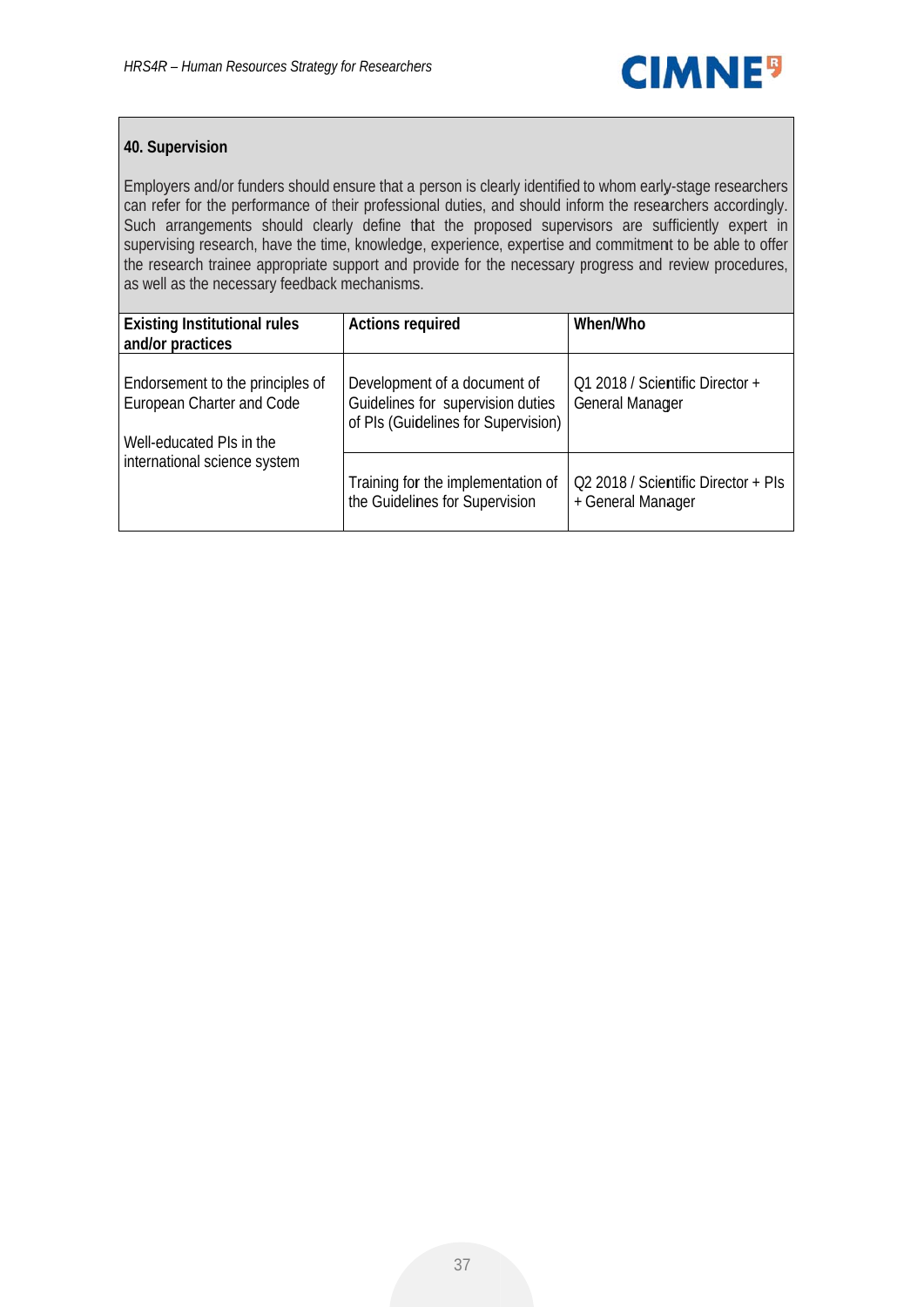

#### **CONCLUSIONS AFTER THE ANALYSIS**  $3.3.$

The HRS4R working group has analysed in depth the survey results and has made an exhaustive study of the degree of compliance of CIMNE with the 40 principles of the charter. These are the most outstanding fields in which CIMNE could improve:

- $\blacksquare$ Communication: although CIMNE is provided with key internal policies (IPR, Career Development Plan, etc.), the survey has shown that most researchers are not familiar with them. Important communication actions need to be undertaken.
- Recruitment admissions standards need to be clarified and the Recruitment policy needs to be explained and communicated
- $\blacksquare$ Discrimination (including gender) seems to be a concern among some researchers. Important coordination actions with the implementation of the Gender and Equality Plan will be needed. Also, commitment of all the researchers" community will need to be pursued.
- CIMNE needs to make more efforts in outreach to the general public
- The periodic performance assessment should be improved, including some of the aspects of the charter which nowadays are not properly addressed
- IPs and Group directors need recommendations to improve the periodic supervision of their students. CIMNE should also work mentoring aspects.
- CIMNE should make an effort to enlarge transversal training and motivate researchers to participate in it.
- Salary scales should be revised and updated, making sure there are no gender biases in the actual gross salaries.
- CIMNE needs to tackle with complains; an anonymous web-based system should be implemented.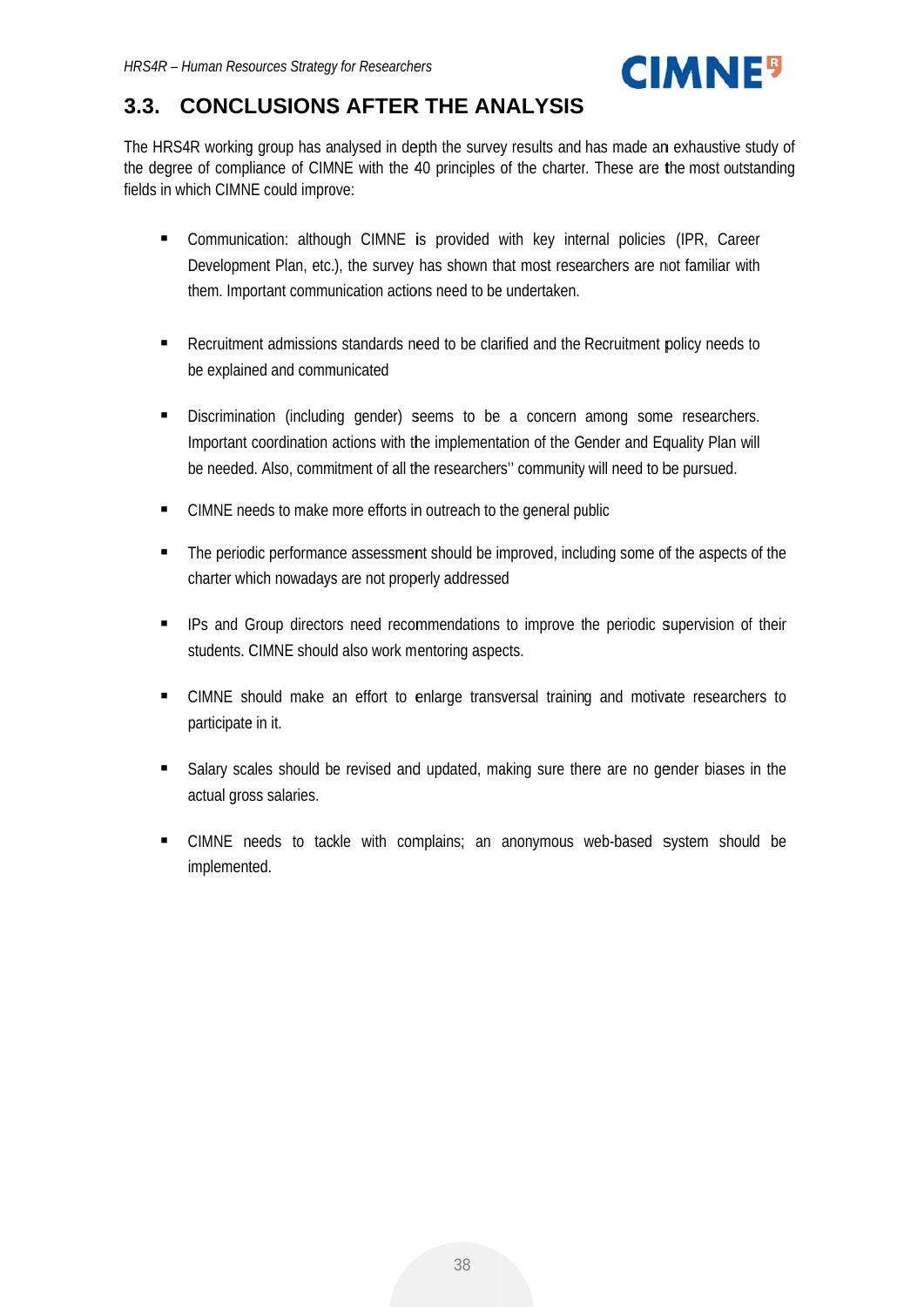

## **4. ACTION PLAN**

According to both studies performed (survey and gap analysis), CIMNE has defined 14 actions to be implemented throughout the period: January 2017 - June 2018.

| ACTION 0         | Researchers commitment to the Implementation of the HR Strategy |
|------------------|-----------------------------------------------------------------|
| <b>ACTION 1</b>  | Dissemination of strategic research objectives                  |
| <b>ACTION 2</b>  | Yearly training on regulations, including IP                    |
| <b>ACTION 3</b>  | Development of an outreach plan                                 |
| <b>ACTION 4</b>  | Gender and Equality plan follow-up                              |
| <b>ACTION 5</b>  | Performance assessment                                          |
| <b>ACTION 6</b>  | Recruitment and admission standards                             |
| <b>ACTION 7</b>  | Career development plan                                         |
| <b>ACTION 8</b>  | Mentoring Program                                               |
| <b>ACTION 9</b>  | <b>Intellectual Property Rights</b>                             |
| <b>ACTION 10</b> | <b>Complains and Appeals</b>                                    |
| <b>ACTION 11</b> | Participation                                                   |
| <b>ACTION 12</b> | Supervision                                                     |
| <b>ACTION 13</b> | Conflict resolution                                             |

These 14 actions (containing a total of 23 activities) configure CIMNE's Action Plan and will become CIMNE's Human Resources Strategy to achieve excellence in that field:

| <b>ACTION NUMBER</b>                                         | $\mathbf 0$                                                                                                                                                      |                 |
|--------------------------------------------------------------|------------------------------------------------------------------------------------------------------------------------------------------------------------------|-----------------|
| <b>TITLE</b>                                                 | Researchers Commitment to the Implementation of the HR<br>Strategy                                                                                               |                 |
| <b>AREA</b>                                                  | General                                                                                                                                                          |                 |
| <b>PRINCIPLES AFFECTED</b>                                   | All                                                                                                                                                              |                 |
| <b>RESPONSIBLE</b>                                           | <b>ACTIVITIES</b>                                                                                                                                                | <b>DEADLINE</b> |
| Direction, Researchers'<br>Community,<br>HRS4R working group | Assembly meeting, presenting:<br>survey results<br>conclusions of the gap analysis<br>action plan designed<br>Collect the researchers' comments and<br>questions | 28/02/2017      |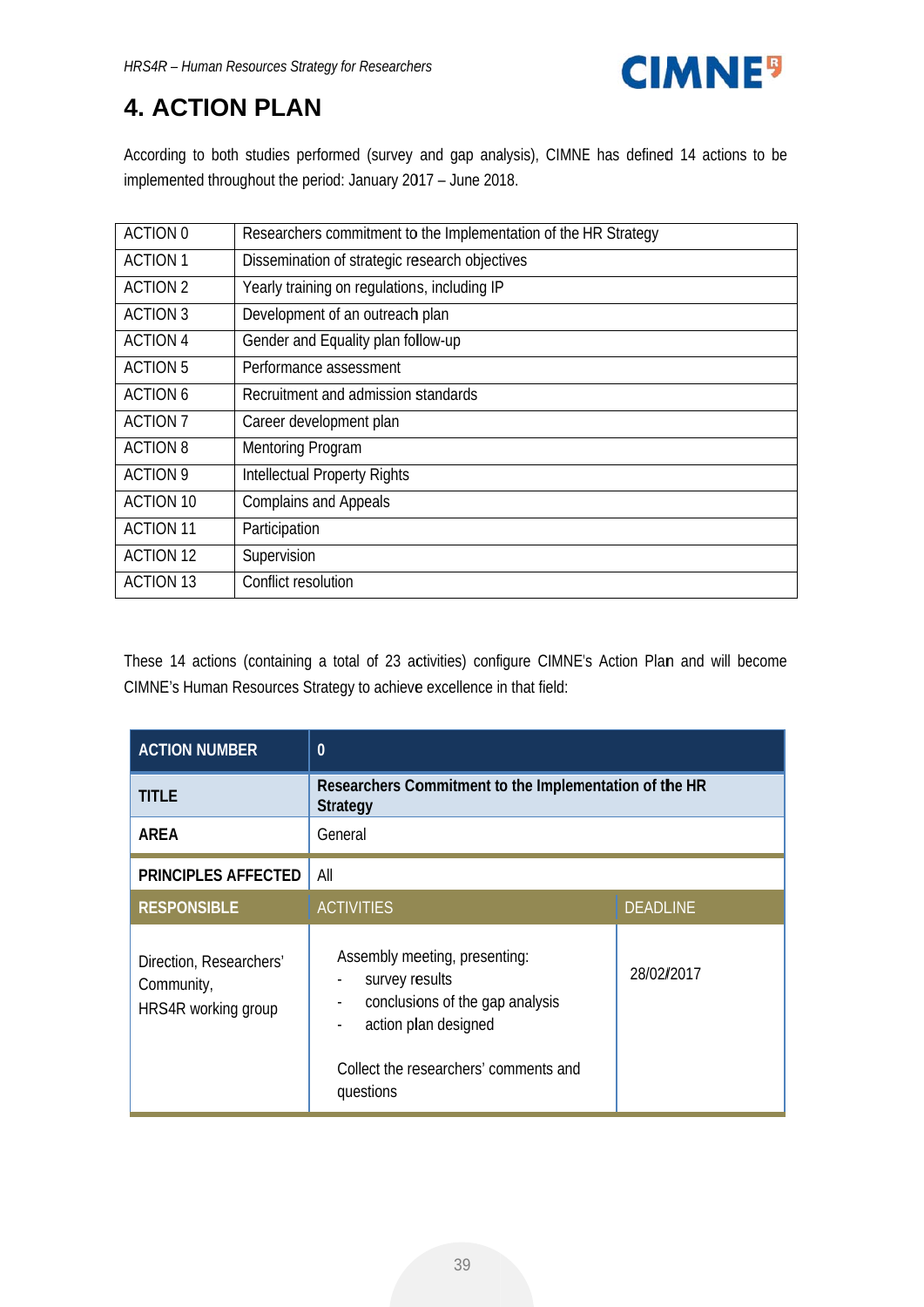

| HRS4R working group | Report on the feedback received from the<br>researchers' community and amendment<br>(if needed) of the Action plan. | 31/03/2017 |
|---------------------|---------------------------------------------------------------------------------------------------------------------|------------|
|                     | Publication (if necessary) of the new<br>Action Plan at CIMNE's web site.                                           | 31/03/2017 |

| <b>ACTION NUMBER</b>       | 1                                                                                                                   |            |
|----------------------------|---------------------------------------------------------------------------------------------------------------------|------------|
| TITLE                      | Dissemination of strategic research objectives                                                                      |            |
| <b>AREA</b>                | <b>Ethical and Professional Aspects</b>                                                                             |            |
| <b>PRINCIPLES AFFECTED</b> | 4. PROFESSIONAL ATTITUDE                                                                                            |            |
| <b>RESPONSIBLE</b>         | <b>ACTIVITIES</b><br><b>DEADLINE</b>                                                                                |            |
| <b>Direction</b>           | Communication of the strategic<br>objectives, specifying the impacts on the<br>area of research, to research teams. | 31/01/2017 |

| <b>ACTION NUMBER</b>       | $\overline{2}$                                                                     |                          |
|----------------------------|------------------------------------------------------------------------------------|--------------------------|
| <b>TITLE</b>               | Yearly training on regulations, including IP                                       |                          |
| <b>AREA</b>                | <b>Ethical and Professional Aspects</b>                                            |                          |
| <b>PRINCIPLES AFFECTED</b> | 4. CONTRACTUAL AND LEGAL OBLIGATIONS                                               |                          |
| <b>RESPONSIBLE</b>         | <b>ACTIVITIES</b><br><b>DEADLINE</b>                                               |                          |
| <b>Direction</b>           | Yearly training on regulations, including<br><b>Intellectual Property Policies</b> | 30/06/2017<br>30/06/2018 |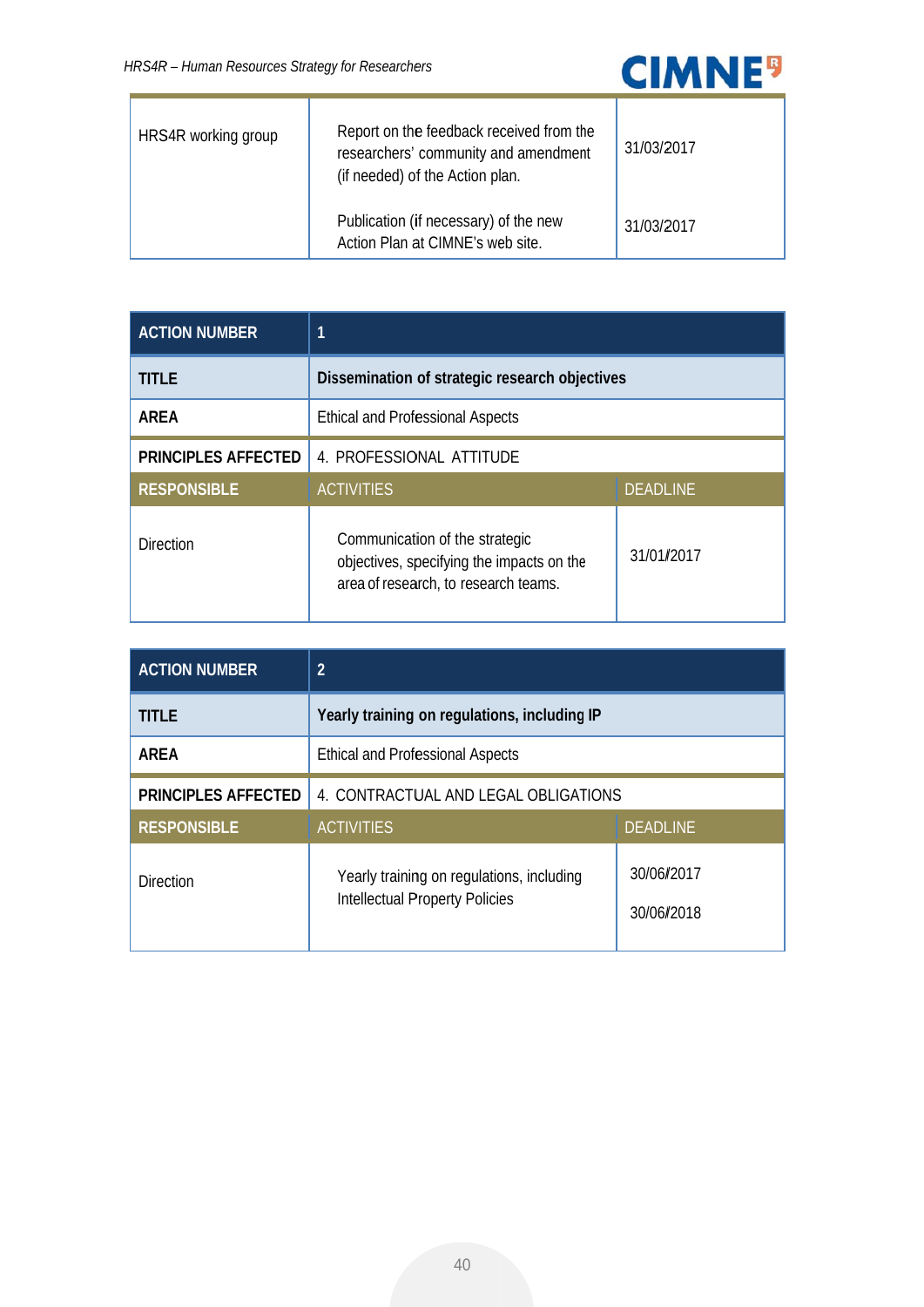

| <b>ACTION NUMBER</b>                     | 3                                       |            |
|------------------------------------------|-----------------------------------------|------------|
| <b>TITLE</b>                             | Development of an Outreach Plan         |            |
| <b>AREA</b>                              | <b>Ethical and Professional Aspects</b> |            |
| <b>PRINCIPLES AFFECTED</b>               | 9. PUBLIC ENGAGEMENT                    |            |
| <b>RESPONSIBLE</b>                       | <b>ACTIVITIES</b><br><b>DEADLINE</b>    |            |
| Communication Dept.<br>+ General Manager | Development of an Outreach Plan         | 30/06/2017 |

| <b>ACTION NUMBER</b>                   | 4                                                                                                                                                     |                                                                    |
|----------------------------------------|-------------------------------------------------------------------------------------------------------------------------------------------------------|--------------------------------------------------------------------|
| TITLE                                  | Gender and Equality plan follow-up                                                                                                                    |                                                                    |
| <b>AREA</b>                            | <b>Ethical and Professional Aspects</b>                                                                                                               |                                                                    |
| <b>PRINCIPLES AFFECTED</b>             | 10. NON DISCRIMINATION                                                                                                                                |                                                                    |
| <b>RESPONSIBLE</b>                     | <b>ACTIVITIES</b>                                                                                                                                     | <b>DEADLINE</b>                                                    |
| General Manager +<br><b>HHRR</b> Dept. | Gender and Equality Plan Follow-up (making<br>conclusions and recommendations available<br>to the scientific community) <sup>6</sup> in bilateral way | 30/06/2017<br>30/09/2017<br>31/12/2017<br>31/03/2018<br>30/06/2018 |

<sup>&</sup>lt;sup>6</sup> Discrimination, including gender, has been appointed as a problem in the survey performed. Along with the implementation of the Human Research Strategy, CIMNE is also deploying a Gender and Equality Plan (see transpare to take advantage of both actions, CIMNE will inform of every conclusion and action taken within the Gender and Equality working group and an e-mail address will be created to address questions and comments on gender issues.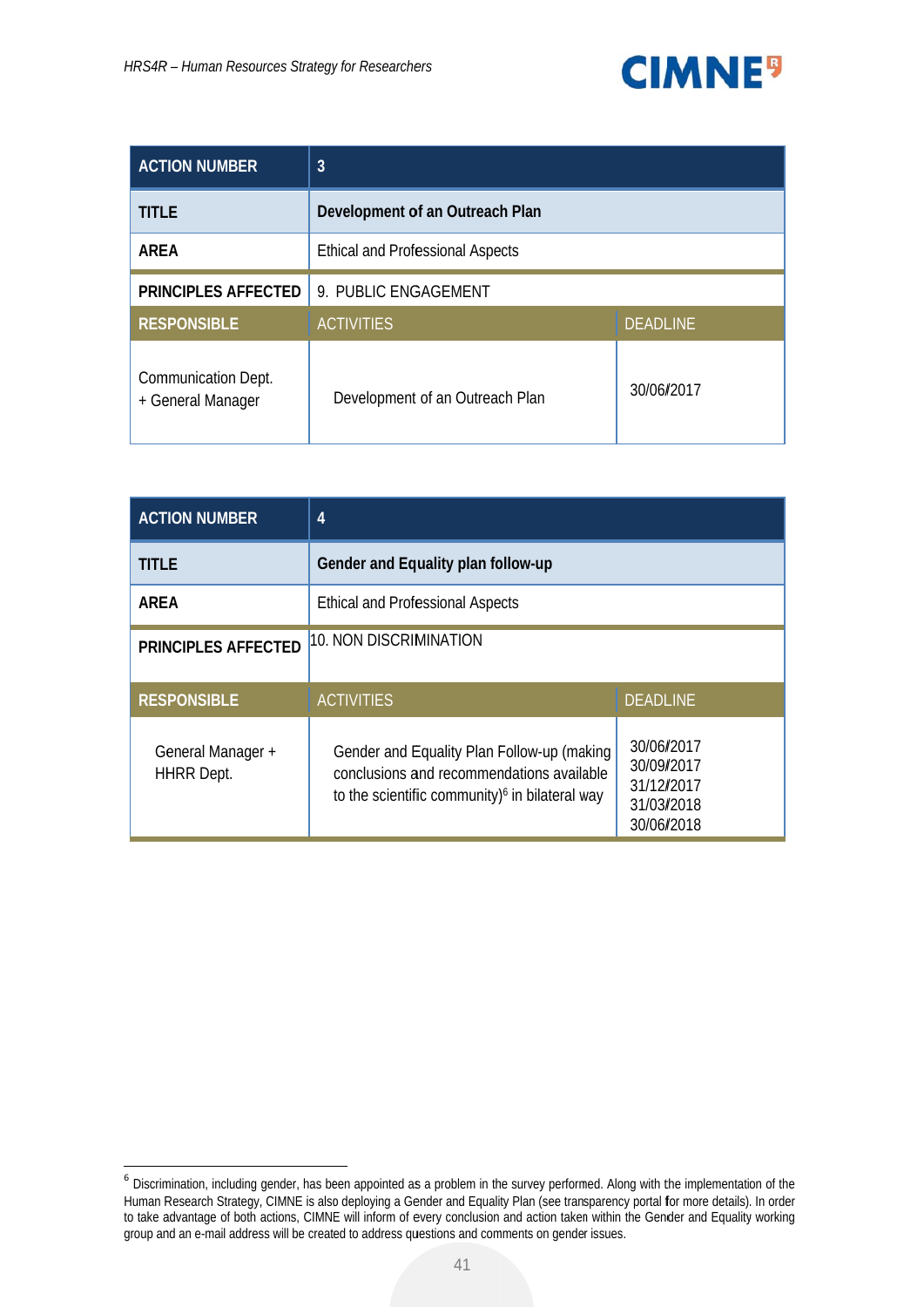## **CIMNE<sup>9</sup>**

ų,

| <b>ACTION NUMBER</b>                            | 5                                                                                 |                 |
|-------------------------------------------------|-----------------------------------------------------------------------------------|-----------------|
| <b>TITLE</b>                                    | Performance assessment                                                            |                 |
| <b>AREA</b>                                     | <b>Ethical and Professional Aspects</b><br>Working conditions and social security |                 |
| <b>PRINCIPLES AFFECTED</b>                      | 11. EVALUATION/ APPRAISAL SYSTEMS<br>25. STABILITY AND PERMANENCE OF EMPLOYMENT   |                 |
| <b>RESPONSIBLE</b>                              | <b>ACTIVITIES</b>                                                                 | <b>DEADLINE</b> |
| General Manager +<br><b>Scientific Director</b> | Improve the performance assessment<br>procedure                                   | 31/03/2017      |
| General Manager +<br><b>Scientific Director</b> | Communicate the new performance<br>assessment procedure                           | 30/06/2017      |

| <b>ACTION NUMBER</b>                                            | $\mathbf{6}$                                                                                                                                                                                                                                                                                                                                                                                                             |                 |
|-----------------------------------------------------------------|--------------------------------------------------------------------------------------------------------------------------------------------------------------------------------------------------------------------------------------------------------------------------------------------------------------------------------------------------------------------------------------------------------------------------|-----------------|
| <b>TITLE</b>                                                    | Recruitment and admission standards                                                                                                                                                                                                                                                                                                                                                                                      |                 |
| <b>AREA</b>                                                     | <b>Ethical and Professional Aspects</b><br>Recruitment<br>Working conditions and social security                                                                                                                                                                                                                                                                                                                         |                 |
| <b>PRINCIPLES AFFECTED</b>                                      | 11. EVALUATION/ APPRAISAL SYSTEMS<br>12. RECRUITMENT<br>13. RECRUITMENT CODE<br>14. SELECTION CODE<br>15. TRANSPARENCY CODE<br><b>16. JUDGING MERIT CODE</b><br>17. VARIATIONS IN THE CHRONOLOGICAL ORDER OF CVs CODE<br>18. RECOGNITION OF MOBILITY EXPERIENCE CODE<br>19. RECOGNITION OF QUALIFICATIONS CODE<br>20. SENIORITY CODE<br>21. POSTDOCTORAL APPOINTMENTS CODE<br>25. STABILITY AND PERMANENCE OF EMPLOYMENT |                 |
| <b>RESPONSIBLE</b>                                              | <b>ACTIVITIES</b>                                                                                                                                                                                                                                                                                                                                                                                                        | <b>DEADLINE</b> |
| General Manager +<br><b>HHRR Dept.</b>                          | Communication of the recruitment process                                                                                                                                                                                                                                                                                                                                                                                 | 31/01/2017      |
| Scientific Director +<br>General Manager +<br><b>HHRR Dept.</b> | Development of a document defining the<br>admission standards for researchers<br>(Admission Standards Doc)                                                                                                                                                                                                                                                                                                               | 31/03/2017      |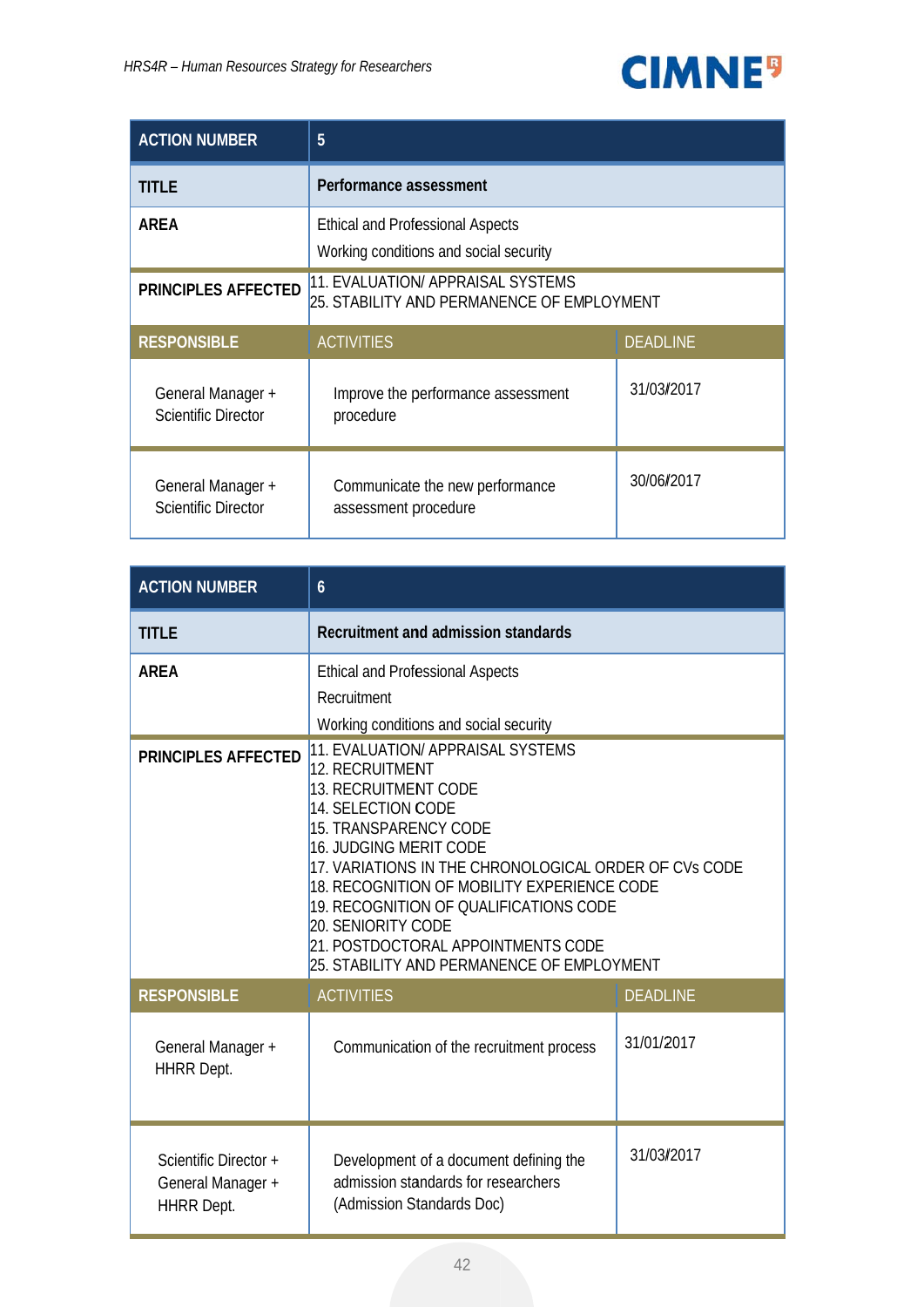

| Communication of the Admission Standards<br>Doc to the researchers' community | 30/06/2017 |
|-------------------------------------------------------------------------------|------------|
|                                                                               |            |

| <b>ACTION NUMBER</b>                                            | 7                                                                                                                 |                 |  |  |
|-----------------------------------------------------------------|-------------------------------------------------------------------------------------------------------------------|-----------------|--|--|
| <b>TITLE</b>                                                    | <b>Career Development Plan</b>                                                                                    |                 |  |  |
| <b>AREA</b>                                                     | Working conditions and social security                                                                            |                 |  |  |
| <b>PRINCIPLES AFFECTED</b>                                      | 22. RECOGNISTION OF THE PROFESSION<br>26. FUNDING AND SALARIES<br>27. GENDER BALANCE<br>28. CAREER DEVELOPMENT    |                 |  |  |
| <b>RESPONSIBLE</b>                                              | <b>ACTIVITIES</b>                                                                                                 | <b>DEADLINE</b> |  |  |
| Scientific Director +<br>General Manager +<br><b>HHRR Dept.</b> | Communication of the Career Development<br>Plan to the researchers' community                                     | 31/03/2017      |  |  |
| General Manager +<br><b>HHRR Dept.</b>                          | Analysis of possible bias in salary/level of<br>responsibility within CIMNE researchers with<br>respect to gender | 30/06/2017      |  |  |
| Scientific Director +<br>General Manager +<br><b>HHRR Dept.</b> | Define a salary scale according to the Career<br>Development plan categories (Category<br>Salary Scale Plan)      | 30/09/2017      |  |  |
| Scientific Director +<br><b>General Manager</b>                 | Communication of the Category Salary Scale<br>Plan to the researchers" community                                  | 31/12/2017      |  |  |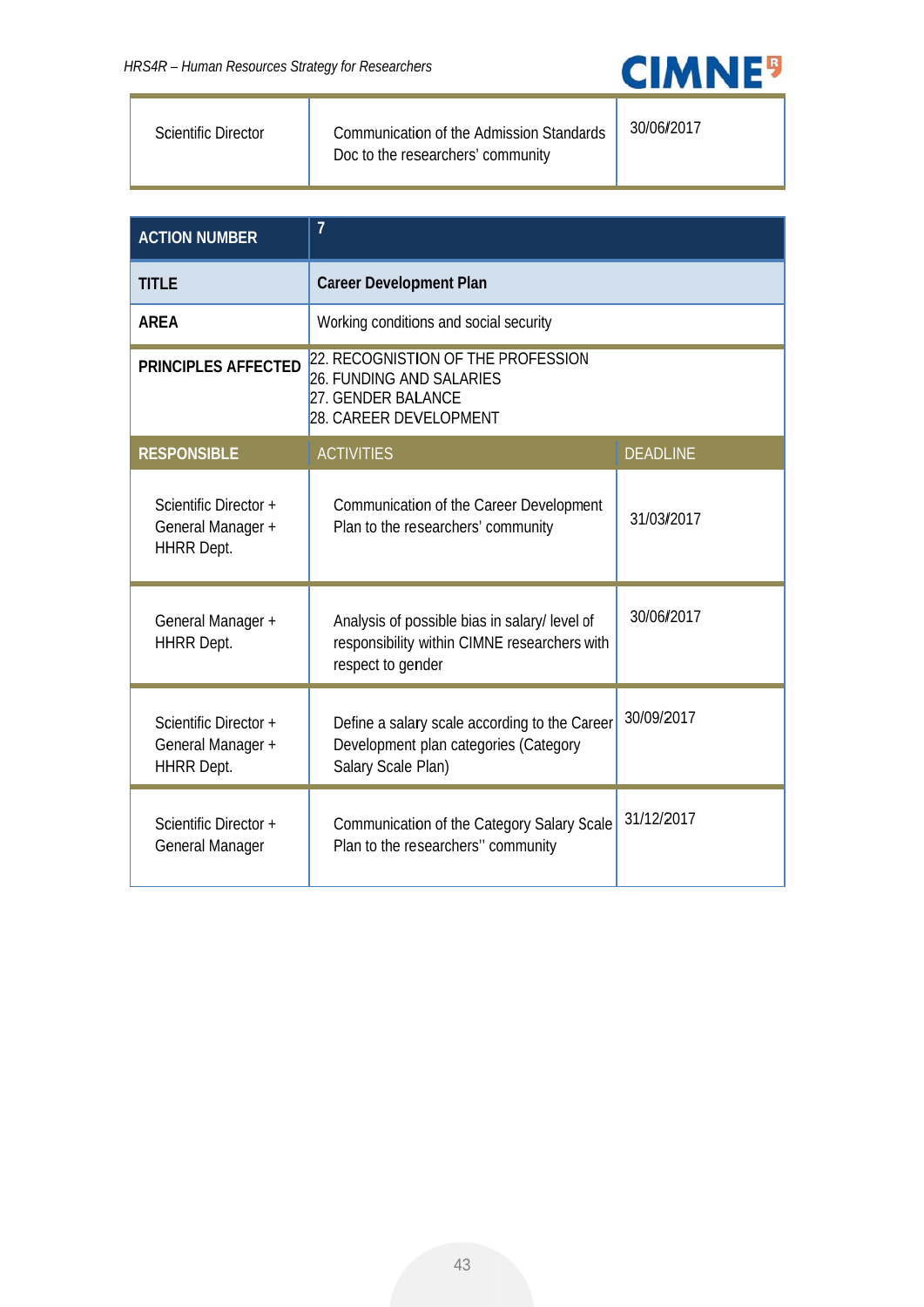

| <b>ACTION NUMBER</b>                                      | 8                                                                  |                 |  |  |
|-----------------------------------------------------------|--------------------------------------------------------------------|-----------------|--|--|
| <b>TITLE</b>                                              | <b>Mentoring Program</b>                                           |                 |  |  |
| <b>AREA</b>                                               | Working conditions and social security                             |                 |  |  |
| 30. ACCESS TO CAREER ADVICE<br><b>PRINCIPLES AFFECTED</b> |                                                                    |                 |  |  |
| <b>RESPONSIBLE</b>                                        | <b>ACTIVITIES</b>                                                  | <b>DEADLINE</b> |  |  |
| Director + Scientific<br><b>Director</b>                  | Develop a Mentoring Program                                        | 31/12/2017      |  |  |
| <b>Director</b>                                           | Communicate the Mentoring Program to the<br>researchers' community | 31/03/2018      |  |  |

| <b>ACTION NUMBER</b>                                           | 9                                                                                                          |                 |  |  |
|----------------------------------------------------------------|------------------------------------------------------------------------------------------------------------|-----------------|--|--|
| <b>TITLE</b>                                                   | <b>Intellectual Property Rights</b>                                                                        |                 |  |  |
| <b>AREA</b>                                                    | Working conditions and social security                                                                     |                 |  |  |
| 31. INTELLECTUAL PROPERTY RIGHTS<br><b>PRINCIPLES AFFECTED</b> |                                                                                                            |                 |  |  |
| <b>RESPONSIBLE</b>                                             | <b>ACTIVITIES</b>                                                                                          | <b>DEADLINE</b> |  |  |
| <b>Director</b>                                                | Communicate the CIMNE Intellectual<br>Property Rights Policy (IPR Policy) to the<br>researchers' community | 31/03/2018      |  |  |

| <b>ACTION NUMBER</b>                          | 10                                                                              |                 |  |  |
|-----------------------------------------------|---------------------------------------------------------------------------------|-----------------|--|--|
| <b>TITLE</b>                                  | <b>Complains and appeals</b>                                                    |                 |  |  |
| <b>AREA</b>                                   | Working conditions and social security                                          |                 |  |  |
| 34. COMPLAINS/ APPEALS<br>PRINCIPLES AFFECTED |                                                                                 |                 |  |  |
| <b>RESPONSIBLE</b>                            | <b>ACTIVITIES</b>                                                               | <b>DEADLINE</b> |  |  |
| Systems + General<br>Manager                  | Development of an anonymous web-based<br>system to manage complains and appeals | 30/06/2017      |  |  |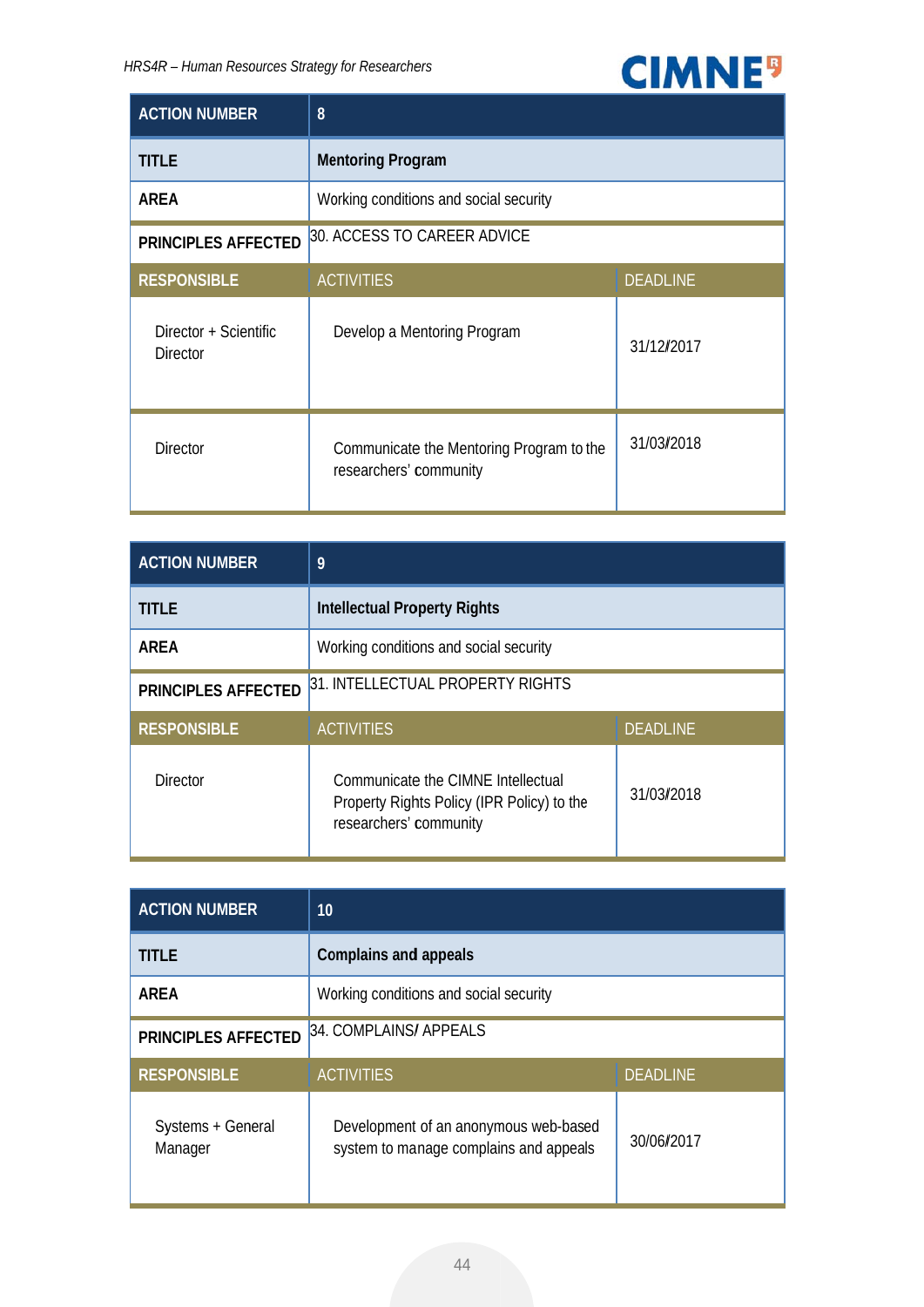

| <b>ACTION NUMBER</b>                                          | 11                                                                         |                 |  |  |
|---------------------------------------------------------------|----------------------------------------------------------------------------|-----------------|--|--|
| <b>TITLE</b>                                                  | Participation                                                              |                 |  |  |
| <b>AREA</b>                                                   | Working conditions and social security                                     |                 |  |  |
| <b>PRINCIPLES AFFECTED</b>                                    | 35. PARTICIPATION IN DECISION-MAKING BODIES                                |                 |  |  |
| <b>RESPONSIBLE</b>                                            | <b>ACTIVITIES</b>                                                          | <b>DEADLINE</b> |  |  |
| Director + Scientific<br>Director + Group<br><b>Directors</b> | Implement periodic (every six months)<br>meetings among directors of group | 31/03/2017      |  |  |

| <b>ACTION NUMBER</b>                                                                               | 12                                                                                                       |                 |  |  |
|----------------------------------------------------------------------------------------------------|----------------------------------------------------------------------------------------------------------|-----------------|--|--|
| <b>TITLE</b>                                                                                       | Supervision                                                                                              |                 |  |  |
| <b>AREA</b>                                                                                        | Training                                                                                                 |                 |  |  |
| 39. ACCESS TO RESEARCH TRAINING AND CONTINUOUS<br><b>PRINCIPLES AFFECTED</b><br><b>DEVELOPMENT</b> |                                                                                                          |                 |  |  |
| <b>RESPONSIBLE</b>                                                                                 | <b>ACTIVITIES</b>                                                                                        | <b>DEADLINE</b> |  |  |
| Scientific Director +<br><b>General Manager</b>                                                    | Development of a document of Guidelines for<br>supervision duties of PIs (Guidelines for<br>Supervision) | 31/03/2018      |  |  |
| Scientific Director + PIs<br>+ General Manager                                                     | Training for the implementation of the<br>Guidelines for Supervision                                     | 30/06/2018      |  |  |

| <b>ACTION NUMBER</b>                                      | 13                                               |                 |  |  |
|-----------------------------------------------------------|--------------------------------------------------|-----------------|--|--|
| TITLE                                                     | <b>Conflict resolution</b>                       |                 |  |  |
| <b>AREA</b>                                               | Training                                         |                 |  |  |
| 34. COMPLAINS/ APPEALS<br><b>PRINCIPLES AFFECTED</b>      |                                                  |                 |  |  |
| <b>RESPONSIBLE</b>                                        | <b>ACTIVITIES</b>                                | <b>DEADLINE</b> |  |  |
| General Manager (with<br>the help of external<br>experts) | Training activity on conflict resolution for PIs | 30/06/2018      |  |  |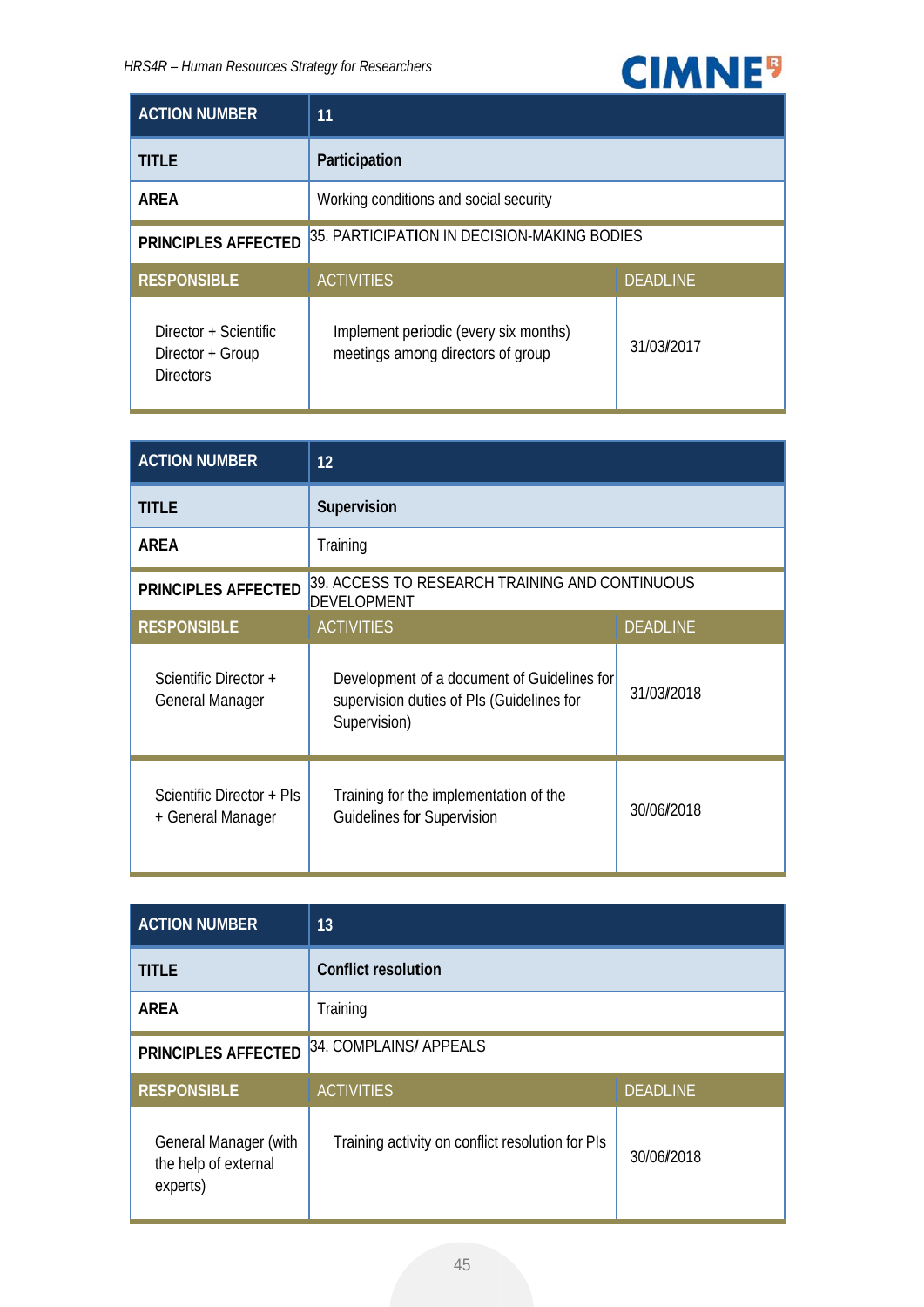

#### $4.1.$ **PROCESS FOLLOW-UP**

In order to assure that all the actions actually are done and implemented on time, the HRS4R working group will meet on a regular basis (at the end of every guarter: December, March, June and September).

Apart from these follow-up meetings, the evolution of the implementation of planned actions will be informed in the board meetings (it will be included as a separate item in the agenda of the board meetings).

CIMNE is willing to a fruitful implementation of this Human Research Strategy and thus, also a number of communication meetings will be organised (open to all CIMNE staff but specially targeted to the scientific community). These meetings will be scheduled following the meetings of the HRS4R working group, in order to be able to provide attendants with up-to-date information. Also the feedback of researchers will be very much appreciated and gathered. Finally, in order to increase participation, an email account will be created and managed by the HRS4R working group. This e-mail will be open so that comments and suggestions can reach the working group directly.

Last, but not least, we have determined that it could be a good idea to repeat the survey by the end of 2017. Participation and answers received will be analysed in depth by the working group.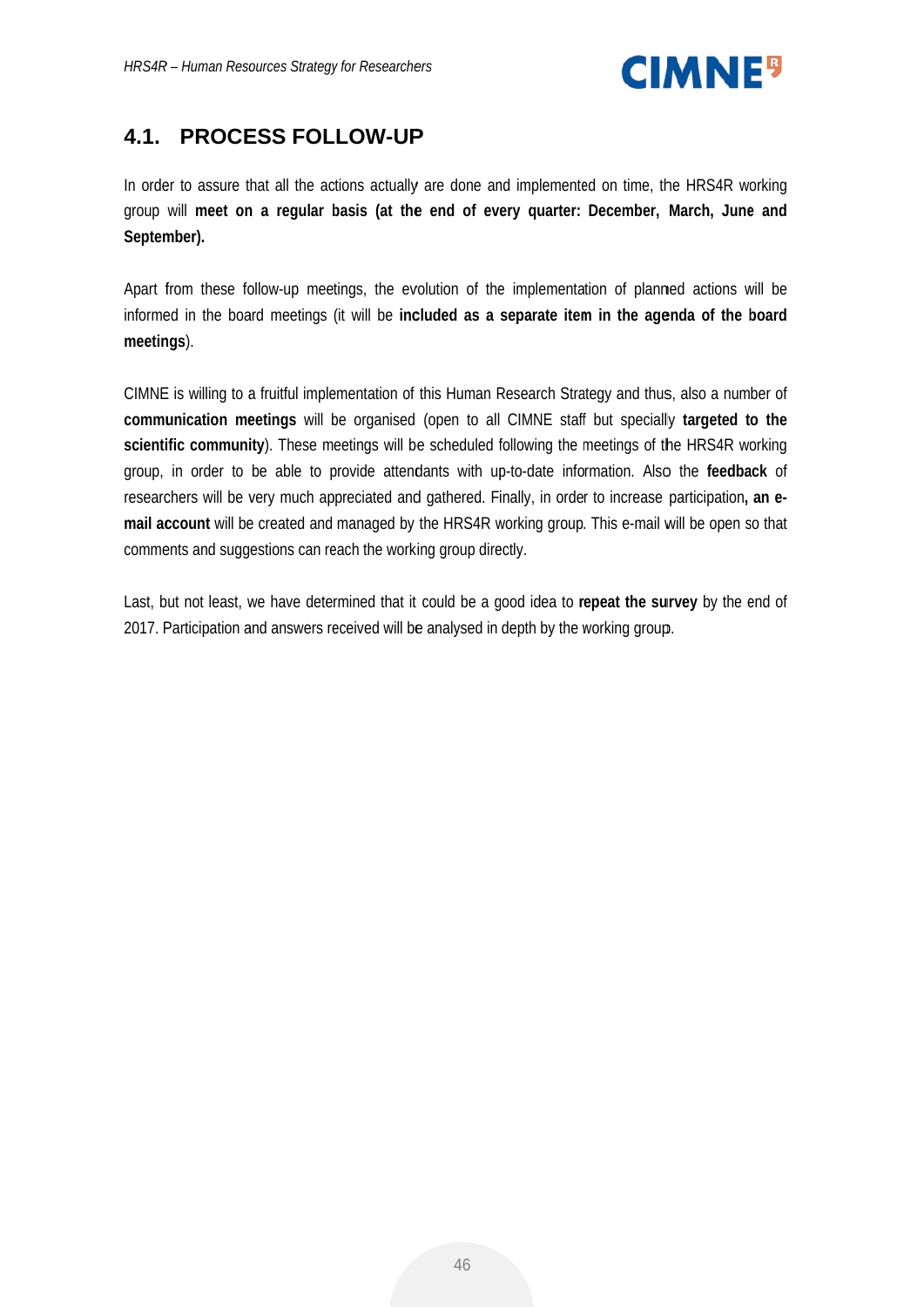

### 4.2. TIMELINE

|                 | <b>ACTIONS ACTIVITIES</b>                                                                                    | <b>RESPONSIBLES</b>                                      | Q1 2017 | Q2 2017 |  | $\mid$ Q3 2017 $\mid$ Q4 2017 $\mid$ Q1 2018 $\mid$ Q2 2018 |  |
|-----------------|--------------------------------------------------------------------------------------------------------------|----------------------------------------------------------|---------|---------|--|-------------------------------------------------------------|--|
| ACTION 0        | Assembly meeting with researchers' community and collection of comments                                      | Direction +-Researchers' Community + HRS4R working group |         |         |  |                                                             |  |
| ACTION 0        | Report feedback of researchers' community and implement changes in the Action Plan, if needed                | HRS4R working group                                      |         |         |  |                                                             |  |
| <b>ACTION1</b>  | Dissemination of strategic research objectives                                                               | <b>Direction</b>                                         |         |         |  |                                                             |  |
| <b>ACTION 2</b> | Yearly training on regulations, including IP                                                                 | Direction                                                |         |         |  |                                                             |  |
| ACTION 3        | Development of an Outreach Plan                                                                              | Communication Dept + General Manager                     |         |         |  |                                                             |  |
| <b>ACTION 4</b> | <b>Gender and Equality Plan Follow-up</b>                                                                    | General Manager + HHRR Dept.                             |         |         |  |                                                             |  |
| ACTION 5        | Improve the performance assessment procedure                                                                 | General Manager + Scientific Director                    |         |         |  |                                                             |  |
| <b>ACTION 5</b> | Communicate the new performance assessment procedure                                                         | General Manager + Scientific Director                    |         |         |  |                                                             |  |
| <b>ACTION 6</b> | Communication of the recruitment process                                                                     | General Manager + HHRR Dept.                             |         |         |  |                                                             |  |
| <b>ACTION 6</b> | Development of a document defining the admission standards for researchers (Admission Standards Doc)         | Scientific Director + General Manager + HHRR Dept        |         |         |  |                                                             |  |
| ACTION 6        | Communication of the Admission Standards Doc to the researchers' community                                   | Scientific Director                                      |         |         |  |                                                             |  |
| <b>ACTION 7</b> | Communication of the Career Development Plan to the researchers' community                                   | Scientific Director + General Manager + HHRR Dept.       |         |         |  |                                                             |  |
| <b>ACTION 7</b> | Analysis of possible bias in salary level of responsibility within CIMNE researchers with respect to gender  | General Manager + HHRR Dept.                             |         |         |  |                                                             |  |
| <b>ACTION 7</b> | Define a salary scale according to the Career Development plan categories (Category Salary Scale Plan)       | Scientific Director + General Manager + HHRR Dept.       |         |         |  |                                                             |  |
| <b>ACTION 7</b> | Communication of the Category Salary Scale Plan to the researchers" community                                | Scientific Director + General Manager                    |         |         |  |                                                             |  |
| <b>ACTION 8</b> | Develop a Mentoring Program                                                                                  | Director + Scientific Director                           |         |         |  |                                                             |  |
| <b>ACTION 8</b> | Communicate the Mentoring Program to the researchers' community                                              | <b>Director</b>                                          |         |         |  |                                                             |  |
| ACTION 9        | Communicate the CIMNE Intellectual Property Rights Policy (IPR Policy) to the researchers' community         | <b>Director</b>                                          |         |         |  |                                                             |  |
|                 | ACTION 10 Development of an anonymous web-based system to manage complains and appeals                       | Systems + General Manager                                |         |         |  |                                                             |  |
|                 | ACTION 11 Implement periodic (every six months) meetings among directors of group                            | Director + Scientific Director + Group Directors         |         |         |  |                                                             |  |
|                 | ACTION 12 Development of a document of Guidelines for supervision duties of PIs (Guidelines for Supervision) | Scientific Director + General Manager                    |         |         |  |                                                             |  |
|                 | ACTION 12 Training for the implementation of the Guidelines for Supervision                                  | Scientific Director + Pls + General Manager              |         |         |  |                                                             |  |
|                 | ACTION 13 Training activity on conflict resolution for PIs                                                   | General Manager (with the help of external experts)      |         |         |  |                                                             |  |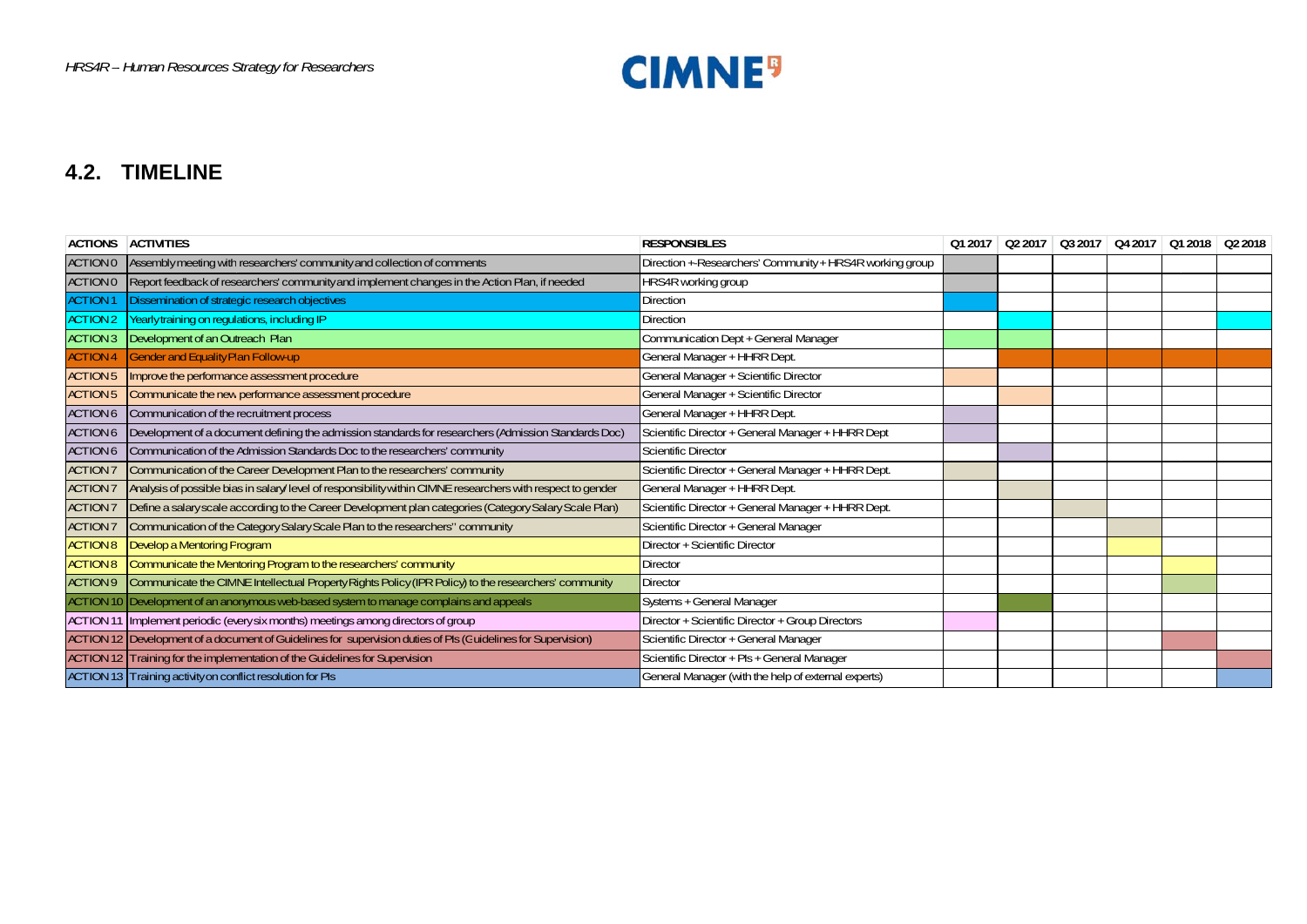

## **ANNEX 1 - SURVEY FOR RESEARCHERS**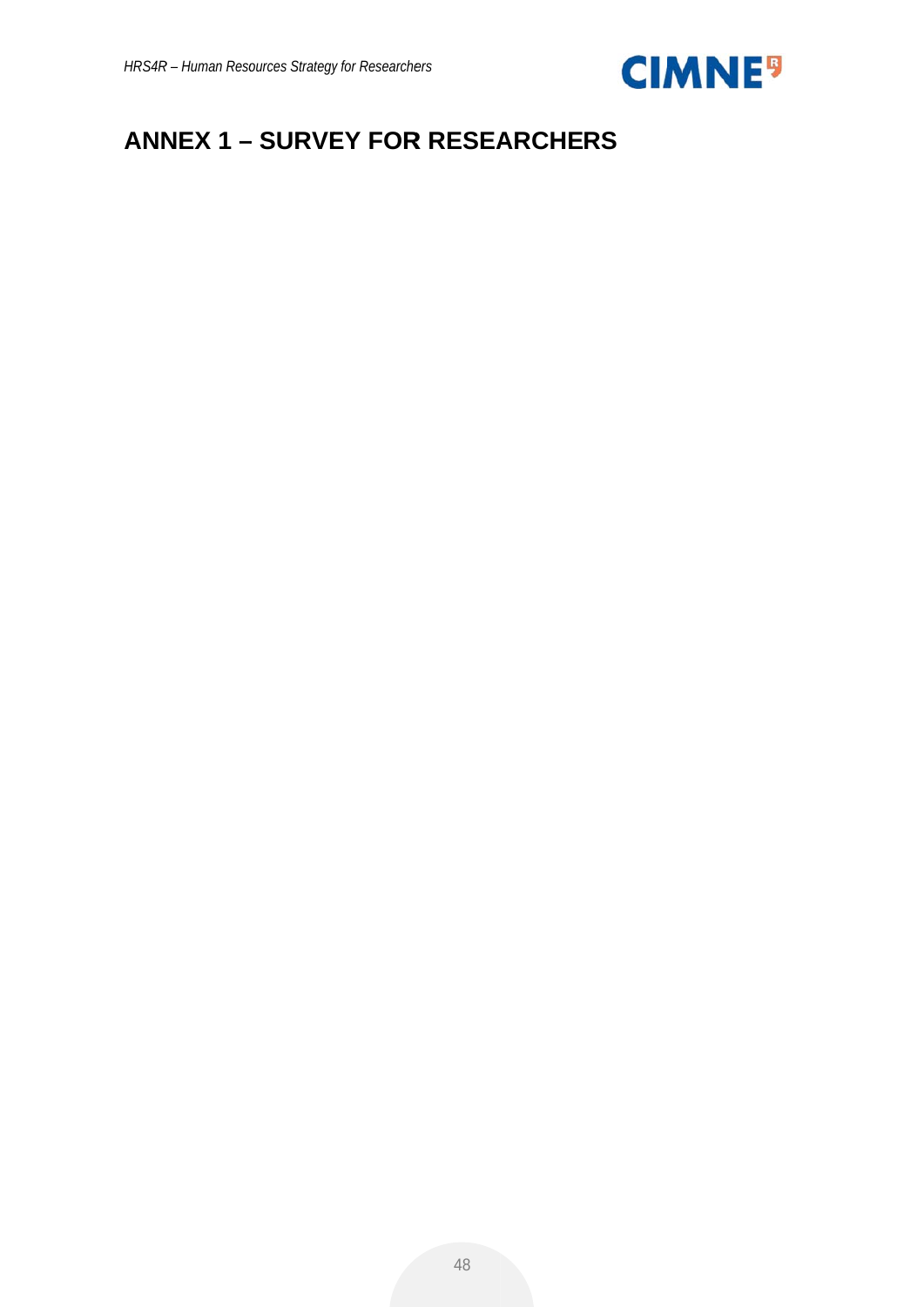

## **ANNEX 2 - SURVEY FOR ADMINISTRATION STAFF**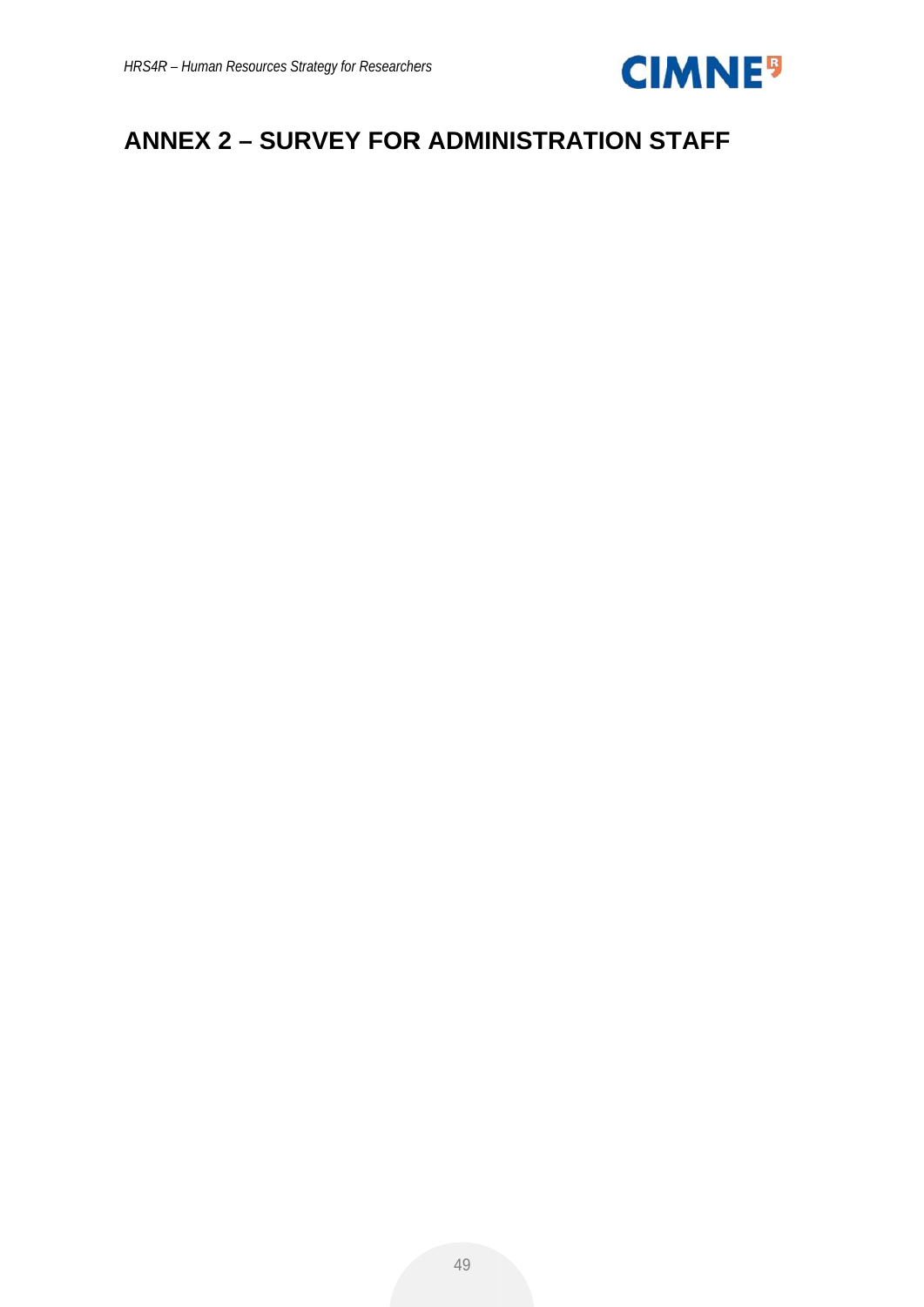

## **ANNEX 3 - SURVEY RESULTS**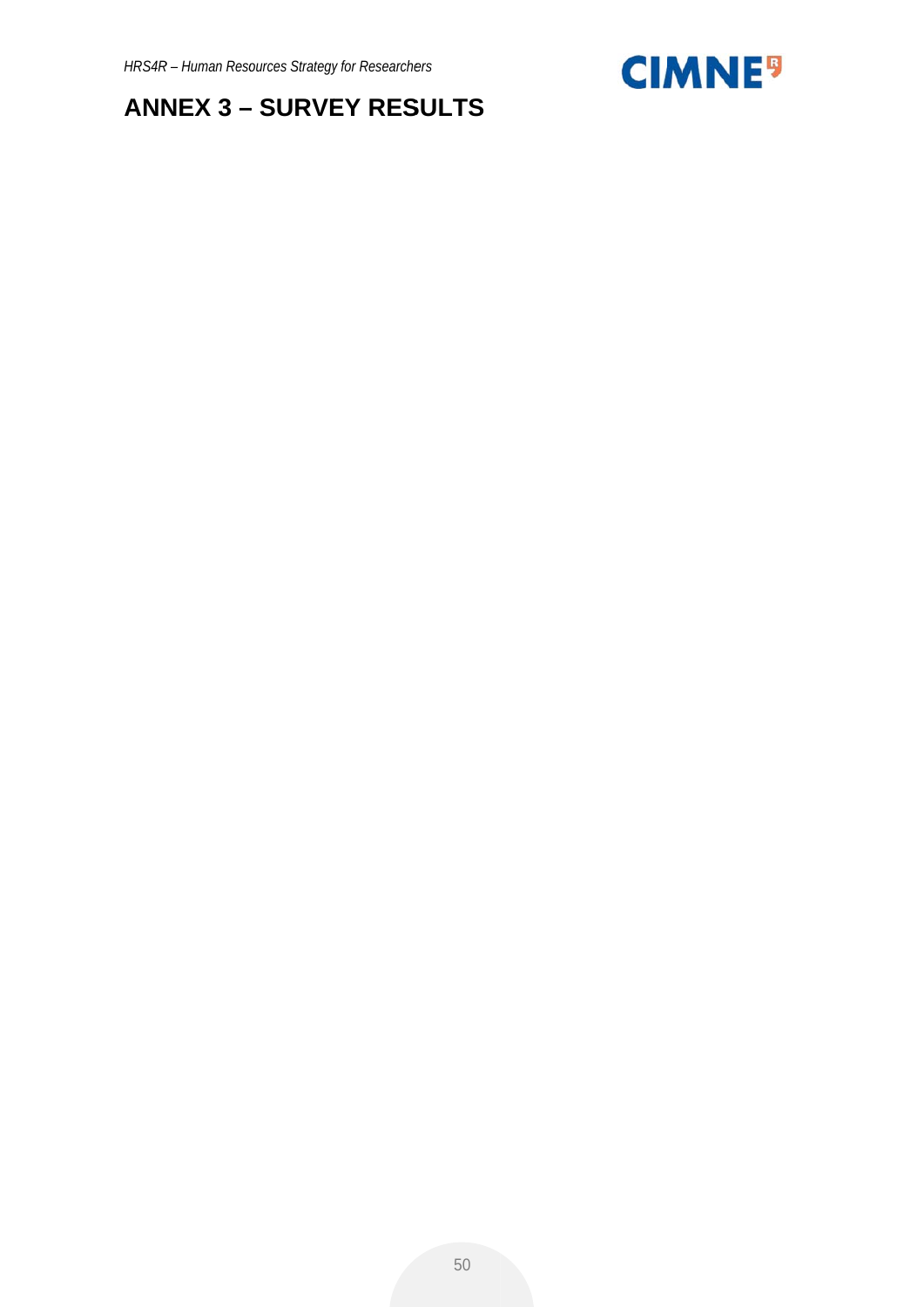

## **ANNEX 4 - QUESTIONNAIRE IN ENGLISH**

#### **GENERAL OUESTIONS 1**

- 1. Age
- 2. Sex

#### **ETHICAL AND PROFESSIONAL ASPECTS**

- 3. CIMNE gives its researchers the freedom of thought and expression and free choice of methods to solve problems, provided that principles and ethical practices, limitations of the supervision by the responsible, budgetary allocations and protection of intellectual property are respected.
- 4. Have you been given the possibility of developing research from a proposal of your own?
- 5. As a researcher, do you do whatever possible to develop innovative research and provide nonredundant works?
- 6. As a researcher, do you know CIMNE's strategic objectives within your research area?
- 7. As a researcher, do you know the funding mechanisms for financing research works in your field?
- 8. Do you know CIMNE's Intellectual Property policy?
- 9. As a member of CIMNE staff, I am aware that my research works and developments are financed by means of public funds and, therefore, I am responsible for an adequate use of them. I am also committed to follow the principles of competence, transparency and efficiency in the financial management.
- 10. CIMNE enables its staff to adopt safe working methods and to take the necessary precautions to safequard health and security.
- 11. CIMNE provides its staff of the necessary means to prevent them of the loss of information.
- 12. CIMNE helps its staff with the dissemination and exploitation of their research results to make research outputs become fruitful and, where applicable and possible, marketed and/or publically disseminated.
- 13. CIMNE works in order to convey the results of the research to the general public.
- 14. CIMNE does not discriminate its employees on the basis of: gender, age, ethnic or nationality, social origin or socio-economic condition, religion or belief, sexual orientation, language, disability or political opinion.
- 15. CIMNE counts with a committee for the evaluation of research results, which is transparent, independent and international.
- 16. My performance in CIMNE is evaluated periodically.

#### **RECRUITMENT**

- 17. Do you know the existence of CIMNE's standards related to the admission of research personnel at the beginning of the research career?
- 18. CIMNE counts with open, transparent, efficient and non-discriminatory selection procedures.
- 19. Would you agree to implement a specific selection committee for each vacancy in the field of research staff?
- 20. Would you be willing to be part of this committee?
- 21. Do you think that the selection procedures are clear enough with respect to the evaluation criteria, the number of vacancies and the career development perspectives?
- 22. Please rate of 1 to 5 (1: unimportant and 5: very important) the importance of the following evaluation criteria in a scientific personnel selection process. You can also answer NR/DK if you're not sure: Academic Merits, Creativity, Experience, Participation in projects, Independence, Publications, Citations, Mobility, Dissemination, Thesis Direction and Teaching.
- 23. CIMNE has clear and explicit rules for recruiting postdoctoral researchers, including the maximum duration and objectives of their contracts.